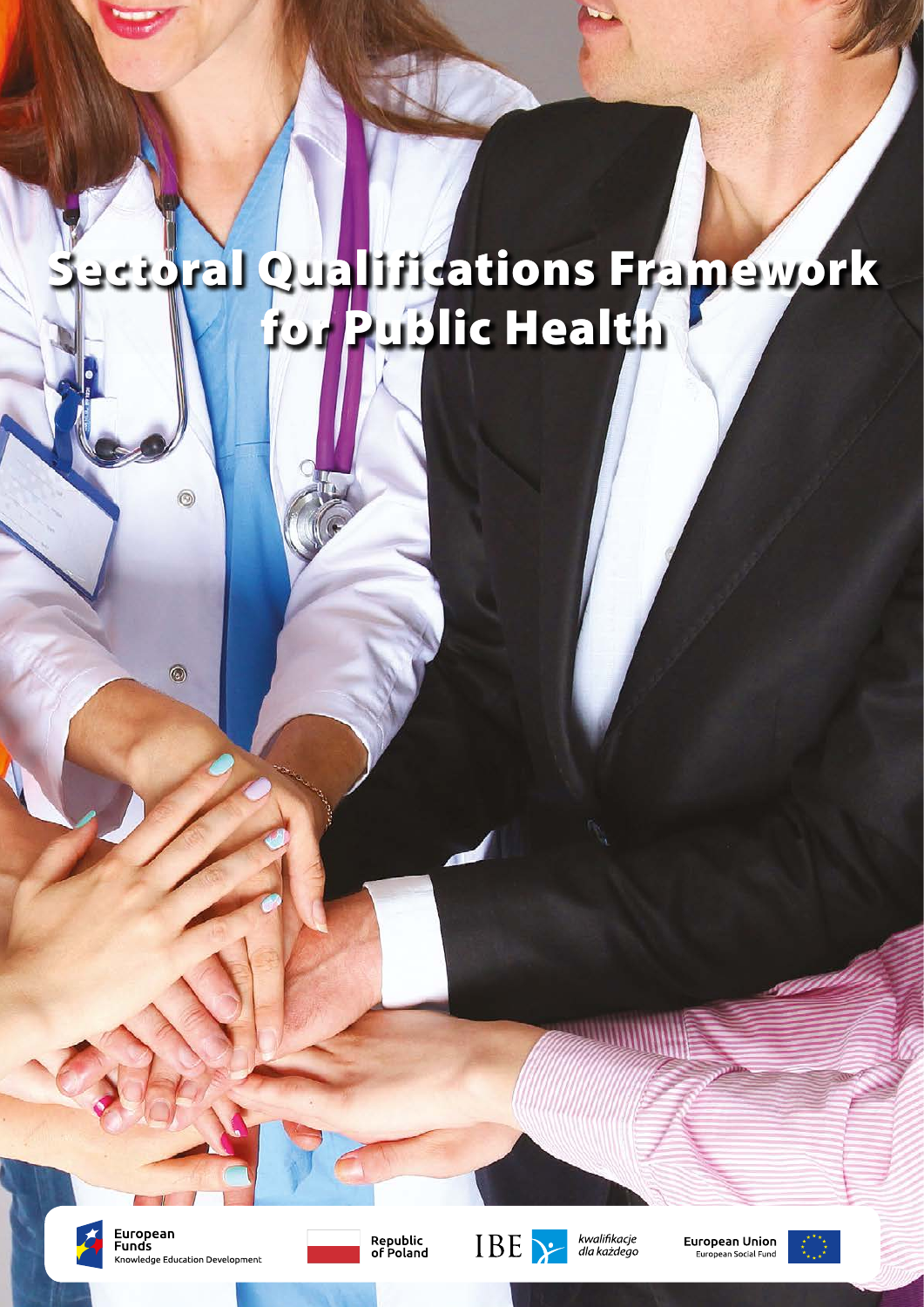# **Sectoral Qualifications Framework for Public Health (SQF PH)**

Warsaw 2020



European<br>Funds Knowledge Education Development





European Union<br>European Social Fund

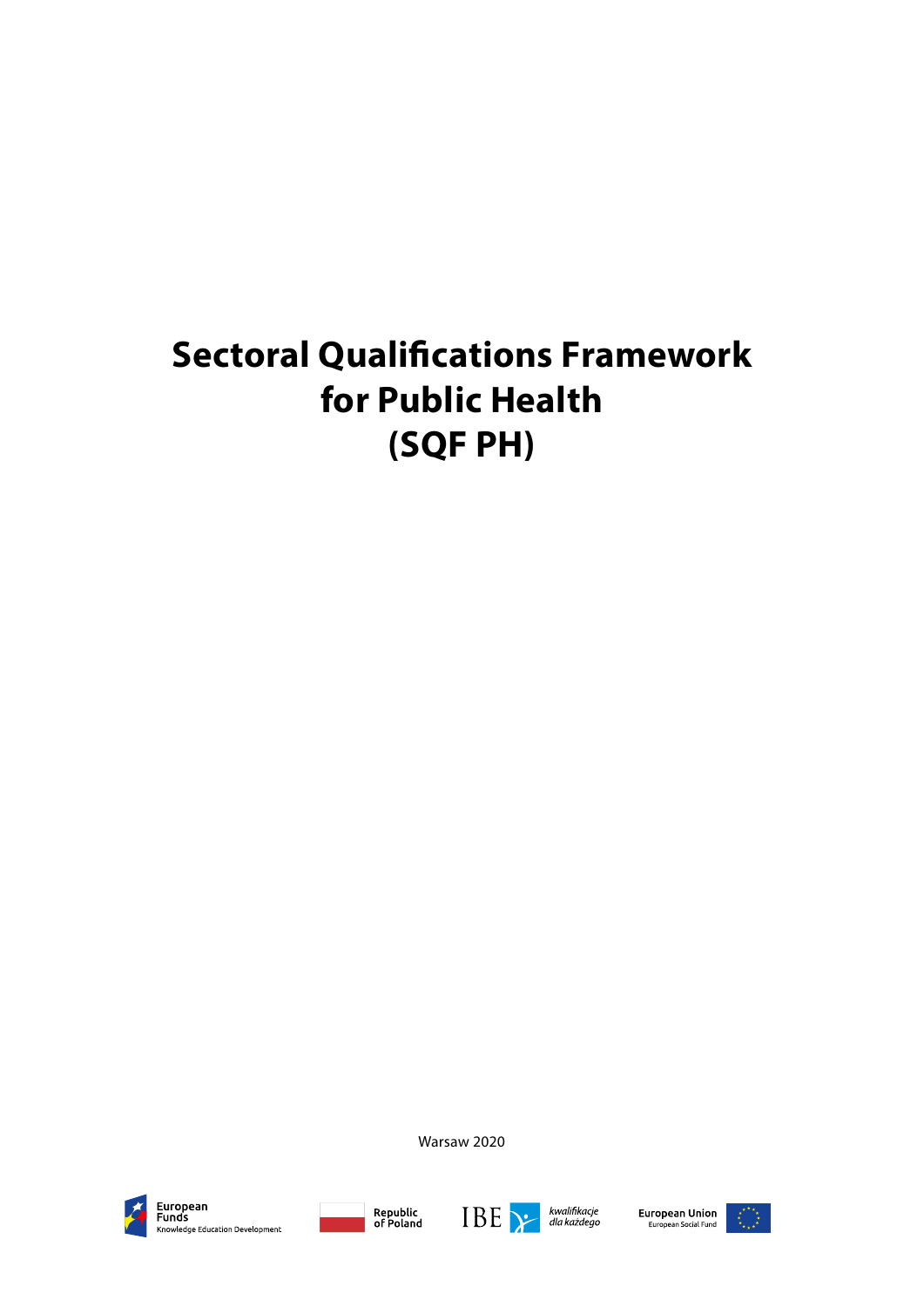#### **Editorial Team:**

Dorota Cianciara Larysa Sugay Ewa Urban Małgorzata Gajewska Katarzyna Lewtak Maria Piotrowicz Anna Rutyna Aleksander Wasiak-Radoszewski Andrzej Żurawski Mateusz Panowicz

**English Translation:** Barbara Przybylska

**Graphic Design and Layout:**  Wojciech Maciejczyk

**Cover Photo:** © Shutterstock.com

© 2020 Instytut Badań Edukacyjnych. All rights reserved.

ISBN 978-83-66612-56-3

**Publisher:** Instytut Badań Edukacyjnych ul. Górczewska 8 01-180 Warszawa tel. +48 22 241 71 00; www.ibe.edu.pl

This publication is co-financed by the European Social Fund of the European Union through the project: *Support to central government administration, awarding bodies and quality assurance institutions in implementing stage II of the Integrated Qualifications System*.

Free copy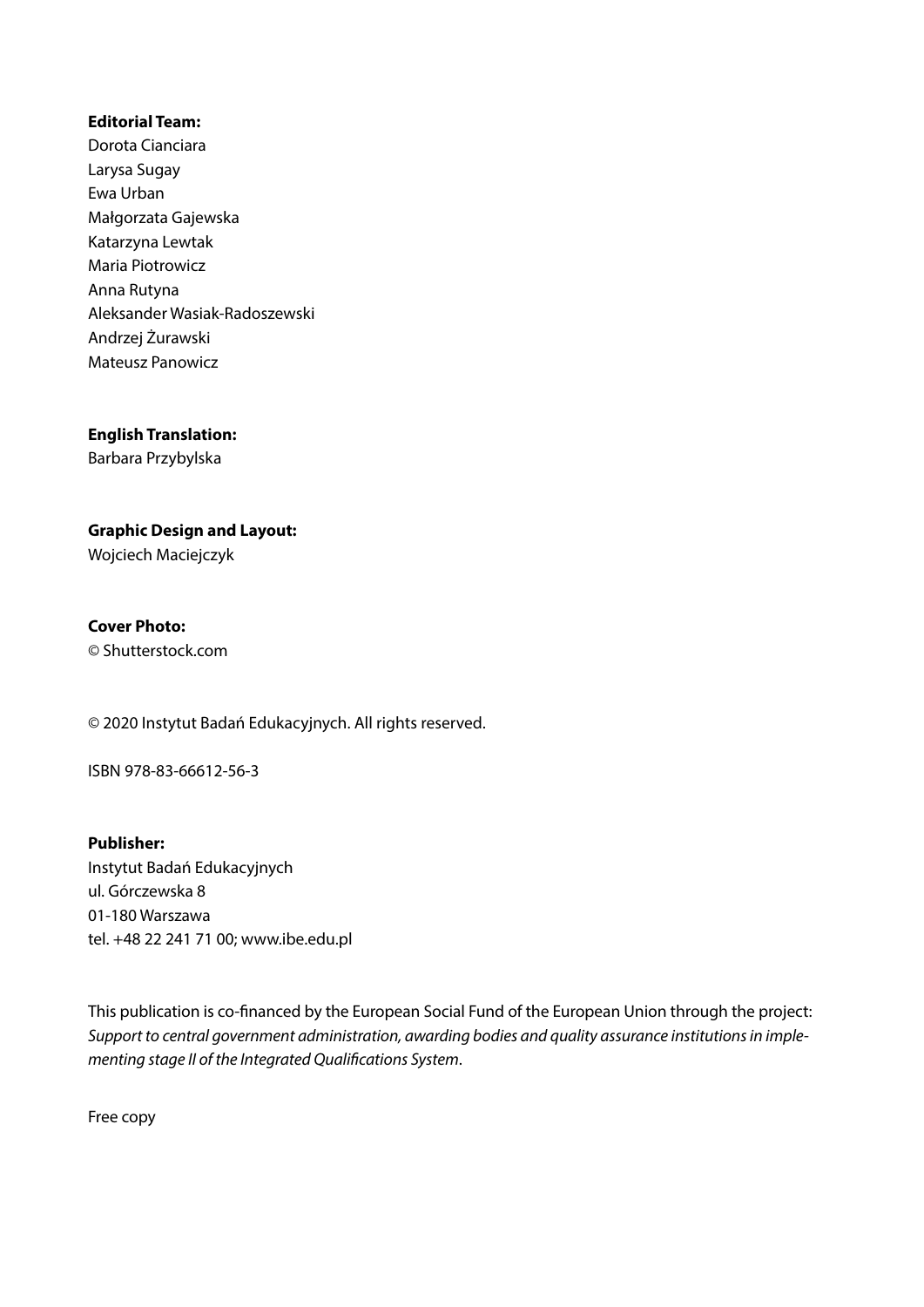# Table of Contents

| 2.2. Defining the Public Health Sector, Distinguishing its Branches                   |    |
|---------------------------------------------------------------------------------------|----|
|                                                                                       |    |
|                                                                                       |    |
|                                                                                       |    |
|                                                                                       |    |
|                                                                                       |    |
|                                                                                       |    |
|                                                                                       |    |
|                                                                                       |    |
| 4.2. Recommendations for Using and Implementing SQF PH in Poland <b>Manual</b> 36     |    |
|                                                                                       | 40 |
|                                                                                       | 52 |
| <b>ANNEX</b><br>Proposed Sectoral Qualifications Framework for Public Health (SQF PH) | 59 |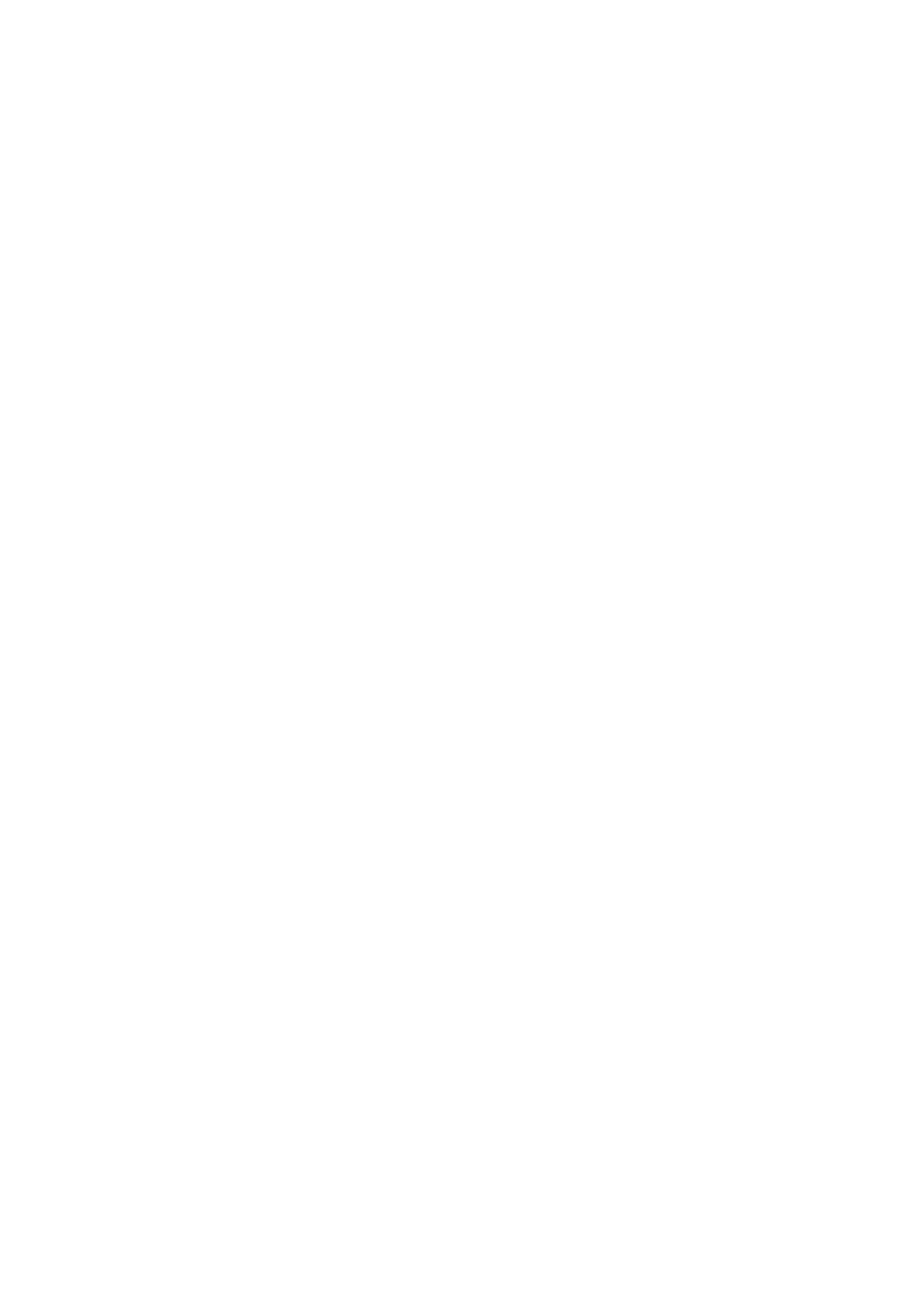# <span id="page-5-0"></span>1. Introduction

An essential condition for modern socio-economic development based on knowledge and information is the continuous improvement and adaptation of employees' skills for a dynamically changing labour market. A unique feature of the human species seems crucial in such adaptation processes, that is, the ability to adjust to conditions through intended learning (Fontana, 1998; Illeris, 2009). There is now growing awareness of the importance of continuously developing employees' skills in the processes of economic growth. The effectiveness of actions to raise the level of human capital in line with the concept of lifelong learning lies at the heart of the success of highly developed, modern societies.

Data on the Polish labour market indicate that the developing economy is struggling with a shortage of adequately qualified workers. This causes prolonged recruitment processes and a significant increase in their cost, which is seen in most industries (PARP, 2019, p. 10). Already in 2008, over 50% of employers recruiting new workers reported difficulties in finding employees meeting the requirements of the vacant job position (www.infor.pl, 2018). This is not a temporary situation and constitutes a significant problem in Poland's economy today.

The negative situation in the labour market observed these days indicates that traditional school and university education is not enough to keep up with the pace of changes in the economy. This is why it is so important to support workers and promote modern education, including the concept of lifewide lifelong learning (LLL). Its main principles include, among others, the valuation of learning in various forms and places at every stage of life; the validation of learning outcomes regardless of the way, place and time of their achievement; as well as investing effectively in learning and making it a universal endeavour (Council of Ministers, 2013).

In the case of Poland, the direct expression of state policy supporting modern educational processes is the *Strategy for Responsible Development to 2020* (with a perspective to 2030) adopted by the Council of Ministers on 14 February 2017 (Monitor Polski of 2017, item 260). Its objectives include ensuring citizens with an appropriate quality of education to improve qualifications and competences. For this reason, human resources development programmes are planned, focusing on the achievement of specific learning outcomes, i.e. the knowledge, skills and social competences desired in a given sector of the economy.

In accordance with the premises of the 2020 Strategy, the human development aims are to be achieved by supporting vocational education both within formal education as well as non-formal education, which includes courses and training. In addition, "skills initiatives" are planned, based on recognising learning outcomes achieved outside of formal education. This refers to competences acquired both in the non-formal education system already mentioned, as well as by informal learning, e.g. through webinars, online guides, by working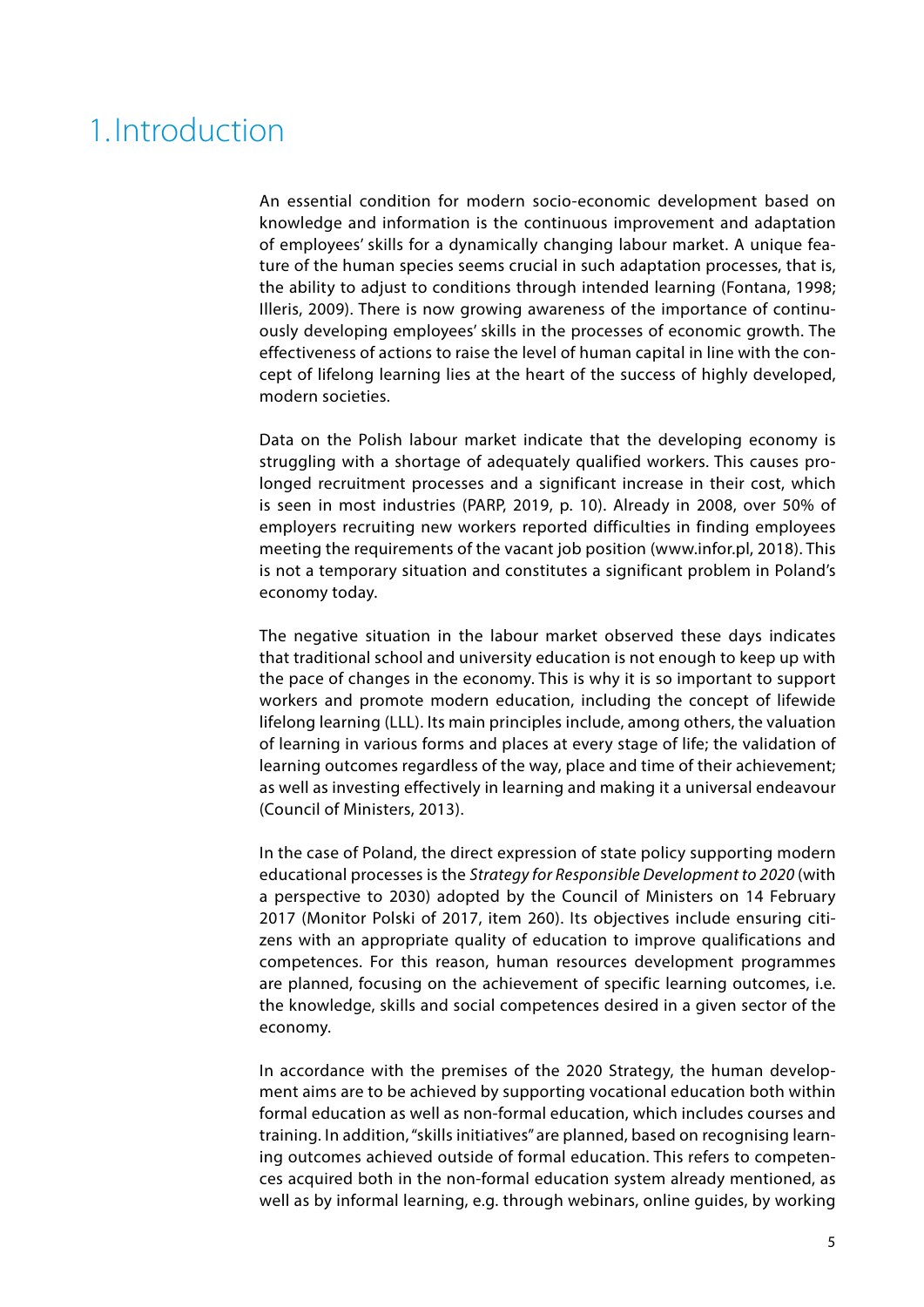independently with available resources as well as through the accumulation of experience gained in a given field (Monitor Polski of 2017, item 260). Thus, it has been recognised that the education system should be oriented towards learning outcomes and not – as has been to date – on how they are obtained.

Work is currently underway in Poland to adapt the existing forms of transferring and verifying knowledge and skills to the approach described above. The educational system's focus on learning outcomes is in line with the qualifications structure of the European Qualifications Framework (EQF), adopted by the European Union in 2008. Its current version is described in the Council Recommendation of 22 May 2017 on the European Qualifications Framework for lifelong learning (OJ EU 2017/C 189/03). The EQF contains a universal structure of qualification levels, making it possible to compare the qualifications systems of individual EU countries. In Poland, the institutional premises of such a system are defined in the Act of 22 December 2015 on the Integrated Qualifications System (Journal of Laws of 2020, item 226).

One of the main tools of the Integrated Qualifications System (IQS) is the Polish Qualifications Framework (PQF):

*The PQF has eight levels of qualifications, like the European Qualifications*  Framework. Each PQF level is described by general statements<sup>1</sup> about the *learning outcomes required for a given qualification level. In determining a qualification's PQF level, it does not matter whether its required learning outcomes are attained within a structured education system or in another way. PQF level descriptors describe the full range of qualifications' required learning outcomes in the categories of knowledge, skills and social competence. The descriptors of successive PQF levels reflect the increasing requirements in these areas* (Chłoń-Dominiczak et al., 2017, p. 4).

Of particular importance is the two-stage system of level descriptors adopted in the PQF. The universal (first stage) descriptors apply to all types of education and are presented in an annex to the IQS Act. These are then further elaborated as second stage level descriptors (Figure 1) for:

- qualifications having a general character, established by the regulation of the Minister of National Education of 13 April 2016,
- qualifications attained after being awarded a full qualification at PQF level 4, established by the regulation of the Minister of National Education and the Minister of Science and Higher Education of 17 June 2016,
- qualifications attained in higher education, established by the regulation of the Minister of Science and Higher Education of 14 November 2018,
- qualifications having a vocational character, established by the regulation of the Minister of National Education of 13 April 2016.

<sup>&</sup>lt;sup>1</sup> Translator's note: known as "descriptors".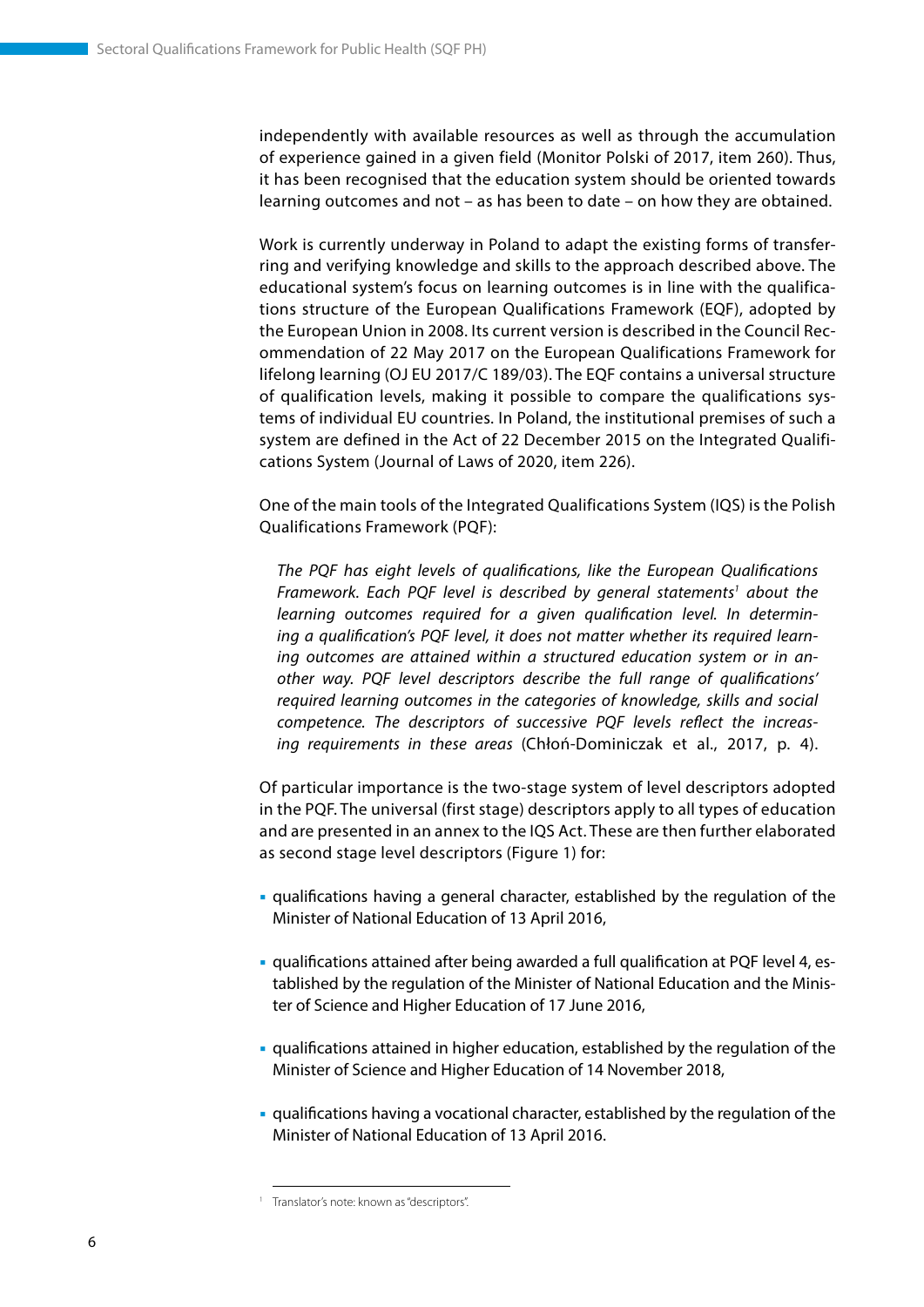EQF  $\overline{2}$  $\overline{3}$  $\overline{4}$ 5 6 7 8 1 I.  $\blacksquare$ Î. n, П D × × ٠ ٠ ٠ ٠ ٠ ۰ ۰ ٠ **POF** Universal level descriptors (first stage) Typical for general education Variants of level Typical for vocational descriptors education and training (second stage) Typical for higher education

**Figure 1. Structure of the Polish Qualifications Framework. The first and second stage descriptors should be read together.**

> The Integrated Qualifications System does not create barriers to any form of learning, and makes it possible to systematise the various qualifications that can be attained in Poland in accordance with a specified methodology. Until now, qualifications had been awarded by different bodies, institutions and organisations on the basis of various regulations and laws, so it was difficult to correlate or compare them using uniform criteria. The IQS is especially valuable in its ability to now include those qualifications operating in the free market, to describe them in the language of learning outcomes and to have them guaranteed by the state (based on the general principles of the inclusion and functioning of qualifications in the system) through the rules on validation<sup>2</sup> and quality assurance. The functioning of the IQS should therefore encourage lifelong learning and facilitate the development of competences in line with one's own interests or labour market demand. Thus one can state that the IQS is the institutional foundation with the potential to improve educational processes, while at the same time facilitate the implementation of lifewide lifelong learning. The following table presents the most important concepts of the IQS.

<sup>&</sup>lt;sup>2</sup> The process confirming that a person has acquired a distinct set or all of the learning outcomes required for a qualification, regardless of how they were learned.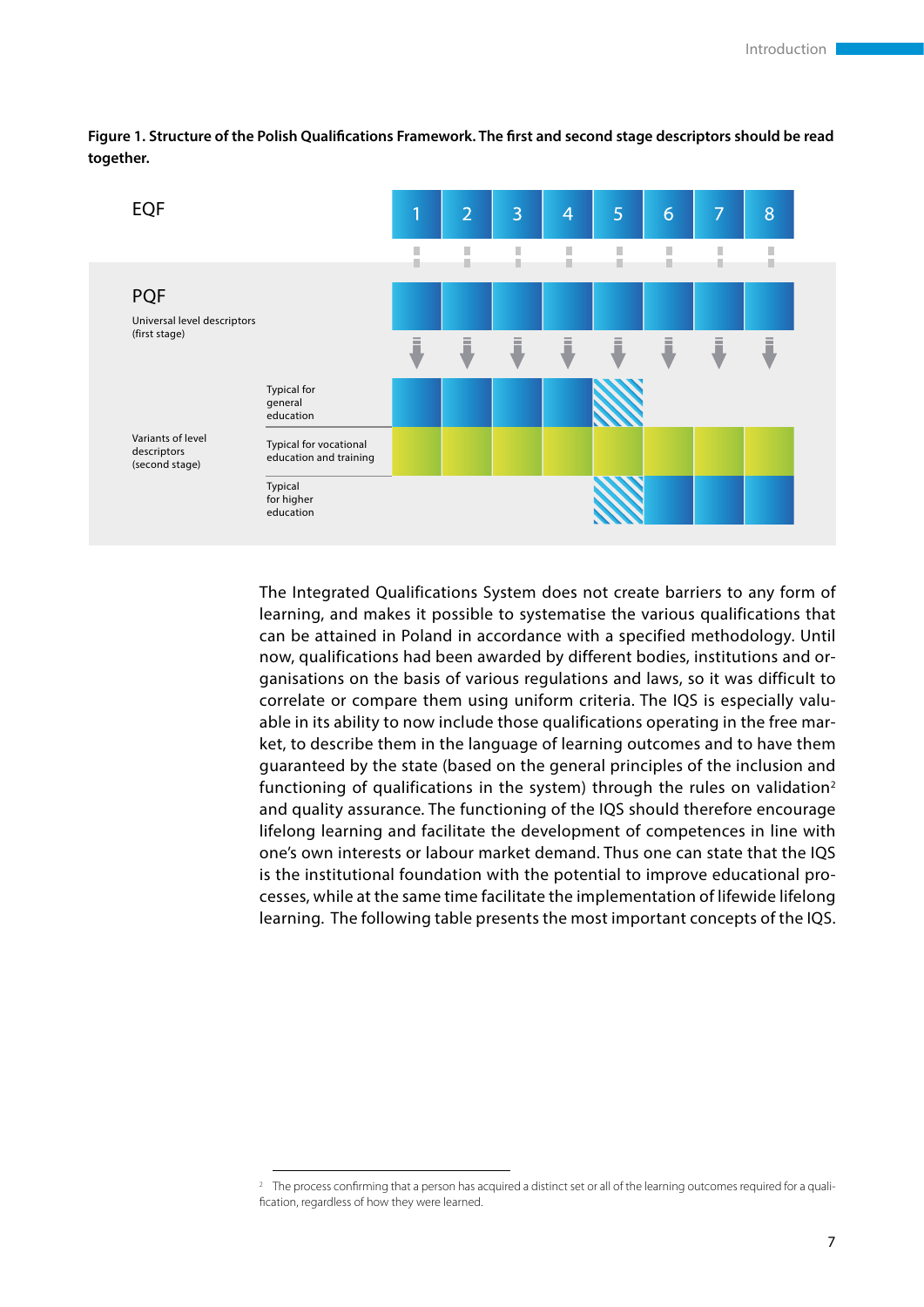### **Table 1. The most important concepts relating to the Integrated Qualifications System (among others, based on Sławiński, 2017).**

| <b>European Qualifications Framework</b><br>(EQF) | The structure of qualifications levels constituting a system for refer-<br>encing national qualifications frameworks, which enables qualifica-<br>tions attained in different countries to be compared. The EQF was<br>presented in a Recommendation of the European Parliament and<br>of the Council.                                                                                                                                                                                                                                                                      |
|---------------------------------------------------|-----------------------------------------------------------------------------------------------------------------------------------------------------------------------------------------------------------------------------------------------------------------------------------------------------------------------------------------------------------------------------------------------------------------------------------------------------------------------------------------------------------------------------------------------------------------------------|
| <b>Integrated Qualifications System (IQS)</b>     | A distinct part of the national qualifications system consisting of the<br>required standards, as set forth in the IQS Act, for describing qualifi-<br>cations and assigning Polish Qualifications Framework levels to quali-<br>fications, the principles for including qualifications in the Integrated<br>Qualifications System and listing them in the Integrated Qualifica-<br>tions Register, as well as the principles and standards for certifying<br>qualifications and ensuring the quality of awarding qualifications.                                           |
| <b>Polish Qualifications Framework (PQF)</b>      | The description of eight separate qualification levels in Poland<br>corresponding to specific levels of the European Qualifications<br>Framework, referred to in Annex II of the Recommendation of the<br>European Parliament and of the Council of 23 April 2008 on the es-<br>tablishment of the European Qualifications Framework for lifelong<br>learning (OJ C 111, 06.05.2008, p. 1), formulated with the use of gen-<br>eral descriptions of learning outcomes for qualifications at particu-<br>lar levels, categorised by knowledge, skills and social competence. |
| <b>Sectoral Qualifications Framework (SQF)</b>    | The description of the qualification levels in a given sector or indus-<br>try; the levels of a Sectoral Qualifications Framework correspond to<br>specific levels of the Polish Qualifications Framework.                                                                                                                                                                                                                                                                                                                                                                  |
| <b>Qualification</b>                              | A set of learning outcomes including knowledge, skills and social com-<br>petence acquired through formal education, non-formal education or<br>informal learning, which comply with the requirements established for<br>the given qualification, whose attainment has been assessed through<br>validation and formally confirmed by an authorised awarding body.                                                                                                                                                                                                           |
| <b>Learning Outcomes</b>                          | The knowledge, skills and social competence acquired in the learn-<br>ing process.                                                                                                                                                                                                                                                                                                                                                                                                                                                                                          |
| <b>Knowledge</b>                                  | A set of descriptions of facts, principles, theories and practices, assimi-<br>lated during the learning process, relating to a field of learning or pro-<br>fessional activity.                                                                                                                                                                                                                                                                                                                                                                                            |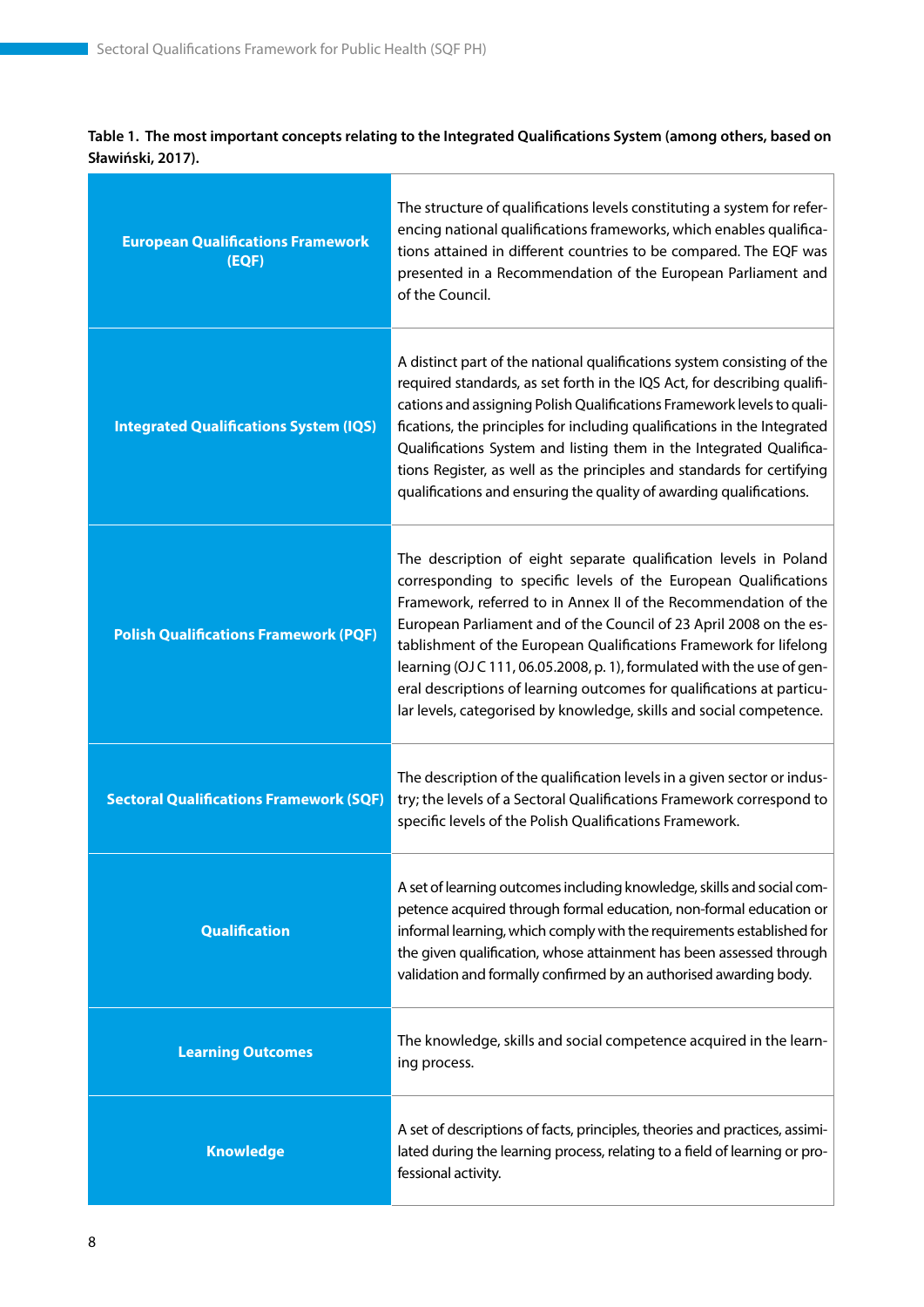| <b>Skills</b>            | The ability to perform tasks and solve problems, assimilated dur-<br>ing the learning process, relating to the relevant field of learning or<br>professional activity.                                                                      |
|--------------------------|---------------------------------------------------------------------------------------------------------------------------------------------------------------------------------------------------------------------------------------------|
| <b>Social Competence</b> | The ability to shape one's own development and participate au-<br>tonomously and responsibly in professional life and society, taking<br>into account the ethical context of one's own behaviour, developed<br>during the learning process. |
| <b>PQF Level</b>         | The scope and complexity of the required learning outcomes for<br>a qualification at a given level, formulated with the use of general de-<br>scriptors of the learning outcomes.                                                           |
| <b>Level Descriptor</b>  | A set of general statements (components of the descriptions of PQF<br>levels) characterising the knowledge, skills and social competence re-<br>quired for a qualification at a given PQF level.                                            |

In accordance with art. 11 of the IQS Act, PQF descriptors typical for vocational qualifications can be further elaborated by developing sectoral qualifications frameworks (SQF). The sectoral qualifications framework is defined in the IQS Act (see Table 1). SQFs are developed for those areas of activity when such a need arises.

The main idea adopted in the development of sectoral frameworks is that they are created ''by the sector for the sector''. This means that the widest possible range of stakeholders is involved in the process of developing the framework. These include companies active in a given sector, chambers and industry organisations, representatives of higher education and vocational education and training, as well as regulatory institutions. Developing a framework starts with discussions about the competences and qualifications needed in the given sector and allows for an exchange of information between the sector's representatives. Industry stakeholders are therefore both the creators as well as the recipients of the solutions of the resulting sectoral framework. A team of experts from a specific industry creates a draft SQF, which is then consulted within the sector. One of the most important elements of the work on an SQF is defining the sectoral determinants, which present the competence areas important to the sector. This then helps in determining the descriptors of particular levels.

SQF levels must correspond to defined PQF levels, but the components of their description should reflect the specificity of the given sector. Theoretically, an SQF could include all the levels of the PQF, but past work indicates that the final number of described levels depends on the sector.

To date, work has been completed on proposed SQFs for the following sectors: banking, IT, sport, tourism, telecommunications, construction, development services, the fashion industry, trade, public health, the chemical industry, agriculture and the automotive industry. The range of these frameworks' levels is shown in Figure 2.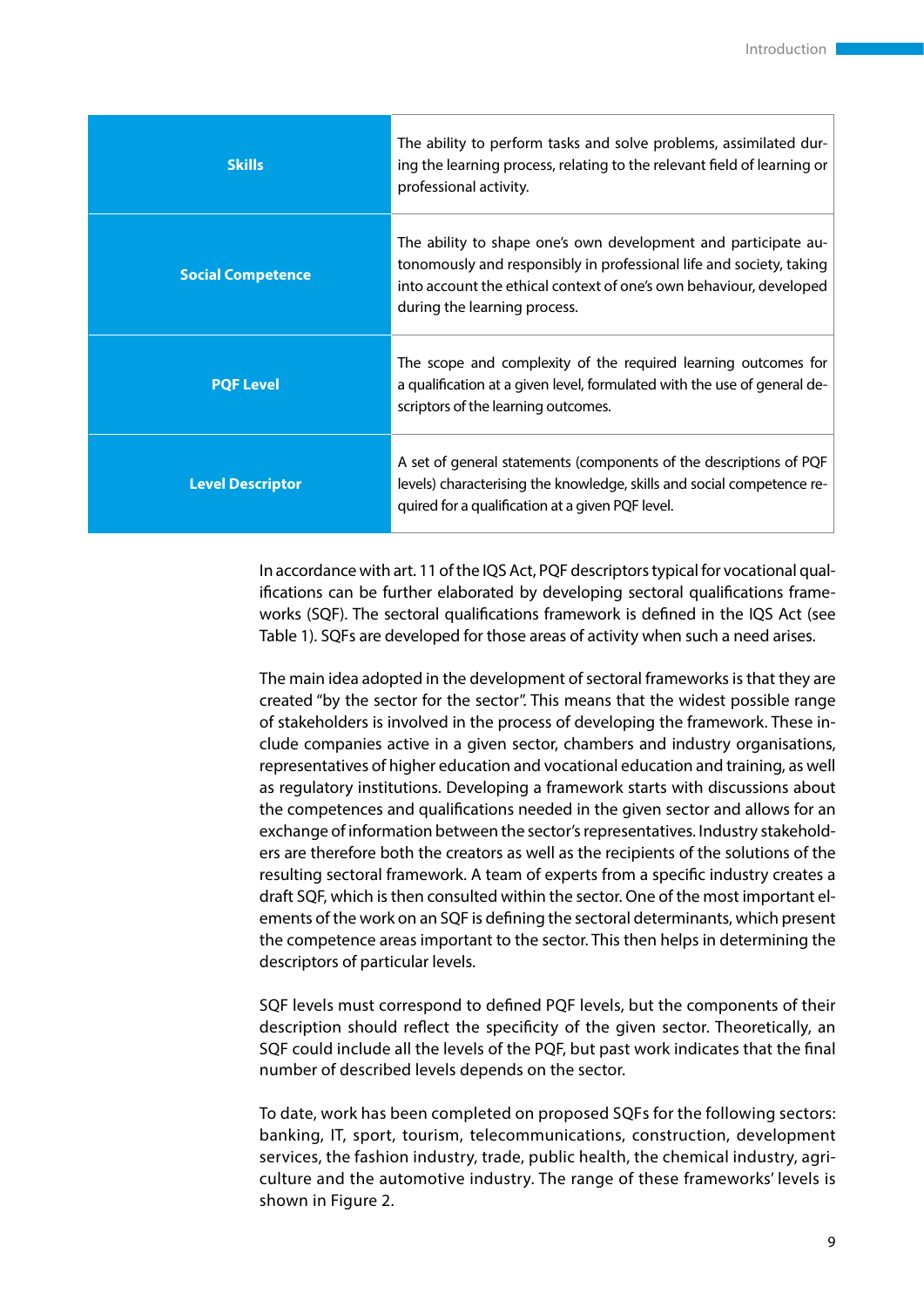

Sectoral Qualifications Frameworks

#### **Figure 2. SQFs developed to date with the number of their levels.**

Sectoral qualifications frameworks are included in the IQS by means of a regulation issued by the minister coordinator of the IQS (the minister responsible for education and science). The SQF inclusion process is begun by the minister with jurisdiction over the sector, either at his/her initiative or at the request of a Sector Skills Council or an interested party, if an initial assessment considers it advisable to include such a sectoral qualifications framework in the Integrated Qualifications System (art. 11, paragraph 2). Thus far, the sectoral qualifications frameworks for the sport, tourism, construction and development services sectors have been included. Additionally, the IQS Stakeholders Council also positively assessed the inclusion of SQFs for banking and telecommunications.

There are many benefits to developing a sectoral qualifications framework, the most important of which is the fact that it is the result of dialogue among representatives of a given industry, allowing them to develop many universal solutions. This also improves the ability to describe and include qualifications in the IQS, as the SQF translates the language of the PQF into one specific to the industry. The SQF also makes it easier to understand how to relate PQF descriptors to the requirements of qualifications in a particular sector, which in turn facilitates the accurate assignment of a PQF level to a qualification.

Work is currently underway at the Educational Research Institute (IBE) to develop additional sectoral frameworks, for example in the energy and mining sectors. It is worth noting that the concept of developing many sectoral qualifications frameworks and integrating them into the qualifications system in Poland emerged as one of the first in Europe. Currently, a similar approach is being implemented in Latvia.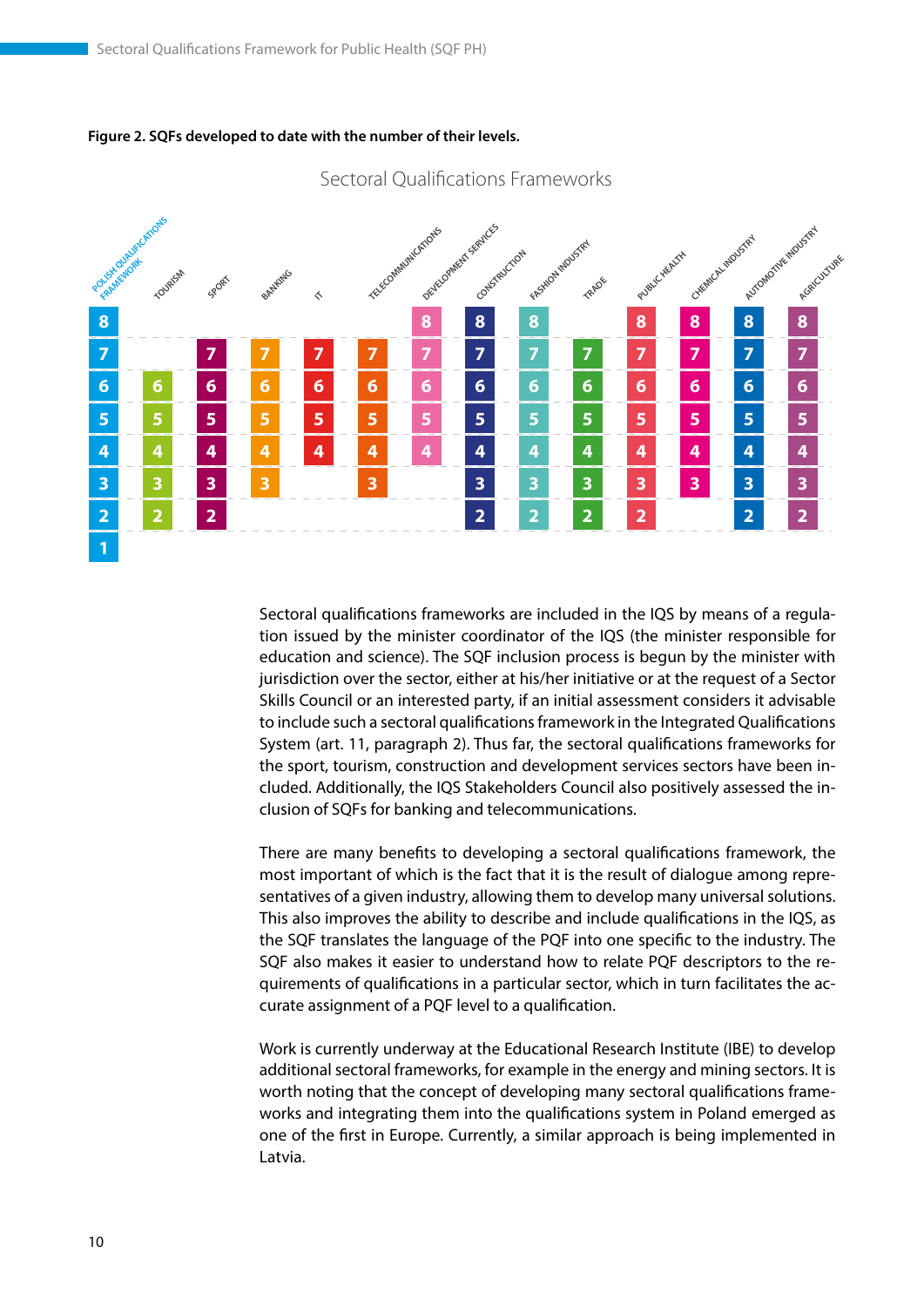# The benefits of developing a Sectoral Qualifications Framework

The Sectoral Qualifications Framework (SQF) is a tool to help systematise market qualifications and to facilitate the process of determining their PQF levels.

They are to ensure the transparency of the qualifications in a given sector and enable them to be compared.

SQF level descriptors correspond to PQF levels, but are more detailed. They reflect the learning outcomes (knowledge, skills, social competence) required of qualifications at specific levels, showing how they advance when moving from level to level. SQFs take into account the specificity of a given sector and are developed by representatives of that sector. Their descriptors may be helpful to:

- workers in a given sector by making it easier for them to confirm their competences and plan their career path,
- persons who are interested in working in a sector by facilitating their choice of courses and training opportunities,
- training institutions by helping them develop appropriate training offers,
- employers by improving recruitment activities; they can also be used in employee assessments,
- persons working on descriptions of new qualifications in the sector by being able to refer to the SQF descriptors,
- career counsellors by facilitating the analysis of a client's professional potential in a given sector,
- awarding bodies and validation institutions.

#### The aim of developing the Sectoral Qualifications Framework for Public Health

The overarching aim of creating the SQF PH is to stimulate and develop the implementation potential of the public health sector in Poland and to strive to improve the quality of its services. The main aim and specific objectives of the project are presented in Figure 3.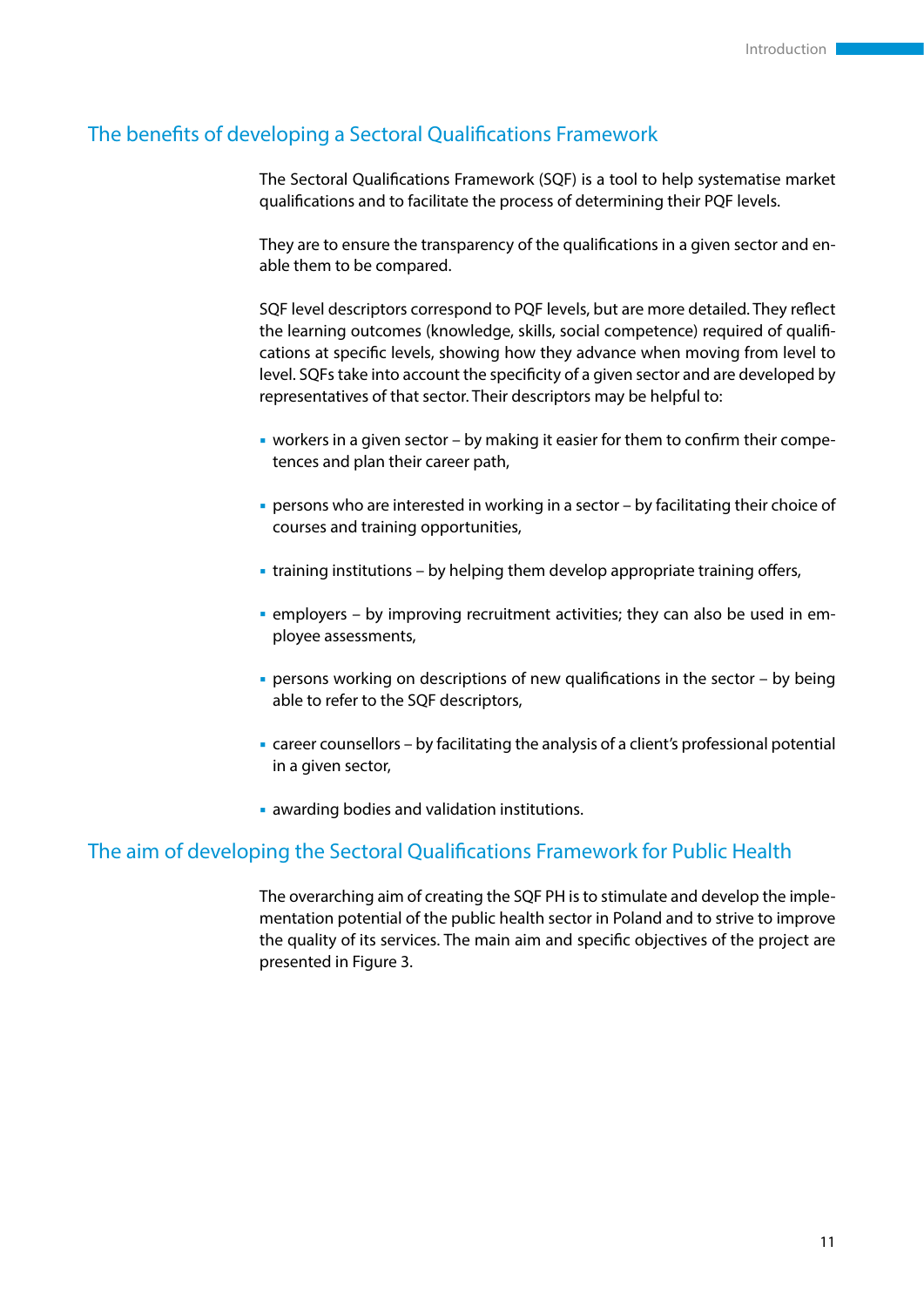#### **Figure 3. Hierarchy of aims set in developing the SQF PH.**

| <b>Overall</b><br><b>Aim</b> | • Stimulate and improve the implementation potential<br>in public health<br>• Improve the quality of public health services                                                                       |
|------------------------------|---------------------------------------------------------------------------------------------------------------------------------------------------------------------------------------------------|
|                              |                                                                                                                                                                                                   |
| <b>Main</b><br><b>Aim</b>    | • Promote a commonly used language in the sector<br>• Manage competences and qualifications<br>• Adapt qualifications to the needs of the health care system<br>• Professionalize human resources |
|                              |                                                                                                                                                                                                   |
| <b>Objectives</b>            | • Develop SQF PH level descriptors<br>Develop a glossary of terms used in the SQF PH<br>$\bullet$<br>Develop recommendations for implementation of the SQF PH<br>$\bullet$                        |

This publication presents information on the SQF PH project. Its sections present, in turn, a description of the project's implementation and methodology, the structure of the framework, recommendations on the use and implementation of the SQF PH in Poland, and a glossary of the terms used. The annex contains the SQF PH level descriptors.

The publication was written as the result of the work on the SQF PH project conducted by the National Institute of Public Health – National Institute of Hygiene (NIZP-PZH) [Narodowy Instytut Zdrowia Publicznego – Państwowy Zakład Higieny], commissioned by the Educational Research Institute (IBE). The following persons from NIZP-PZH participated in the project:

- Associate Professor Dorota Cianciara, D.Sc., Ph.D., Director, Project Coordinator
- Ewa Urban, D.Sc., Ph.D., Contact person
- Małgorzata Gajewska, D.Sc., Ph.D.
- Katarzyna Lewtak, M.D., Ph.D.
- Maria Piotrowicz, M.Sc., M.P.H.
- Larysa Sugay, M.Sc., M.P.H., M.P.T
- Anna Rutyna, M.Sc., M.P.H.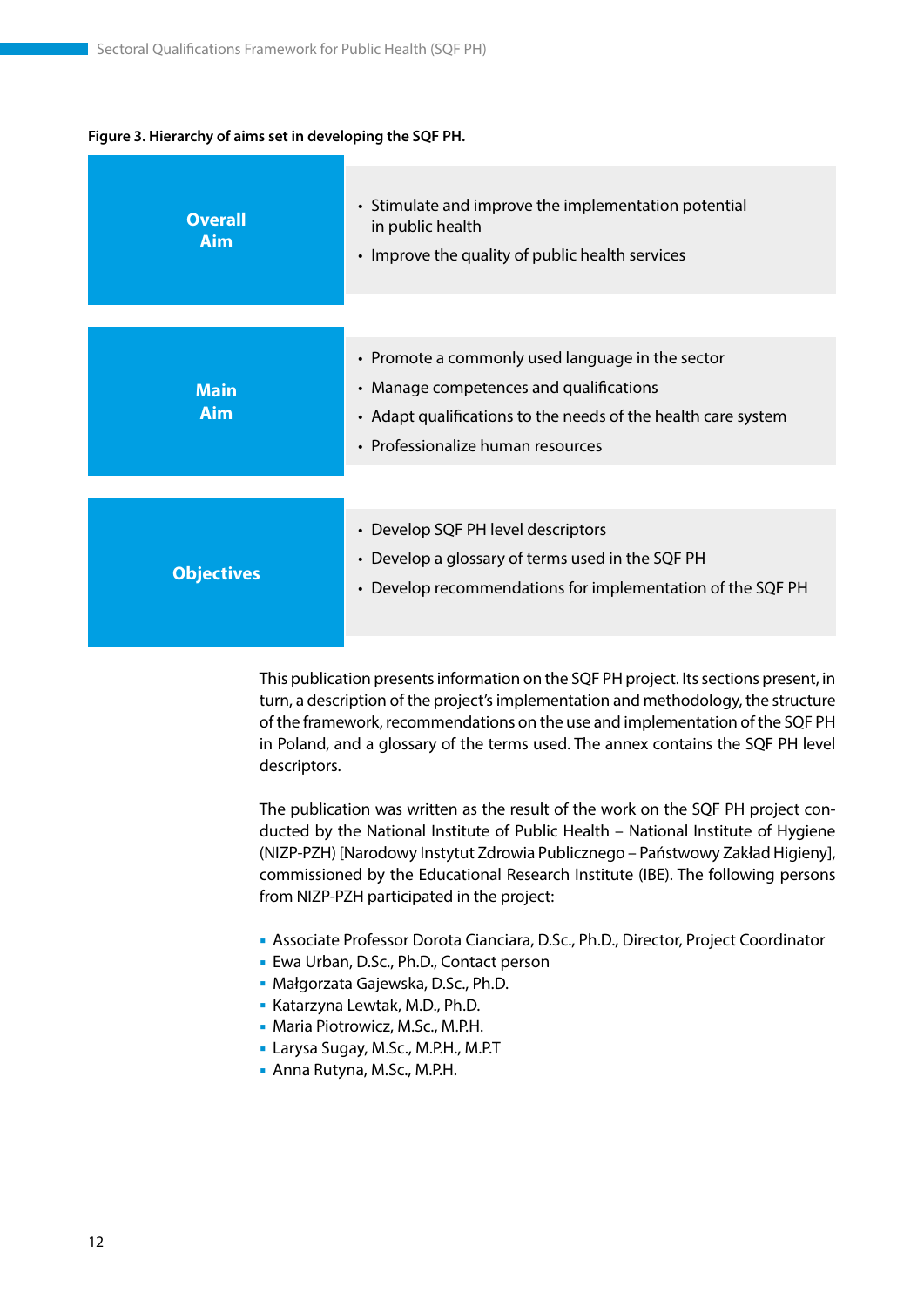# <span id="page-13-0"></span>2. Work on the SQF PH Project

Figure 4 presents the most important stages of the work on SQF PH.

**Figure 4. Stages of work on SQF PH.** 



# 2.1. Choosing the Experts

# Recruitment and members of the expert group

The expert team consisted of public health specialists with knowledge of the competences required of employees in the sector and its awarded qualifications. Strictly defined criteria were used in selecting the experts to ensure the involvement of various representatives of the sector. The first step in setting up the expert group was to pre-select the persons meeting the criteria set out in the project and then invite them to work on the project, to which they agreed. All experts were public health professionals.

In accordance with the project's premises, the team of experts consisted of:

- government administration representatives (Ministry of Health, voivodeship consultants) involved in the public health sector,
- representatives of public sector employers involved in public health, including local government representatives,
- a representative of an organisation representing public health employers,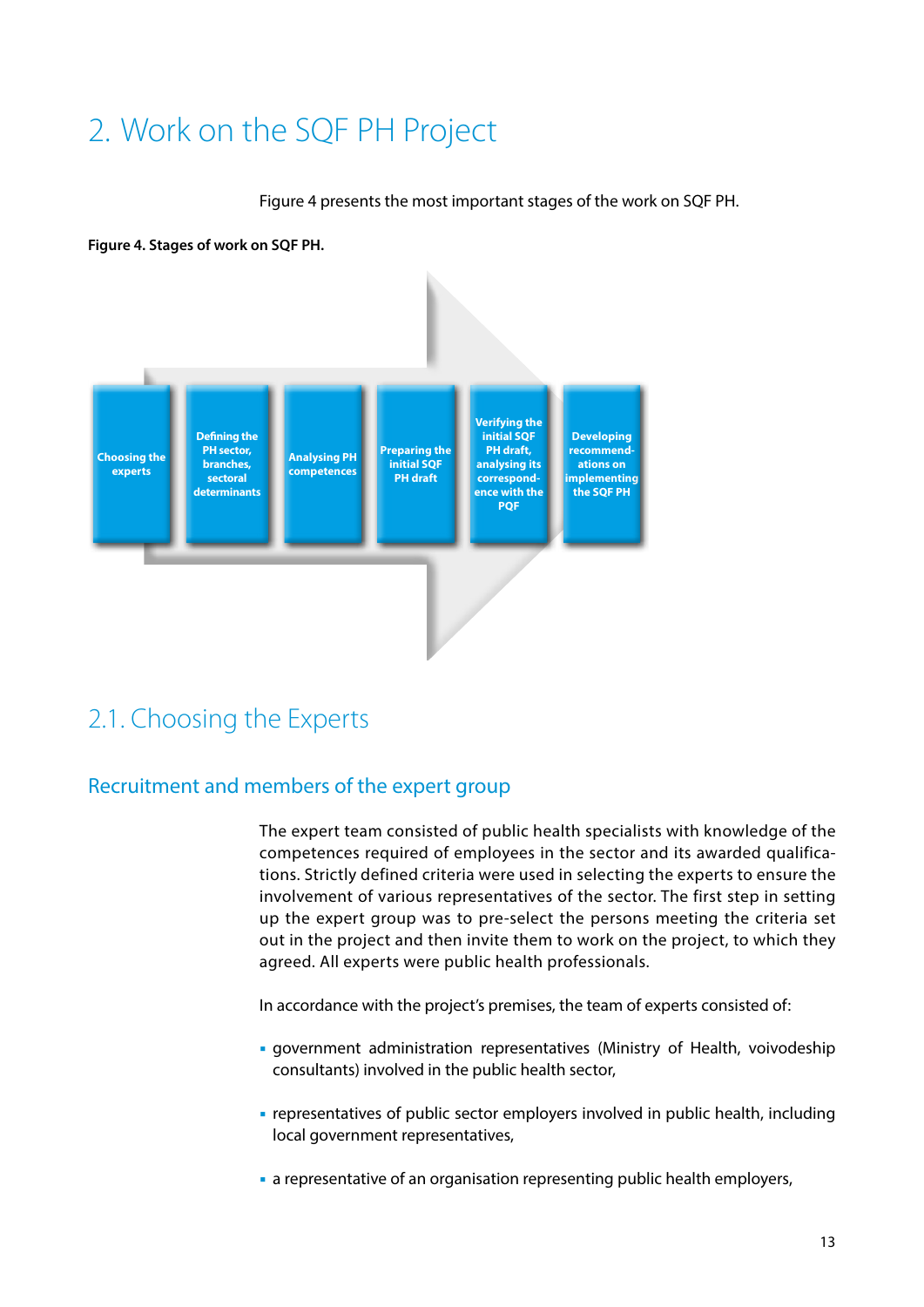- representatives of higher education institutions providing public health education,
- persons involved in public health training outside the formal education and higher education system.

The project premises also stipulated that the expert team include people who had participated in:

- developing core curricula for training in public health professions,
- developing descriptions of learning outcomes in the area of medical and health sciences education and physical culture sciences education,
- an international project on competences in the public health sector,
- developing qualifications in the public health sector awarded outside the formal education and higher education system.

Members of **the team of experts** were (degrees and academic titles are given for persons employed at higher education institutions):

- Katarzyna Czabanowska, M.D., D.Sc., President of ASPHER (The Association of Schools of Public Health in the European Region), Department of International Health, Maastricht University, the Netherlands,
- Prof. Wojciech Drygas, M.D., D.Sc., voivodeship consultant in public health (Łódzkie Voivodeship), Head of the Department of Epidemiology, Cardiovascular Disease Prevention and Health Promotion, Institute of Cardiology in Warsaw; Department of Social Medicine of the Department of Social and Preventive Medicine, Medical University of Łódź,
- Mariusz Duplaga, M.D., D.Sc., Head of the Department of Health Promotion, Institute of Public Health, Jagiellonian University Medical College,
- Joanna Gotlib, Ph.D., D.Sc., Head of the Department of Didactics and Learning Outcomes, Dean of the Department of Public Health of the Faculty of Health Sciences, Medical University of Warsaw,
- Elżbieta Grochowska-Niedworok, Ph.D., D.Sc., Dean of the Department of Public Health in Bytom, Medical University of Silesia,
- Katarzyna Jagodzińska-Kalinowska, Director of the President's Office, Agency for Health Technology Assessment and Tariff System,
- Teresa Kulik, M.D., D.Sc., Voivodeship Public Health Consultant (Lubelskie Voivodeship); Chair of Public Health, Medical University of Lublin,
- Aleksandra Lusawa, Director of the Department of Health Promotion, Biostatistics and Analysis, Main Sanitary Inspectorate,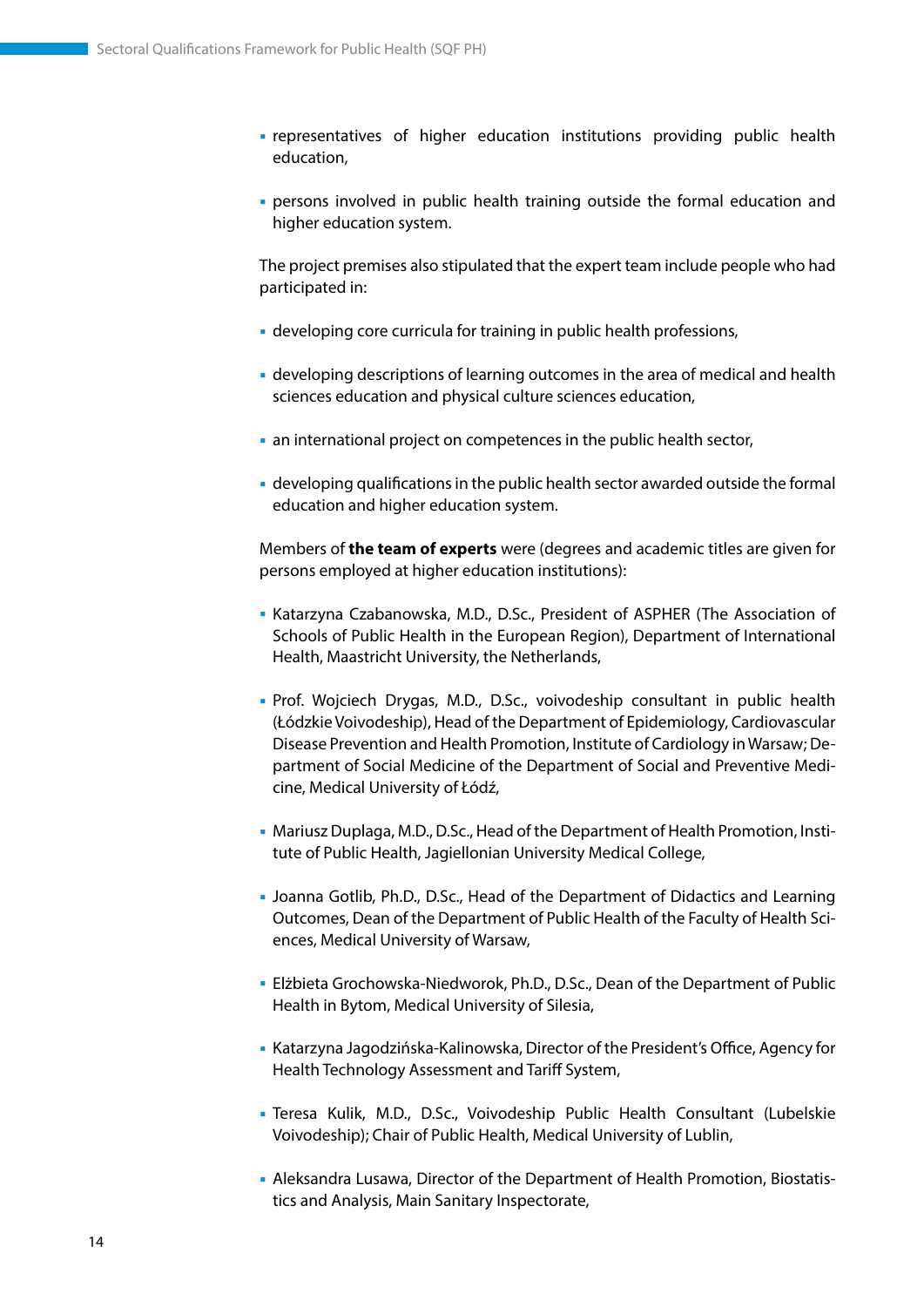- Dominik Maślach, M.D., Deputy Director of the Health Department, Marshal's Office of Podlasie; Acting Head of the Department of Public Health, Faculty of Health Sciences, Medical University of Białystok,
- Dariusz Poznański, Deputy Director of the Department of Public Health at the Ministry of Health,
- Anna Rulkiewicz, President of the Board of LUX MED Sp. z o.o.; Managing Director of LMG Försäkrings AB; President of the Board of the Association of Private Medicine Employers; Member of the Public Health Council; Member of the Public Services Issues Team of the Social Dialogue Council,
- Andrzej Śliwczyński, Deputy Director of Department Drug Management, National Health Fund,
- Associate Professor Piotr Tyszko, M.D., Ph.D., lecturer at the University of Ecology and Management in Warsaw; visiting professor at the Institute of Rural Medicine, Lublin,
- Zbigniew Węgrzyn, M.D., Specialisation Programmes Team, Medical Centre of Postgraduate Education,
- Marek Wójcik, Plenipotentiary for the Board on Legislative Affairs, Association of Polish Cities

The concept for membership in the team of experts is presented in Figure 5.



#### **Figure 5. Team of experts by place of work.**

Representatives from IBE – Andrzej Żurawski and Aleksander Wasiak-Radoszewski also participated in preparing the draft SQF PH. Krzysztof Kurek, Board member of LUX-MED Sp. z o.o. was also involved periodically.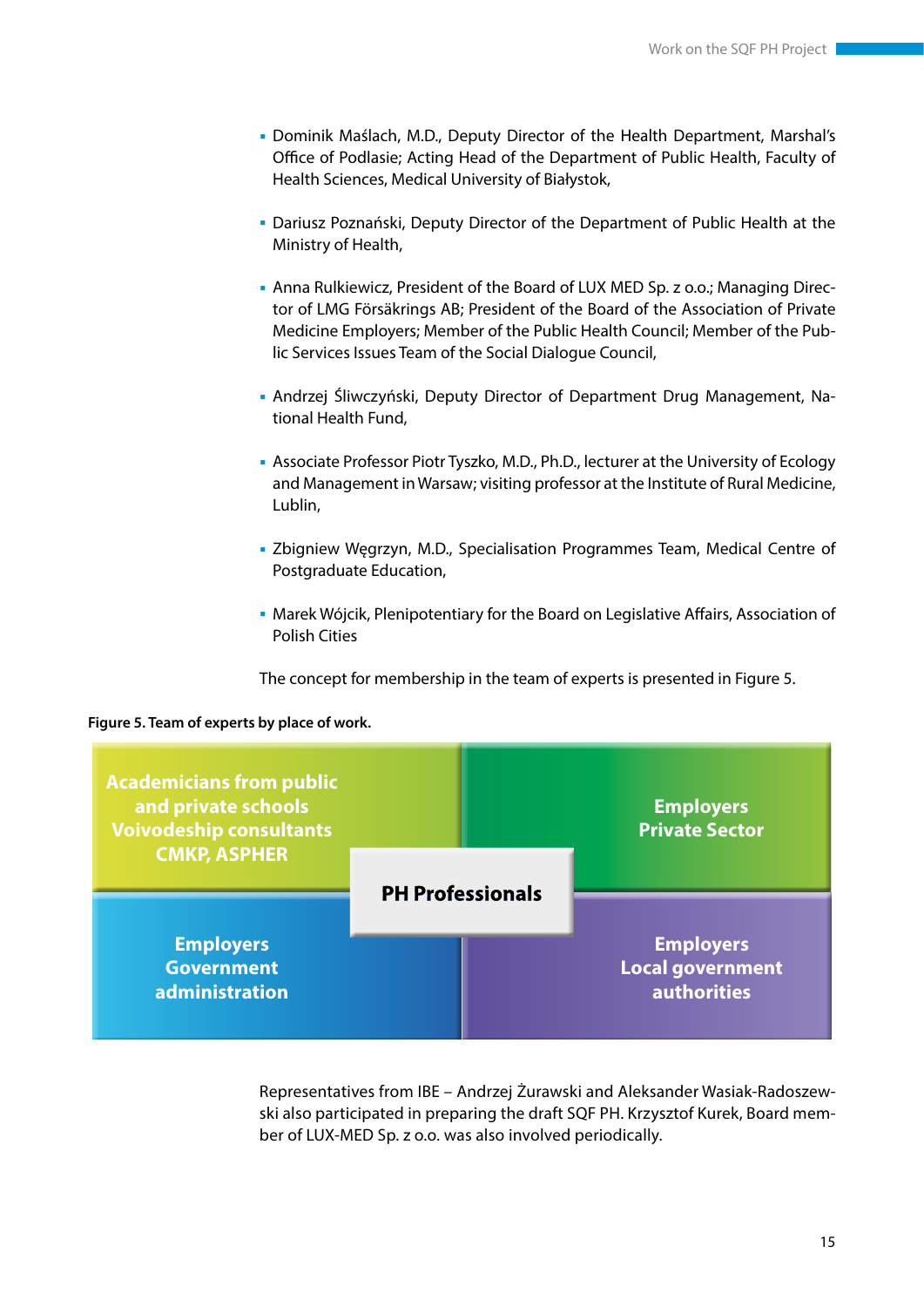### <span id="page-16-0"></span>Tasks of the expert team

The main task of the expert team was to develop a draft of SQF PH. The experts were asked by the NIZP-PZH project team to express their opinion on the premises for the next steps to be taken in the project and the methods proposed for this purpose, as well as to correct the proposals submitted to them. The experts were asked to express their opinions on:

- $\blacksquare$  the definition of the public health sector,
- the premises of the qualitative IDI survey among public health professionals "Who is a public health worker?" and the results of this survey,
- the public health branches and sectoral determinants initially proposed,
- **I lists of key public health competences,**
- **the premises of SQF PH level descriptors,**
- the preliminary draft of SQF PH,
- the premises of the quantitative CAWI survey of public health stakeholders on the initial SQF PH draft,
- the glossary accompanying the SQF PH, including the validity of the existing entries and proposed definitions,
- the instructions for reading the SQF PH level descriptors,
- **recommendations for implementing and using SQF PH.**

# 2.2. Defining the Public Health Sector, Distinguishing its Branches and Sectoral Determinants

#### Defining the public health sector

Defining the public health sector for the SQF PH was based on an analysis of numerous definitions and descriptions of public health functions contained in Polish law, international literature, and especially in the position paper of the WHO Regional Office for Europe on basic public health functions. In order to identify the sector's own understanding of public health activities and to guide the work on defining the sector, an IDI study entitled "Who is a public health worker?" was conducted. The details of this survey are given below.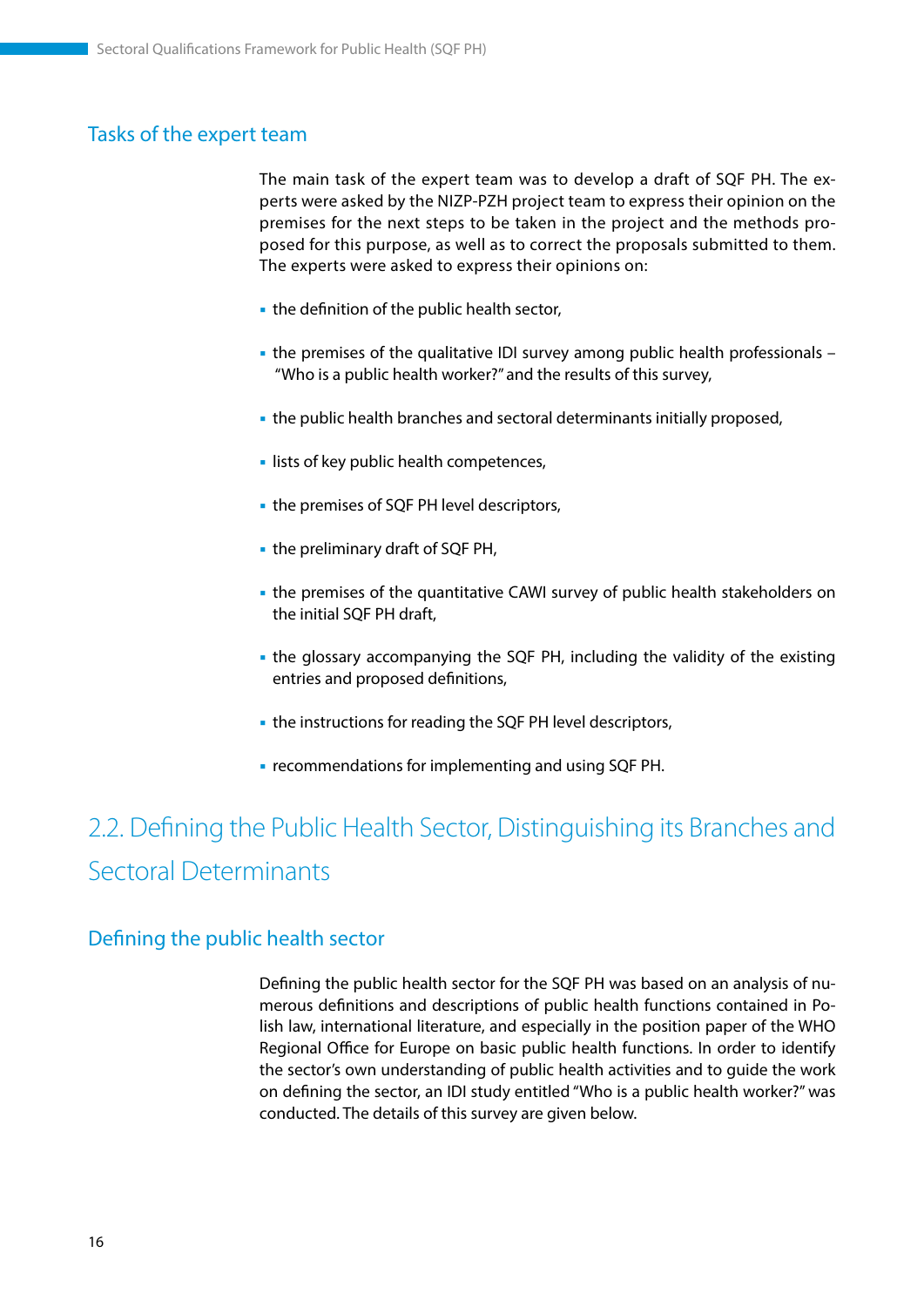## Defining the public health professional through an IDI study

The aim of the study was to describe public health workers, the most important characteristics of their work and the competences such work requires. The survey was exploratory, anonymous and voluntary.

The survey was conducted among people who completed full-time second cycle studies in a public health faculty (Medical University of Warsaw, Jagiellonian University Medical College) and at the same time were employed, i.e. they performed paid work, regardless of the form of employment. Some of them also graduated from other faculties, such as medical rescue, nursing, pedagogy, psychology or law, both at the licentiate and master's levels. All respondents held relatively responsible positions in institutions and organisations relating to the health sector, and represented both public and private employers in very different employment areas such as epidemiology, health technology assessment (HTA), clinical research, management, information technology, policy development. In July 2018, 12 semistructured, in-depth interviews (IDI) were conducted. Nine women and three men participated in the study. Respondents were between 26 and 31 years old (mean age: 28.2 years). The statements were audio recorded and then selectively transcribed.

# Study results

#### **Description of a public health professional**

Attempts by the respondents to characterise the public health worker began with general statements, in which the issue of the interdisciplinarity of the field was repeated. More precise attempts to describe the professional, inspired by the interviewer's questions, referred to two main aspects: multitasking (scope of work) and improving health (purpose of work). However, these opinions were vague and resulted from the personal perspective of a master's degree graduate in public health, who was called a public health specialist. In the statements of the respondents, there was no reference at all to laboratory or auxiliary work, as well as that performed by lay people, e.g. volunteers.

#### **Work places and tasks of a public health professional**

Regardless of the type of work the respondents performed, they identified themselves as public health workers. They emphasised the interdisciplinary nature of the field and indicated a very wide range of potential employers. From the numerous statements made, one could assume that public health workers are able to perform almost all of the work in the health care system, not necessarily in the public sector, which should in fact be where they are mainly employed. The respondents clearly and strongly believed that the private sector (e.g. the pharmaceutical sector, insurance industry) is a very important (and desirable) employer. Descriptions of the professional tasks for the public health worker were characterised by a very high level of generality and were in line with the key issues in the field, e.g. tasks relating to epidemiology or health promotion.

#### **Competences of a public health professional**

In response to the question about the competences needed to work in public health, the respondents referred primarily to the need for knowledge in this area.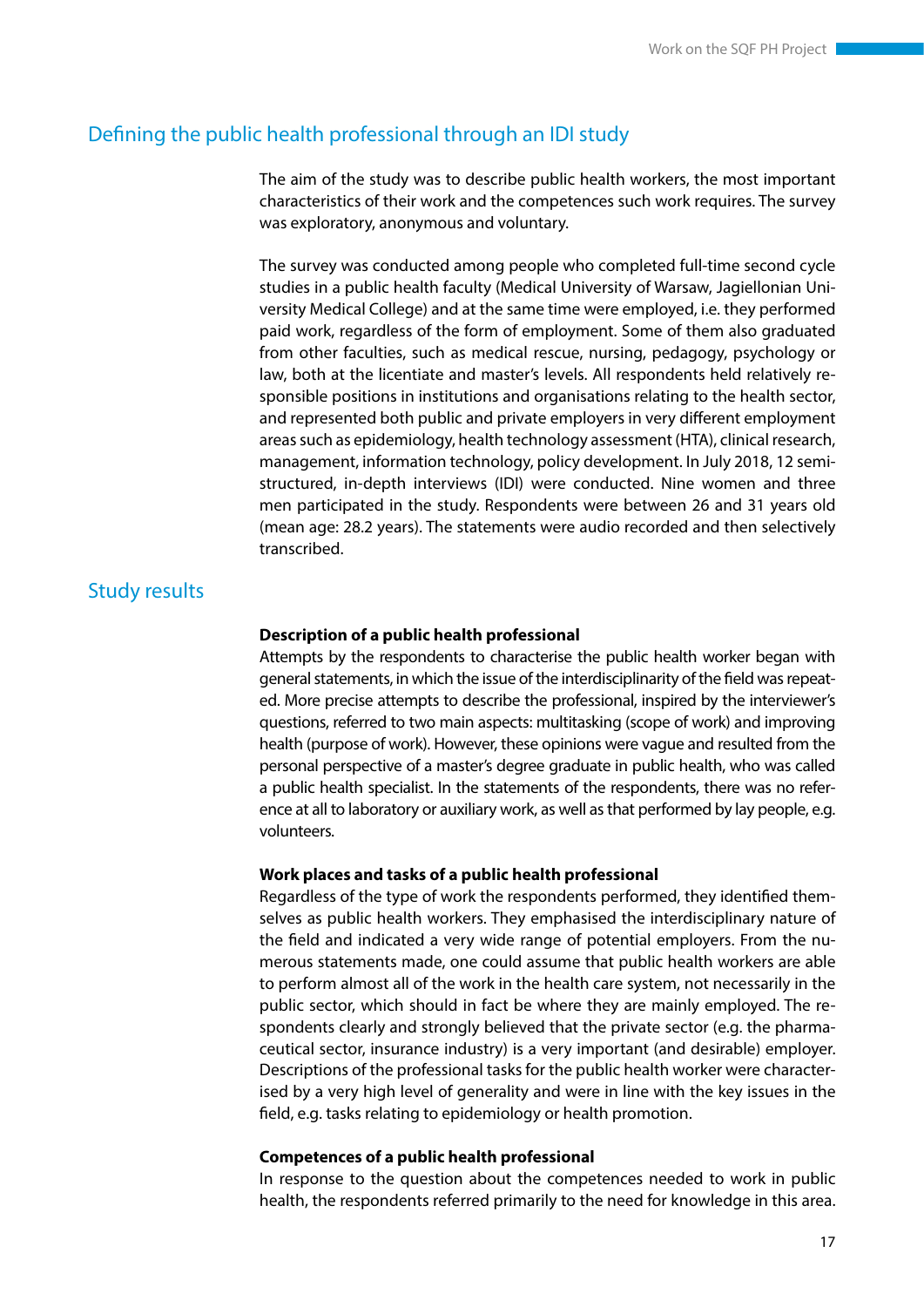They understood it as knowledge of relevant facts and issues, associated it with individual fields of science and the subjects taught during studies (e.g. epidemiology, economics), as well as knowledge of the organisation of the health system. Knowledge of procedures was rarely mentioned. When asked about the skills and social competence needed to work in the field, both hard and soft skills were enumerated (Table 2). No attempt was made to distinguish soft skills and social competences during the study.

#### **Table 2. Respondents' opinions on the skills and social competences needed by a public health professional (in alphabetical order)**

| <b>Hard Skills</b>                                       | <b>Soft Skills and social competence</b>                                              |
|----------------------------------------------------------|---------------------------------------------------------------------------------------|
| analysing data, research results                         | self-presentation, promoting oneself                                                  |
| analysing text, choosing priorities                      | willingness to engage in constant learning, to acquire<br>knowledge                   |
| literacy                                                 | management functions, directing, leadership, charisma                                 |
| linking knowledge from various fields                    | critical thinking                                                                     |
| research methodology                                     | organising work                                                                       |
| writing essays                                           | searching for reliable information                                                    |
| writing procedures                                       | managing stress                                                                       |
| programming, data visualisation                          | autonomy                                                                              |
| maintaining medical documentation                        | emotional stability                                                                   |
| knowing at least two foreign languages                   | learning from mistakes                                                                |
| developing health promotion and prevention<br>programmes | ability to work with others, openness, relations, ability to<br>engage in discussions |
| quality management                                       | explaining to the layperson                                                           |
|                                                          | involvement                                                                           |
|                                                          | organising, using several skills at once                                              |

When asked about the thematic scope to which the competences useful in current public health work are related, respondents most often pointed to cooperation and legal issues (Table 3). The most controversial was the usefulness of cultural competences.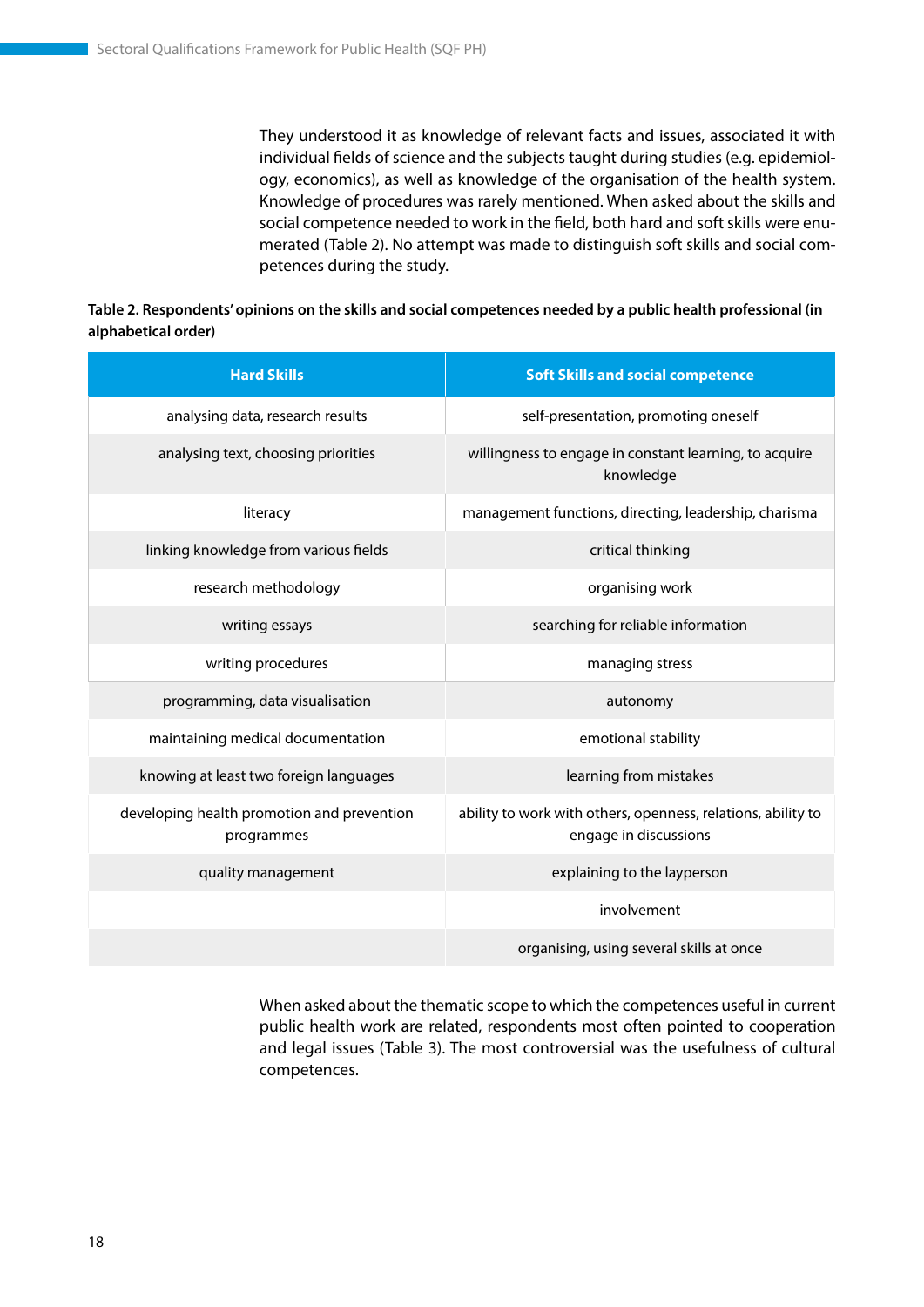|                                                                                                                                  |              | <b>Number of responses</b> |                                     |  |
|----------------------------------------------------------------------------------------------------------------------------------|--------------|----------------------------|-------------------------------------|--|
| Thematic groups of competences in PH                                                                                             | <b>Yes</b>   | <b>No</b>                  | Yes and no/<br>I have no<br>opinion |  |
| applied sciences in PH (e.g. epidemiology, biostatistics, sociology, psychol-<br>ogy), theories and models, research methodology | 11           |                            | $\left( \right)$                    |  |
| health needs assessment, data analysis                                                                                           | 11           |                            | $\Omega$                            |  |
| planning, implementation, evaluation of programmes and/or policies                                                               | 10           |                            |                                     |  |
| ability to cooperate, building partnership/coalitions, negotiating                                                               | 12           | $\Omega$                   | $\Omega$                            |  |
| health advocacy, communication                                                                                                   | 10           | $\overline{2}$             | $\Omega$                            |  |
| technology, information technology                                                                                               | $\mathsf{Q}$ | $\mathcal{E}$              | $\Omega$                            |  |
| cultural and social sensitivity (awareness of the differences between<br>cultures and a sense of when such a difference occurs)  | 10           | $\Omega$                   | $\overline{2}$                      |  |
| leadership, systemic thinking                                                                                                    | 11           | $\Omega$                   |                                     |  |
| law, ethics                                                                                                                      | 12           | $\Omega$                   | $\Omega$                            |  |

**Table 3. Respondents' opinions on the usefulness of competence groups (by subject matter) in public health in their current professional work (n=12).**

# The importance of formal and non-formal education and informal learning

Respondents valued formal education much higher than other forms of learning. In response to the question of where the public health worker should acquire knowledge and skills, they referred primarily to the education obtained in higher education institutions. However, the majority of respondents claimed that currently universities do not fulfil their role adequately. The studies did not prepare them for work: they did not obtain the necessary knowledge, they did not learn how to integrate the knowledge they acquired, nor did they develop practical skills. Respondents pointed out that the study of a specialisation occurs too late in the learning process. They also stressed that the way studies are organised is too inflexible. According to the respondents, studies offer only about 30-40% of required knowledge and useful skills. They also attributed a small role in the acquisition of knowledge and skills to non-formal education, e.g. conducted by the employer. Statements were also made about the importance of self-education and other forms of informal learning (e.g. attending conferences, trips abroad).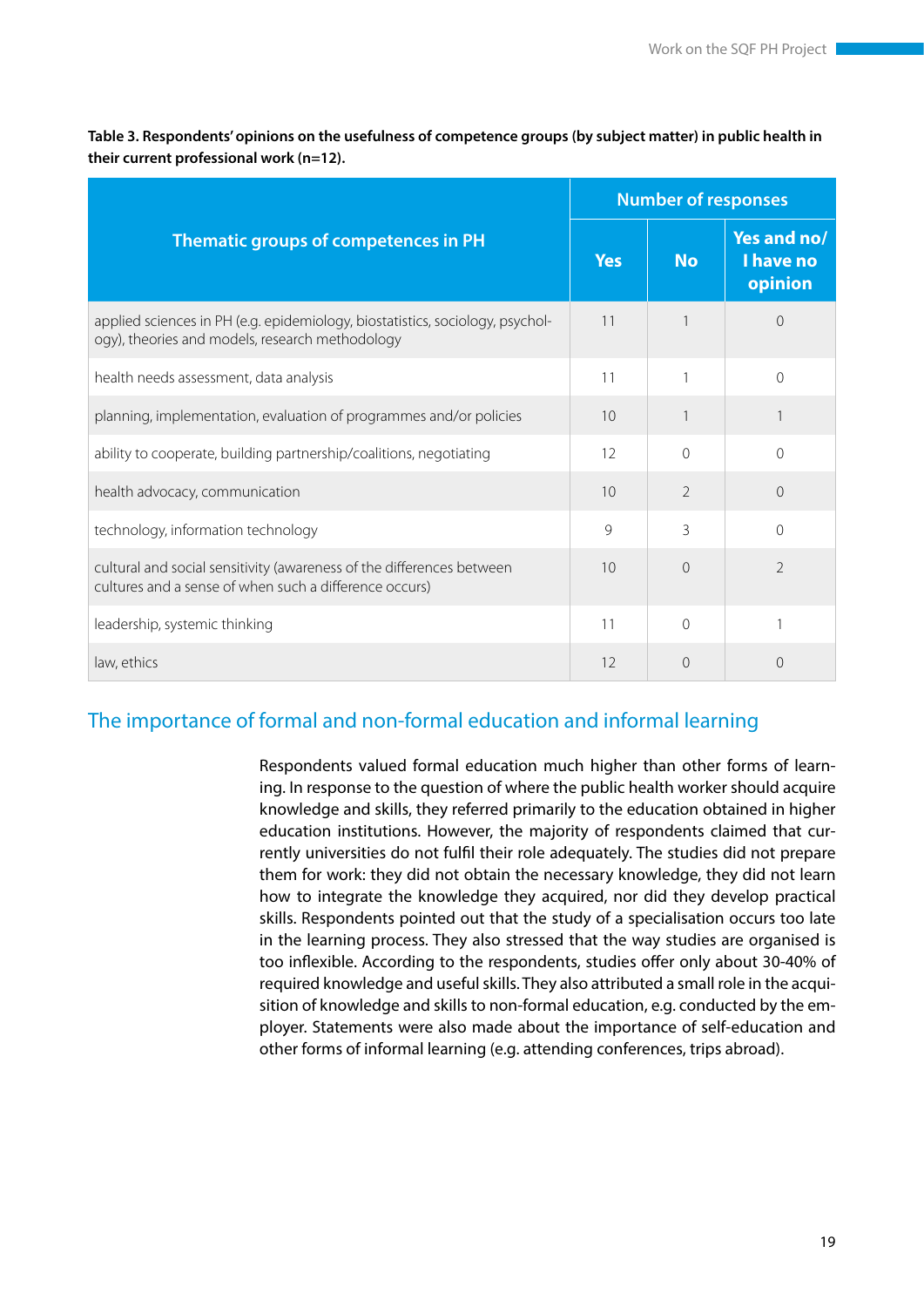# Conclusions of the study on developing the definition of the public health sector and SQF PH

In order to develop the SQF PH, the public health sector should be a more coherent structure than follows from the opinions of the respondents. Clear boundaries of the public health sector need to be defined, including the scope of the professional tasks of employees. Current trends need to be taken into account in defining public health functions as well as the division of the sciences in accordance with OECD (e.g. conducting health technology assessments (HTA) and clinical trials are not included in the health sciences).

The SQF PH level descriptors should describe qualifications assigned to more levels than just 7 (master's degree), to which the respondents referred. The SQF PH should take into account that both the EQF and in PQF already describe qualifications at a lower level, level 6 (licentiate degree), which allow persons to completely autonomously perform theoretically and practically advanced professional tasks.

The SQF PH descriptor levels should be relatively detailed and understandable. However, the proportions between detail and generality required by the framework should be maintained, therefore SQF PH should be supplemented with a glossary of the most important terms.

As a result of the analyses and research undertaken, several working definitions of the sector were developed, which were evaluated by experts and others, and then amended and reassessed. The final definition of the sector is presented in section 3.1.

# Distinguishing the branches and sectoral determinants

#### **Distinguishing the branches**

Initially, several public health branches were identified while working on the framework. It was finally agreed, however, that the framework would refer to one key branch of the public health sector – the essential public health operations presented in the policy paper of the WHO Regional Office for Europe, i.e. providing public health services, which encompasses health care, health promotion and disease prevention, as well as aspects of advocacy and social mobilization – among the enabling functions, and also epidemiological surveillance (Table 4).

By contrast, other public health functions identified by WHO Euro as enabling (care, governance, providing a sufficient and competent workforce, ensuring stable funding and organisation, conducting research) were not included in the framework because of the large number of heterogeneous professional tasks associated with them and the overly broad range of stakeholders.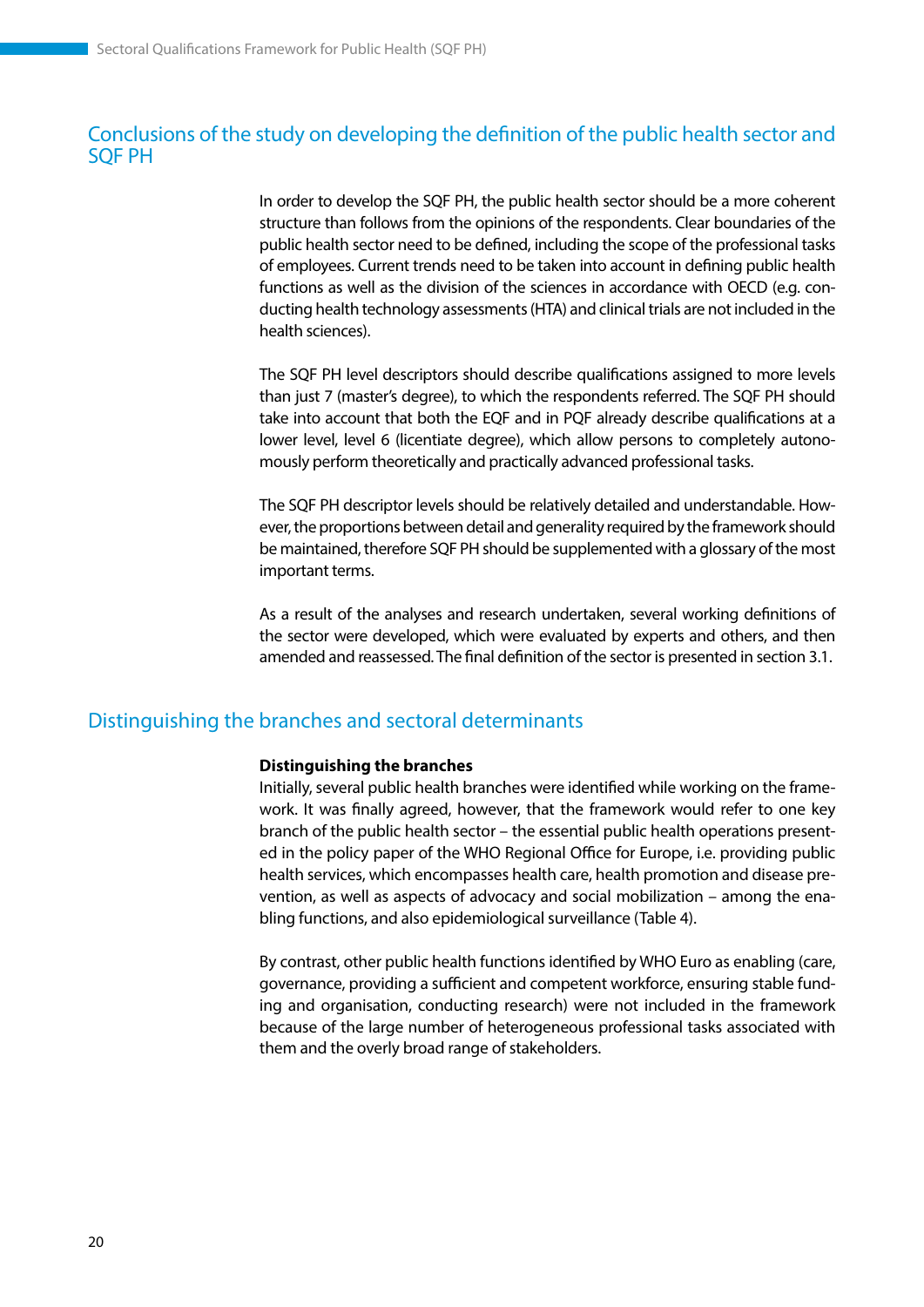| The functions of public health according to the WHO Regional Office for Europe (EPHOs*)                                                                                      |                                                                                                                                                                                                                                                                            |                                                                                                                                                                             |  |  |
|------------------------------------------------------------------------------------------------------------------------------------------------------------------------------|----------------------------------------------------------------------------------------------------------------------------------------------------------------------------------------------------------------------------------------------------------------------------|-----------------------------------------------------------------------------------------------------------------------------------------------------------------------------|--|--|
| Core                                                                                                                                                                         |                                                                                                                                                                                                                                                                            | <b>Enabler (supporting)</b>                                                                                                                                                 |  |  |
|                                                                                                                                                                              | <b>Public health branches</b>                                                                                                                                                                                                                                              |                                                                                                                                                                             |  |  |
| <b>Taken into consideration in SQF PH</b>                                                                                                                                    |                                                                                                                                                                                                                                                                            | Not taken into consideration<br>in SQF PH                                                                                                                                   |  |  |
| EPHO 3, 4, 5 and partly 9:<br>public health service delivery:<br>×<br>health protection, health<br>promotion, disease prevention<br>advocacy and social<br>×<br>mobilization | EPHO 1, 2:<br>epidemiological surveillance:<br>٠<br>surveillance of the population's<br>health status, including<br>sanitary and epidemiological<br>surveillance and the<br>functioning of the health<br>system<br>monitoring health hazards and<br>×<br>crisis situations | EPHO 6–8, partly 9 and 10:<br>care, governance<br>workforce<br>funding, organisation<br>communication (e.g.<br>communication of<br>professionals in the system)<br>research |  |  |

#### **Table 4. Public health branches distinguished for the purpose of developing the SQF PH.**

\* *Essential Public Health Operations* according to the WHO Regional Office for Europe.

# Distinguishing the sectoral determinants

An important element of developing the SQF PH was to define the sectoral determinants, which encompass the strictly sector-specific areas of activity and competences relevant only to the public health sector, and allow the public health sector to be distinguished from other sectors. Identifying the sectoral determinants was the result of the analysis of various definitions of public health, descriptions of its functions and lists of competences. During the course of the work, several versions of the sectoral determinants were developed and, as the result of subsequent discussions and agreements, were deemed to include (see also section 3.2):

- an orientation towards meeting the needs of the community/beneficiaries/target groups by respecting the subjectivity of the participants, ethical principles and the confidentiality of personal data,
- an orientation towards effectiveness, efficiency, sustainability and accountability through planning and evaluation,
- an orientation towards a multisectoral and interdisciplinary approach through cooperation and partnership.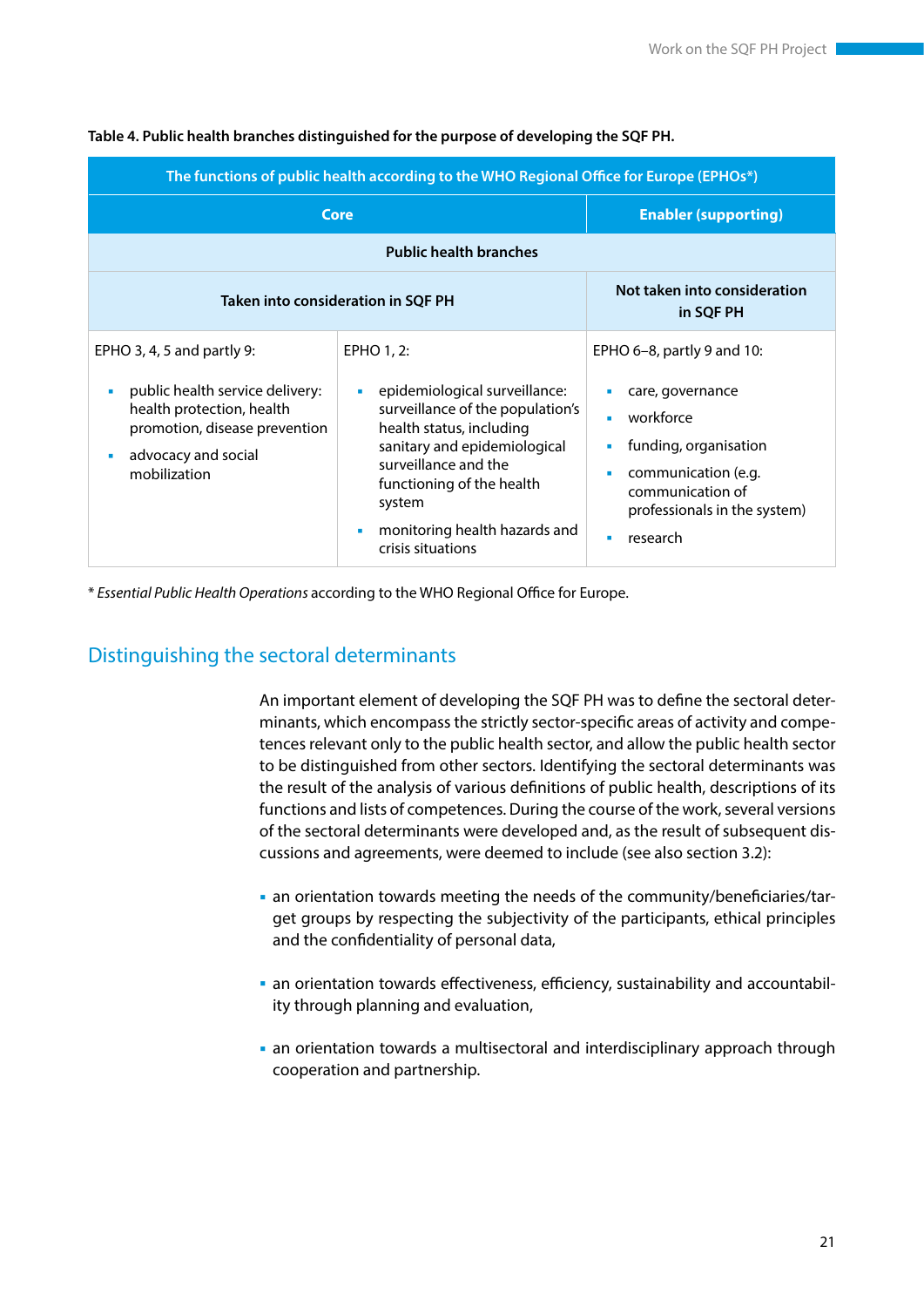# <span id="page-22-0"></span>2.3. Analysing the Competences in Public Health

# Method of analysis

The desk research method was used to define competences in public health. An analysis was made of binding legal regulations, pre- and post-graduate studies programmes in the field of public health, descriptions of professions from the Polish Classification of Occupations and Specialisations, foreign lists of key competences in public health, health promotion and health education, and thematically relevant scientific literature. The analyses were conducted in two main contexts (Table 5):

A. How is it now? B. How should it be?

**Table 5. Conceptual framework for analysing key competences in public health.**

| A. How is it now?                                                                                                                                                                                                                                                                                                                                                                                         | <b>B. How should it be?</b>                                                                                                                                                                                                                              |                                                                                                                                                                                                                                                                                                                                                                                                           |  |
|-----------------------------------------------------------------------------------------------------------------------------------------------------------------------------------------------------------------------------------------------------------------------------------------------------------------------------------------------------------------------------------------------------------|----------------------------------------------------------------------------------------------------------------------------------------------------------------------------------------------------------------------------------------------------------|-----------------------------------------------------------------------------------------------------------------------------------------------------------------------------------------------------------------------------------------------------------------------------------------------------------------------------------------------------------------------------------------------------------|--|
| 1. Poland                                                                                                                                                                                                                                                                                                                                                                                                 | 1. Poland                                                                                                                                                                                                                                                | 2. The World                                                                                                                                                                                                                                                                                                                                                                                              |  |
| second stage descriptors<br>٠<br>for education in the medical<br>sciences, health and physical<br>culture<br>4 public health specialisation<br>programmes for physicians<br>and dentists<br>public health specialisation<br>٠<br>programme for non-<br>physicians<br>descriptions of 31 professions<br>٠<br>from the Polish Classification<br>of Occupations and<br>Specialisations<br>other requirements | public health potential<br>$\blacksquare$<br>according to the EPHOs<br>national/regional/local health<br>٠<br>strategies<br>health programmes/health<br>×<br>policies of local government<br>units<br>information in the literature<br>٠<br>on the topic | 9 lists of competences in public<br>٠<br>health<br>4 lists of competences in health<br>×.<br>promotion<br>1 list of competences in health<br>$\blacksquare$<br>education<br>1 list of competences in public<br>п<br>health for low and middle<br>income countries<br>employers' views on the desired<br>×<br>competences of public health<br>workers<br>forecast of public health<br>٠<br>workforce needs |  |

#### **Part A.**

A detailed analysis was conducted of the existing legal documents in Poland concerning:

- qualifications obtained in higher education institutions in the medical sciences, health and physical culture, as presented in the Regulation of the Minister of Science and Higher Education of 26 September 2016,
- the learning outcomes acquired by persons undergoing specialisation training in public health, as presented in the specialisation programmes for doctors and dentists, the so-called old and modular ones, as well as those for persons holding a master's degree,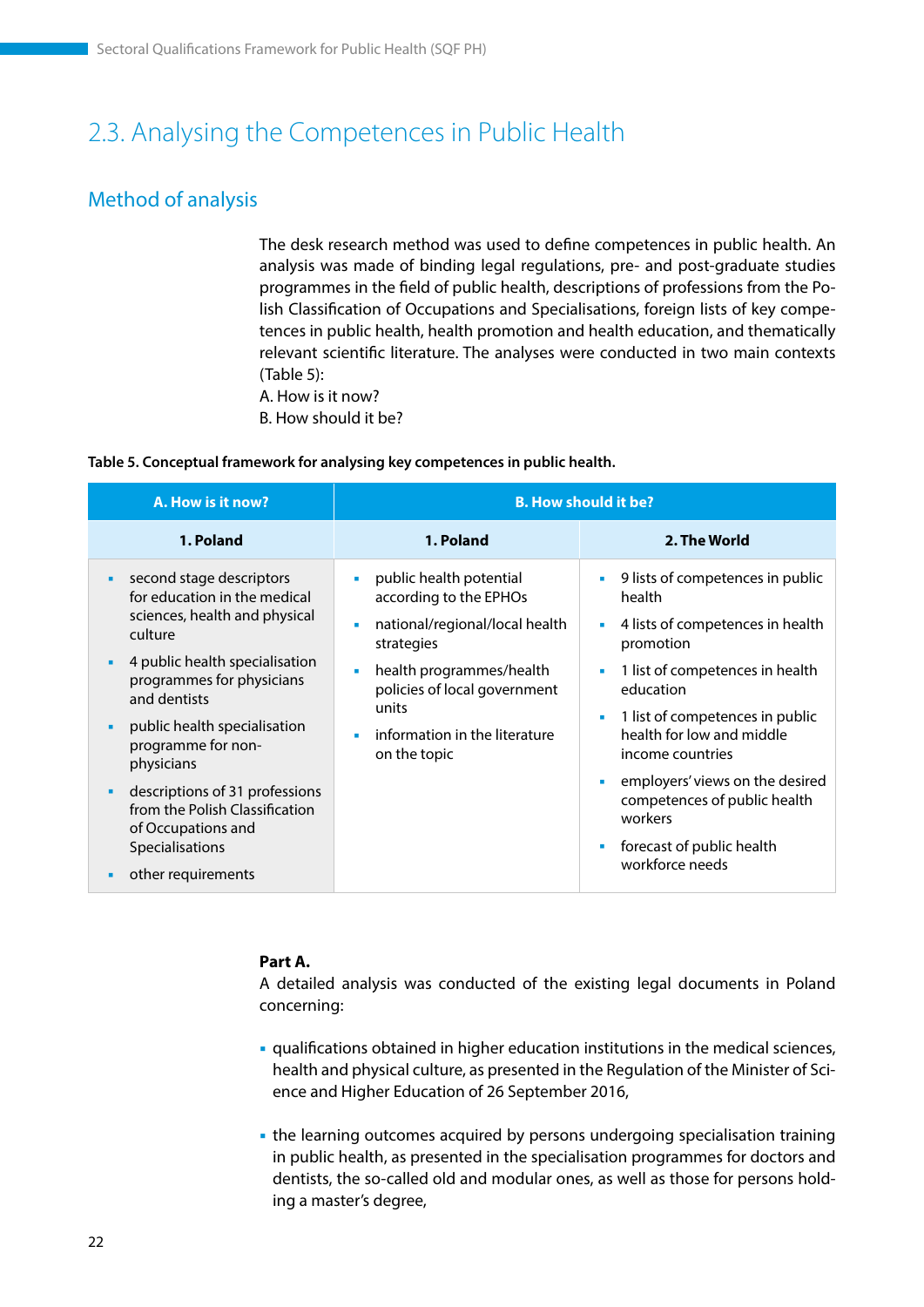the professional tasks in 31 occupations included in the Classification of Occupations and Specialisations relating to public health.

In addition, analysts reviewed the qualifications (i.e. the level of education and required specialisation) required to work in the State Sanitary Inspectorate, as well as the required educational standards for studies in medical professions.

#### **Part B.**

The first area of the analysis identified the implementation gaps in national public health (B1) based on the scientific literature. The implementation of basic public health functions, national/regional health policies, local government health programmes/policies and related content of the literature indexed in the Polish Medical Bibliography were assessed.

The second area (B2) identified the key competences in public health described in countries with significantly higher public health performance potential than Poland (Canada, USA, UK, New Zealand) or at the international level (The Association of Schools of Public Health in the European Region – ASPHER, The Association of Schools and Programs of Public Health – ASPPH, European Union). In total, about 30 lists of competences relevant to public health, but also relating to health promotion and health education, were identified, of which 15 were used for further analysis. The analysed lists concerned the competences of employees, licentiate and master's degree holders in public health and physicians specialising in this field. Additionally, information was reviewed on competences in low and middle income foreign countries, employers' expectations of public health employees, and forecasts of labour market needs for public health professionals.

### Results of the analysis

The analysed material primarily showed:

- A lack of consistency in national documents concerning qualifications, learning outcomes and the professional tasks of various groups professionally related to public health.
- The occurrence of some activities characteristic of public health in professional tasks assigned to numerous professions.
- Significant deficiencies in the implementation of basic public health functions in Poland.
- A quite homogeneous (despite formal differences, i.e. in structure) approach to competences in public health defined by international fora and in individual countries with a significantly higher public health potential than in Poland.
- All foreign lists of competences in public health are based on a process approach to public health. These competences are assigned to successive stages of action in the problem-response continuum, i.e.: identifying a problem, identifying risk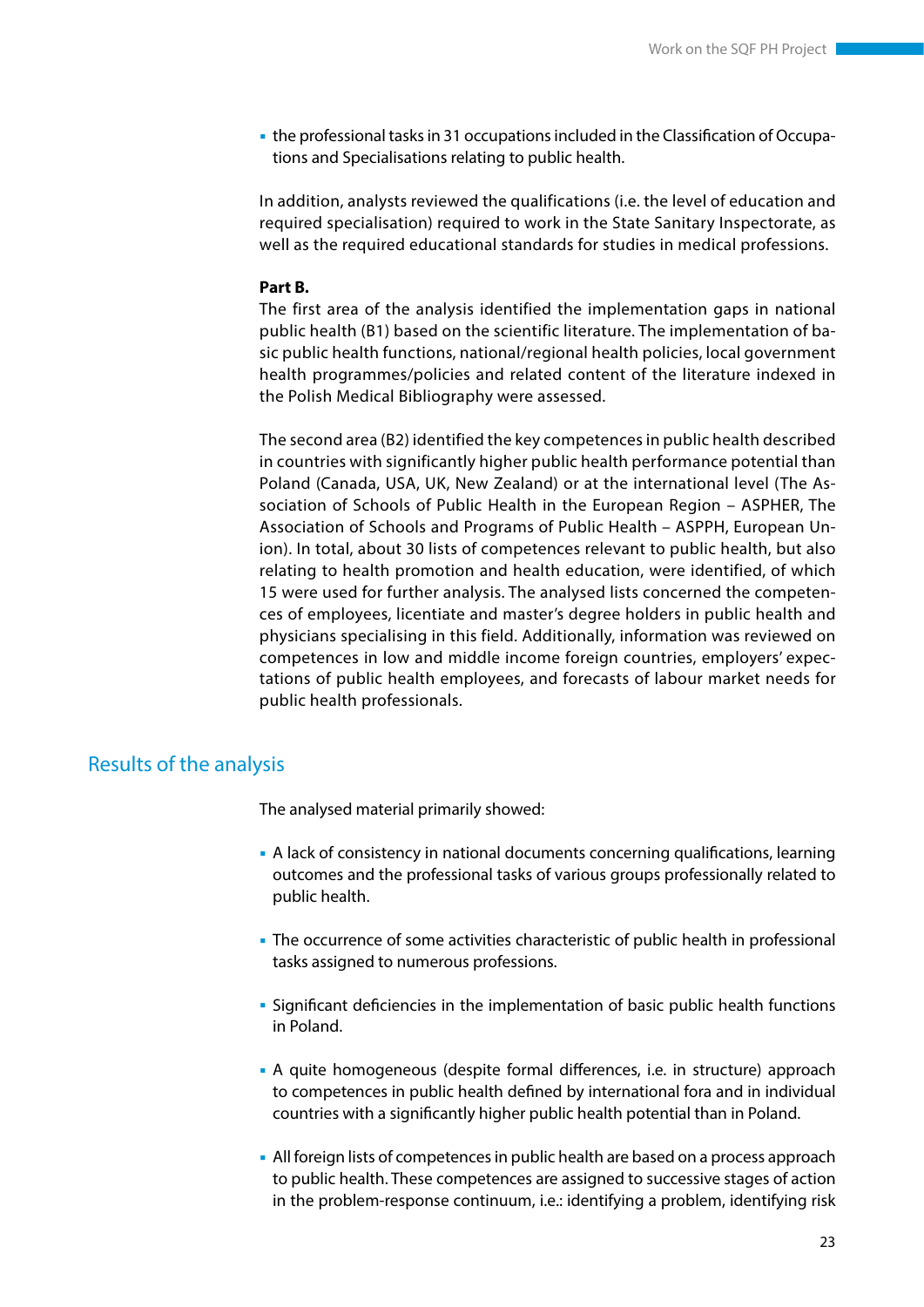and protection factors, developing interventions using community resources and scientific evidence, testing the intervention to determine what works and with whom, and then scaling up the implementation of the intervention together with an evaluation. This is not seen in national documents.

 The differences between Polish and foreign approaches to public health competences were identified, which are mainly due to the use of a different language and the lack of defined boundaries in public health in Poland. Polish documents lack such competences as leadership, systemic thinking or cultural sensitivity, which are present in all the analysed foreign lists. On the other hand, the national lists contain content that is absent from the foreign competence lists (e.g. management of health clinics).

The characteristics of the collected material are presented in Tables 6 and 7.

**Table 6. General characteristics of the material analysed to determine the competences in the public health sector.**

| A. How is it?                                                                                                                                                                                                                                                                                                                                             | <b>B. How should it be?</b>                                                                                                                                                                                                                                                                                                                                                                                                                            |                                                                                                                                                                                     |
|-----------------------------------------------------------------------------------------------------------------------------------------------------------------------------------------------------------------------------------------------------------------------------------------------------------------------------------------------------------|--------------------------------------------------------------------------------------------------------------------------------------------------------------------------------------------------------------------------------------------------------------------------------------------------------------------------------------------------------------------------------------------------------------------------------------------------------|-------------------------------------------------------------------------------------------------------------------------------------------------------------------------------------|
| 1. Poland                                                                                                                                                                                                                                                                                                                                                 | 1. Poland                                                                                                                                                                                                                                                                                                                                                                                                                                              | 2. The World                                                                                                                                                                        |
| second stage level descriptors<br>٠<br>- very general<br>specialisation programmes<br>٠<br>- very diverse in their<br>construction<br>- accent is on content and<br>transmission, not on skills<br>- various scopes of content<br>- include medical care (e.g.<br>pain management) and<br>management topics<br>occupations<br>- inconsistent descriptions | public health potential<br>×<br>according to EPHOs<br>- operations 4 and 5 (services)<br>are poorly assessed<br>national/regional/local health<br>×<br>strategies<br>- little about health and<br>inequalities<br>health programmes/policies of<br>local government units<br>- weak programme design<br>- lack of personnel, skills<br>- accent on individualism,<br>lifestyle<br>literature<br>٠<br>- least number of papers on<br>disease prevention | developed on the basis<br>of broad cooperation and<br>consensus<br>- formal differences exist<br>- significant similarities<br>exist, especially in health<br>promotion competences |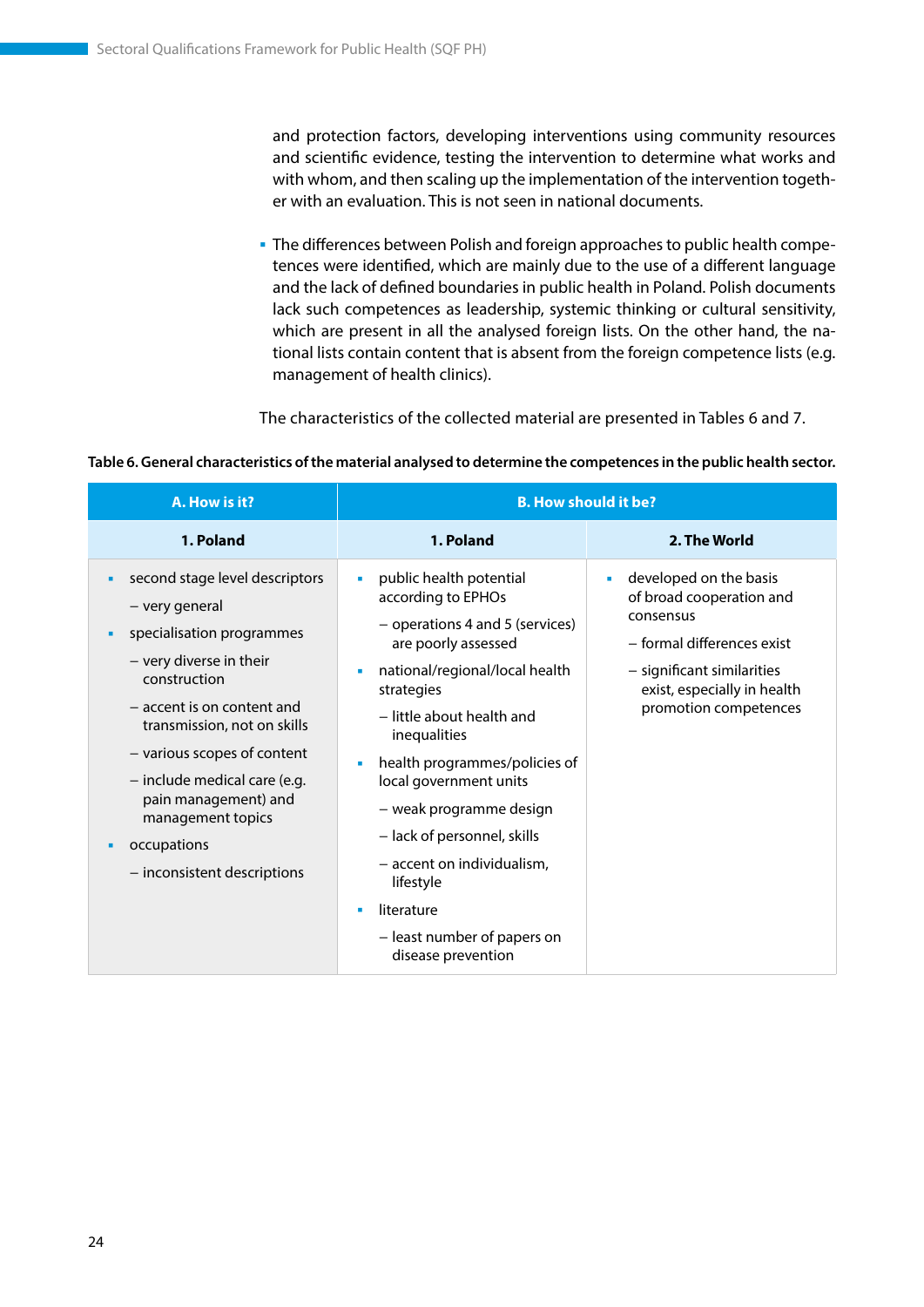**Table 7. Contexts and processes identified in the material analysed to determine the competences in the public health sector.** 

| A. How is it?                                                                                                                                                                                                                                                                                                                                                                                                    |                                                                                                                                                                                                                                                                                                                                                                                              | <b>B. How should it be?</b>                                                                                                                                                                                                                                                         |
|------------------------------------------------------------------------------------------------------------------------------------------------------------------------------------------------------------------------------------------------------------------------------------------------------------------------------------------------------------------------------------------------------------------|----------------------------------------------------------------------------------------------------------------------------------------------------------------------------------------------------------------------------------------------------------------------------------------------------------------------------------------------------------------------------------------------|-------------------------------------------------------------------------------------------------------------------------------------------------------------------------------------------------------------------------------------------------------------------------------------|
| 1. Polska                                                                                                                                                                                                                                                                                                                                                                                                        | 1. Polska (luki wykonawcze)                                                                                                                                                                                                                                                                                                                                                                  | 2. Świat                                                                                                                                                                                                                                                                            |
| typical processes<br>- assessing the state of health<br>- identifying the determinants<br>of the state of health<br>- planning actions<br>- initiating actions<br>- managing health clinics<br>- managing capacity and<br>resources in crisis situations<br>- training personnel<br>$-$ participating in the<br>development of health<br>policies<br>attention is drawn to a<br>п<br>language other than English | insufficient systemic actions,<br>a,<br>among others:<br>- low position of health<br>- little "new public health",<br>health promotion, attention<br>to inequalities in health<br>- programme evaluation is<br>weak or lacking<br>- lack of evidence and a good<br>practices database<br>- insufficient training of<br>personnel<br>- lack of systemic support for<br>local government units | typical processes<br>- health needs assessments<br>- planning, implementation,<br>evaluation<br>- communication, advocacy<br>issues not mentioned in<br>Poland<br>- leadership<br>- systemic and critical thinking<br>$-$ ethics<br>- cultural sensitivity<br>- social mobilization |

# Conclusions from the analysis for developing SQF PH

Currently, the key competences in modern public health are focused on the following groups of issues:

- the area (domain) of public health activities, including historical aspects, objectives, tasks, specific characteristics and the scientific basis of public health from many fields and disciplines,
- health needs assessment, monitoring the health situation, multi-faceted analysis of the situation and its determinants,
- planning, implementation and evaluation of actions, accountability and ethics, financial planning and action management, evidence-based public health,
- working with the community, partnership, multisectoral cooperation, health advocacy,
- cultural diversity/sensitivity,
- **communication,**
- **-** leadership, systemic thinking.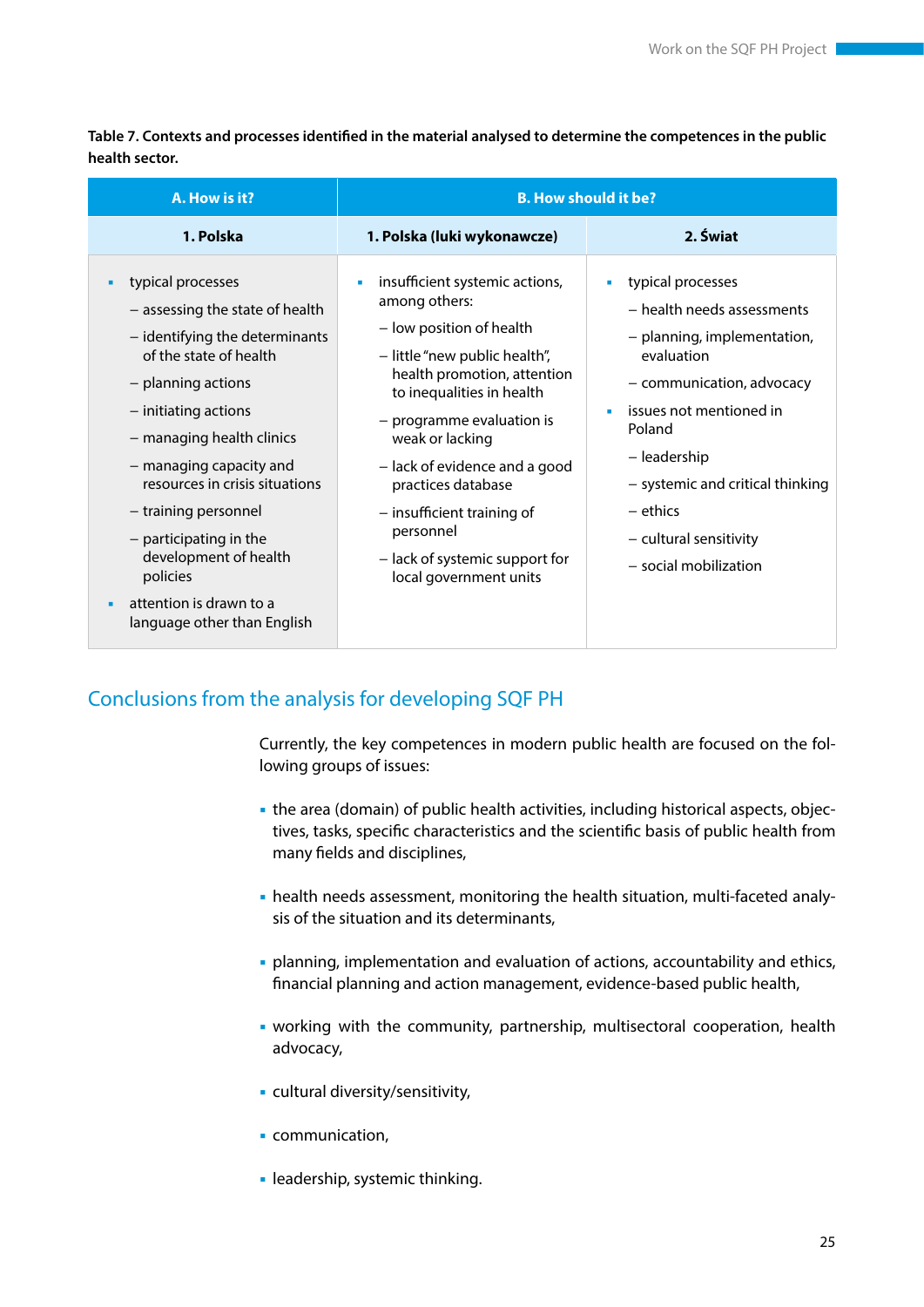<span id="page-26-0"></span>SQF PH level descriptors should describe knowledge, skills and social competence, taking into account the key competences in public health, in accordance with international decisions, so that national competences and qualifications can be compared with those from abroad. The descriptors should focus on the typical processes and working methods in public health that are used to address any health problem.

On this basis, an initial set of key competences was developed, originally assigned to several branches and several sectoral determinants. As a result of subsequent consultations, expert input and revisions, the set of competences evolved and ultimately took the form of a set that covers one branch and three sectoral determinants. The list of key competences used in the development of SQF PH is presented in section 3.2.

# 2.4. Verification of the SQF PH Draft

A preliminary draft of SQF PH was prepared based on the results of the conducted work presented above, guided by the overriding principles of developing second stage PQF descriptors typical for vocational qualifications at levels 1–8, as well as numerous detailed assumptions for further work. This draft (together with the definition of the sector, list of key competences and glossary) was evaluated by experts and IBE representatives. After corrections, it was presented to the main public health stakeholders in a CAWI survey for evaluation. Information about this study is presented below.

### Assessment of the initial draft from the CAWI study

The aim of the study was to consult the initial draft of SQF PH with the most important stakeholders of the PH sector and to verify it. The survey was conducted among representatives of central and local government administration bodies (Ministry of Health, voivodeship offices), representatives of local government bodies at various levels, representatives of the State Sanitary Inspectorate, the National Health Fund, the Agency for Health Technology Assessment and Tariff System and universities.

A database of stakeholder e-mail addresses was established for the study. Respondents were asked by email to complete the survey, to which they were given an active link. The survey contained both closed and open questions on the initial SQF PH draft. In September 2018, 1397 respondents activated the link and participated in the survey (Fig. 6). A preliminary statistical analysis of the responses received was performed in IBM SPSS 24. The basic measure of the analysis were the numbers (percentages), compiled in tables and graphs, showing the distribution of the characteristics in the studied group. 871 fully completed questionnaires were included in the analysis. The sample response rate was 62.3%.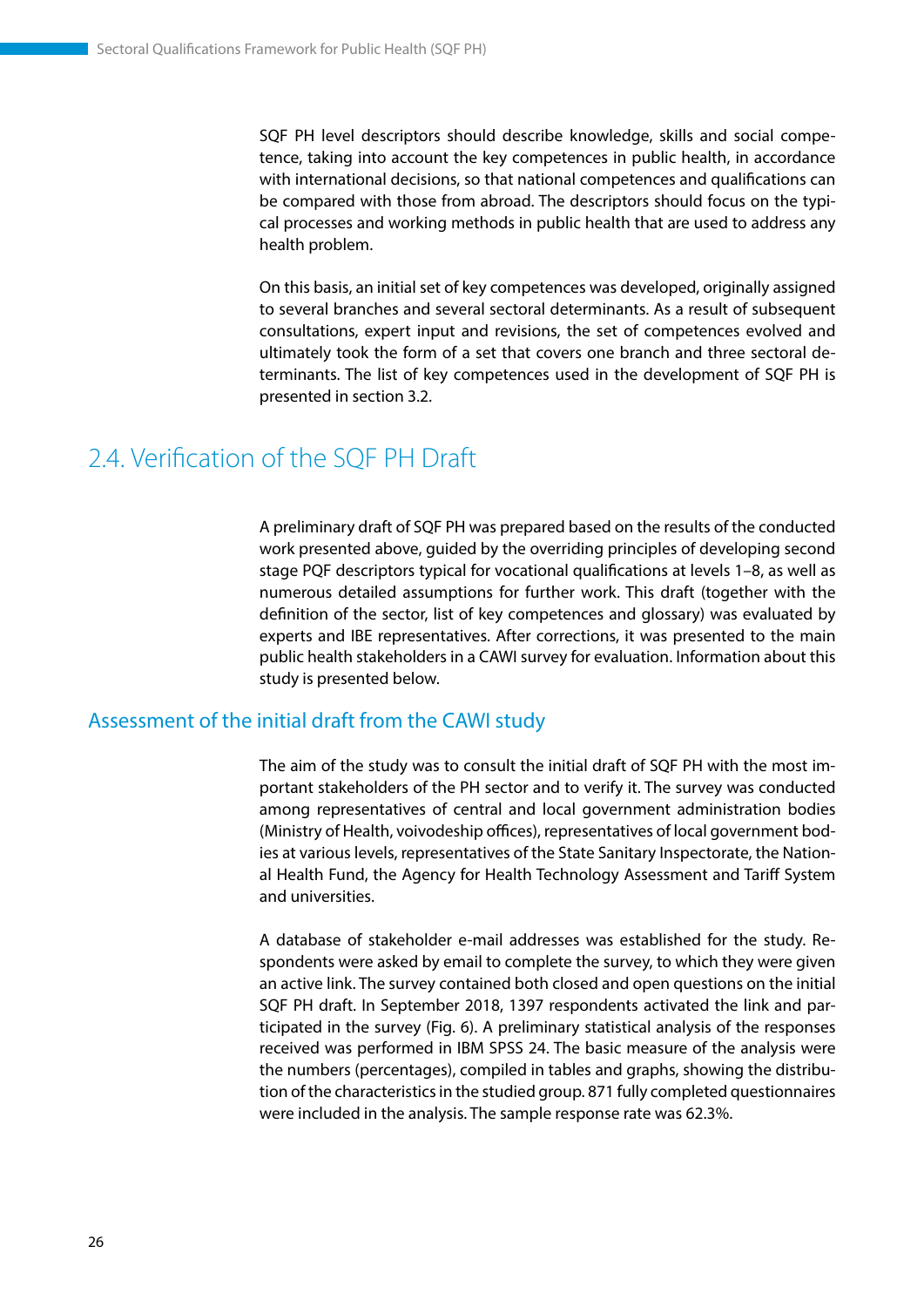

#### **Figure 6. Timeline – number of respondents to the survey by survey day.**

The number of respondents whose primary work related to the public health sector was 313. In this group, half of the respondents (51.8%) had more than 10 years of work experience, which indicates the extensive professional experience of these persons. Only every seventh respondent from this group (13.7%) had previously (before the survey) encountered a Sectoral Qualifications Framework. Half (58.5%) considered it appropriate for the SQF PH to distinguish seven levels. The majority positively assessed the comprehensibility of the SQF PH descriptions in the categories of knowledge (78.0%), skills (82.7%), social competence (81.5%), as well as the glossary (88.5%). Most of the respondents stated that the descriptions of qualifications levels in SQF PH could be useful for: employers seeking employees (71.6%), public health employees in professional development (72.6%), as well as the public health training market (79.5%). Detailed comments made by the survey respondents after consultations with experts were taken into account when correcting the SQF PH draft. The final draft of the SQF PH is presented in the annex.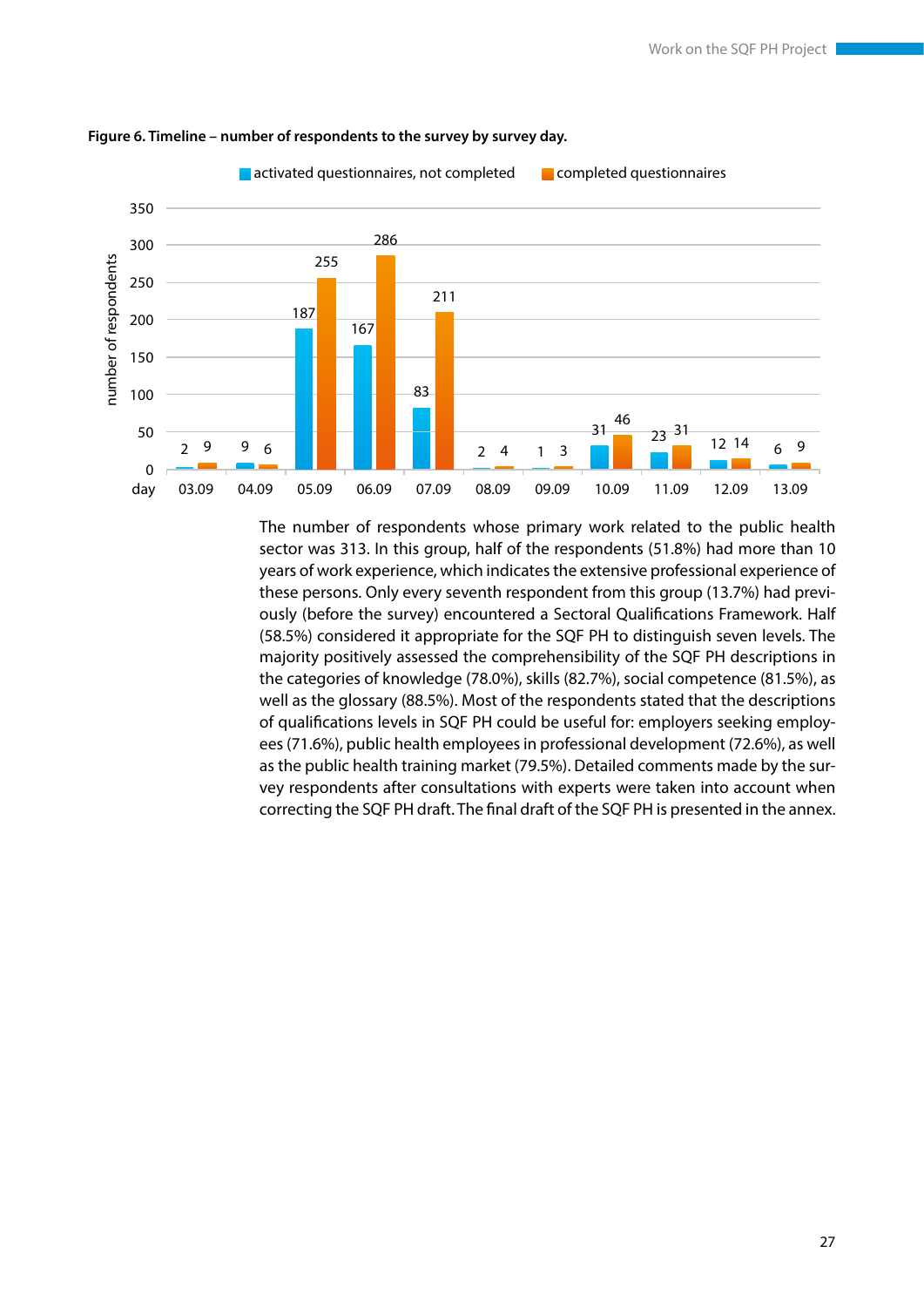# <span id="page-28-0"></span>3. Description of SQF PH

# 3.1. Definition of the Public Health Sector

The definition of the public health sector adopted for the development of the sectoral framework agreed to by the experts is as follows:

The public health sector consists of systematic multisectoral activities, performed with the participation of various stakeholders, to assess health status and identify health determinants, needs and threats, and to implement, based on theoretical foundations and scientific evidence, population-based policies, programmes and services aimed at improving or maintaining health and reducing social inequalities in health.

This definition seems to be precise and exhaustive enough in that it reflects the essence of the activities relating to the implementation of key functions in the PH sector.

# 3.2. Key Competences in Public Health

Table 8 presents the set of key competences in public health for critical public health functions (i.e. public health services and advocacy aspects as well as epidemiological surveillance) in relation to the three sectoral determinants. Note that some learning outcomes (knowledge, skills, social competence) are the same for several determinants, which was inevitable. The descriptions should be read vertically, as the adjacent columns do not show the relationship between knowledge, skills and social competence. Developing this set helped in preparing the SQF PH level descriptors.

#### **Table 8. Set of key competences in public health**

| <b>SECTORAL DETERMINANT</b>                                                                                                                                                                                             | <b>KNOWLEDGE</b>                                                                                                                                                                                                                                                               | <b>SKILLS</b>                                                                                                                                                                                                                                                                                                                                                    | <b>SOCIAL COMPETENCE</b>                                                                                                                                                                                                                                                                                                      |
|-------------------------------------------------------------------------------------------------------------------------------------------------------------------------------------------------------------------------|--------------------------------------------------------------------------------------------------------------------------------------------------------------------------------------------------------------------------------------------------------------------------------|------------------------------------------------------------------------------------------------------------------------------------------------------------------------------------------------------------------------------------------------------------------------------------------------------------------------------------------------------------------|-------------------------------------------------------------------------------------------------------------------------------------------------------------------------------------------------------------------------------------------------------------------------------------------------------------------------------|
|                                                                                                                                                                                                                         | <b>Knows and understands:</b>                                                                                                                                                                                                                                                  | Is able to:                                                                                                                                                                                                                                                                                                                                                      | Is ready to:                                                                                                                                                                                                                                                                                                                  |
| Orientation towards meeting the<br>needs of the community/benefi-<br>ciaries/target groups by respec-<br>ting the subjectivity of the parti-<br>cipants, ethical principles and the<br>confidentiality of personal data | concepts, theories, models on<br>health<br>various determinants of health.<br>including cultural ones,<br>$\blacksquare$ the mechanisms generating<br>health inequalities, manifesta-<br>tions of health inequalities<br>• the types of human needs,<br>including health needs | • select scientifically and culturally<br>appropriate research methods<br>to analyse the health and social<br>situation<br>take into account the differ-<br>ent preferences of particular<br>community members, e.g. with<br>regard to needs, communication<br>methods, etc.<br>assess the resources of a specific<br>community and use them in<br>interventions | • apply critical and systemic think-<br>ing in terms of health needs<br>• maintain objectivity in assessing<br>health needs<br>$\blacksquare$ respect the dignity of a given<br>community's members<br>• protect the personal data of<br>community members, also when<br>collecting and disseminating data<br>and information |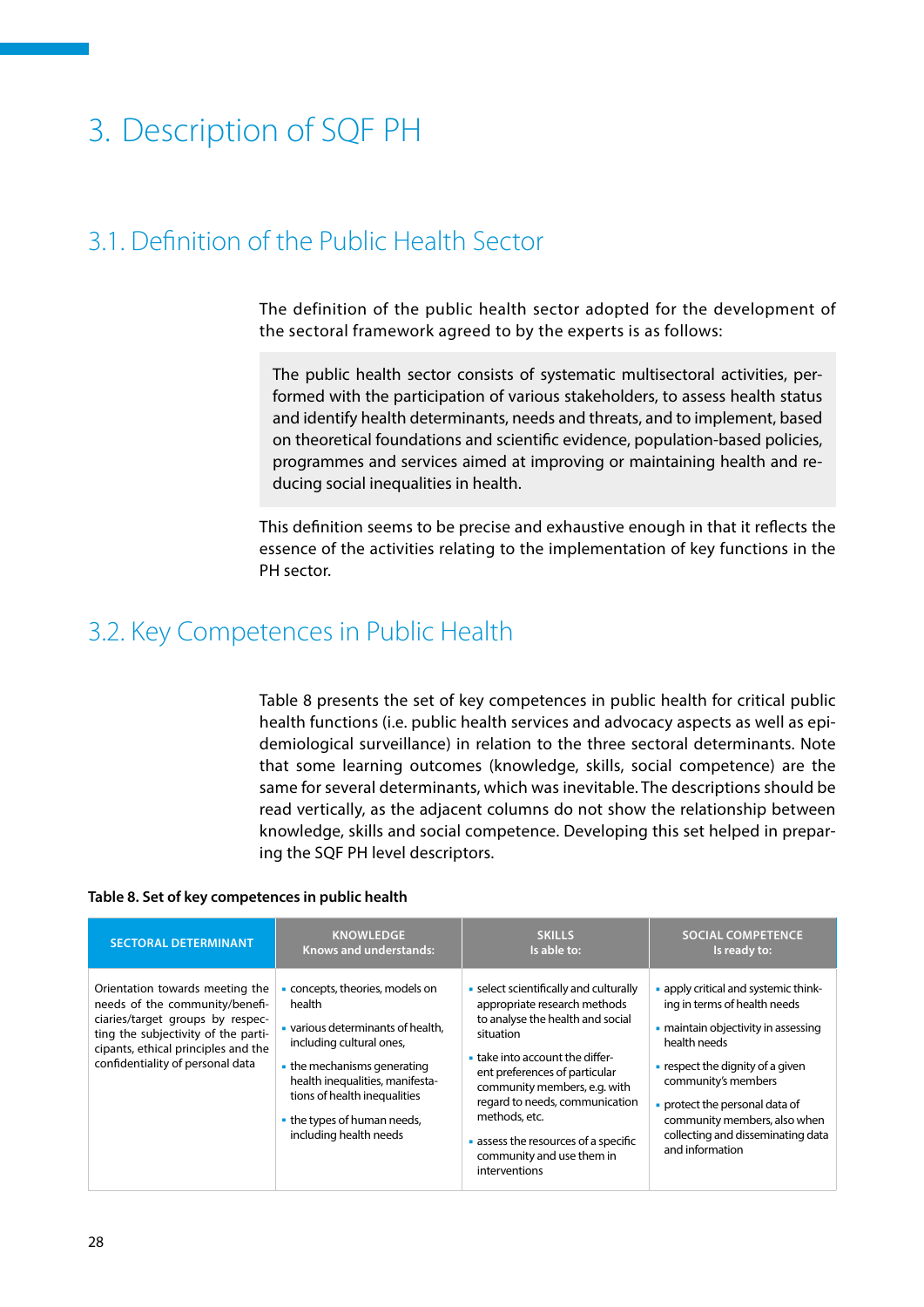| <b>SECTORAL DETERMINANT</b>                                                                                                 | <b>KNOWLEDGE</b><br><b>Knows and understands:</b>                                                                                                                                                                                                                                                                                                                                                                                                                                                                                                                                                                                                                                                                                                                                                                                                                                                                                                                                                                                                                                                                                                                                                                                                              | <b>SKILLS</b><br>Is able to:                                                                                                                                                                                                                                                                                                                                                                                                                                                                                                                                                                                                                                                                                                                                                                                                                                                                                                                                                          | <b>SOCIAL COMPETENCE</b><br>Is ready to:                                                                                                                                                                                                                                                                                                                    |
|-----------------------------------------------------------------------------------------------------------------------------|----------------------------------------------------------------------------------------------------------------------------------------------------------------------------------------------------------------------------------------------------------------------------------------------------------------------------------------------------------------------------------------------------------------------------------------------------------------------------------------------------------------------------------------------------------------------------------------------------------------------------------------------------------------------------------------------------------------------------------------------------------------------------------------------------------------------------------------------------------------------------------------------------------------------------------------------------------------------------------------------------------------------------------------------------------------------------------------------------------------------------------------------------------------------------------------------------------------------------------------------------------------|---------------------------------------------------------------------------------------------------------------------------------------------------------------------------------------------------------------------------------------------------------------------------------------------------------------------------------------------------------------------------------------------------------------------------------------------------------------------------------------------------------------------------------------------------------------------------------------------------------------------------------------------------------------------------------------------------------------------------------------------------------------------------------------------------------------------------------------------------------------------------------------------------------------------------------------------------------------------------------------|-------------------------------------------------------------------------------------------------------------------------------------------------------------------------------------------------------------------------------------------------------------------------------------------------------------------------------------------------------------|
|                                                                                                                             | • sources of data and information<br>on the health and social situation<br>of the population<br>- methods of epidemiological, so-<br>cial, quantitative and qualitative<br>research to assess the health situ-<br>ation of the population, as well to<br>conduct economic analyses<br>• methods for setting health<br>priorities<br>• the legal context for implement-<br>ing public health interventions<br>• the disease surveillance system<br>in Poland<br>- current and preventive sanitary<br>supervision<br>administrative records and statis-<br>tics on population movements<br>· existing medical registers in<br>Poland<br>additional sources of data on the<br>health, social and environmental,<br>etc. situation in Poland, including<br>the surveys of public opinion<br>polling centres<br>• the system of statistics in health<br>care, statistical forms of the<br>Ministry of Health, Health Care<br>Resources Inventory System,<br>Hazards Monitoring System, Inte-<br>grated System for the Monitoring<br>of Trade in Medicinal Products,<br>System for Monitoring the Train-<br>ing of Medical Personnel<br>- IT systems supporting the work<br>of health care providers<br>. the law on medical records and<br>personal data protection | • collect data and information,<br>assess the health situation of a<br>particular community, its health<br>needs and explain its determi-<br>nants<br>• verify the completeness of data<br>on the health situation of a<br>particular community<br>- identify gaps in data and infor-<br>mation on the health situation of<br>a particular community<br>perform supplementary analyses<br>and tests for diagnostic purposes<br>determine health priorities<br>• characterise sources/databases<br>and information<br>access statistical data and infor-<br>mation<br>use information technology to<br>obtain data on the health and<br>social situation of a particular<br>community<br>compare the scope of data<br>and information from different<br>sources<br>advise different actors on the<br>selection and use of sources/da-<br>tabases and information<br>• report errors and problems in the<br>operation of sources/databases<br>and information to appropriate<br>parties | - ensure the subjectivity of com-<br>munity members and cooperate<br>with them<br>· observe ethical standards in relation<br>to oneself and communities                                                                                                                                                                                                     |
| Orientation towards effectiveness.<br>efficiency, sustainability and acco-<br>untability through planning and<br>evaluation | • the objectives and methods of<br>health protection, health pro-<br>motion and disease prevention<br>• the objectives and methods of<br>health education<br>- concepts, theories, models re-<br>lating to the origin of or change<br>in behaviour<br>- strategies and methods of coun-<br>teracting health inequalities<br>• schemes and models of plan-<br>ning public health interventions<br>. risk analysis of interventions<br>• the objectives and methods<br>of monitoring and evaluation<br>(M&E)<br>- the logic model of a pro-<br>gramme                                                                                                                                                                                                                                                                                                                                                                                                                                                                                                                                                                                                                                                                                                            | - develop an intervention plan,<br>including the definition of objec-<br>tives and targets, beneficiaries<br>(target groups), success criteria<br>(performance indicators), the<br>logic model<br>• establish a plan to achieve the<br>sustainability of an intervention<br>• search for and use evidence on<br>the effectiveness of different<br>strategies and methods<br>assess the risks of the interven-<br>tion and develop responses<br>- develop information and educa-<br>tional materials and pilot them<br>• monitor the course of the<br>intervention                                                                                                                                                                                                                                                                                                                                                                                                                     | · undertake continuing educa-<br>tion<br>- manage the programme or its<br>components<br>• take responsibility for activities<br>by conducting M&E<br>disseminate information on<br>the course and effects of the<br>programme, including its nega-<br>tive aspects<br>- seek feedback from stakehold-<br>ers<br>· modify activities based on M&E<br>results |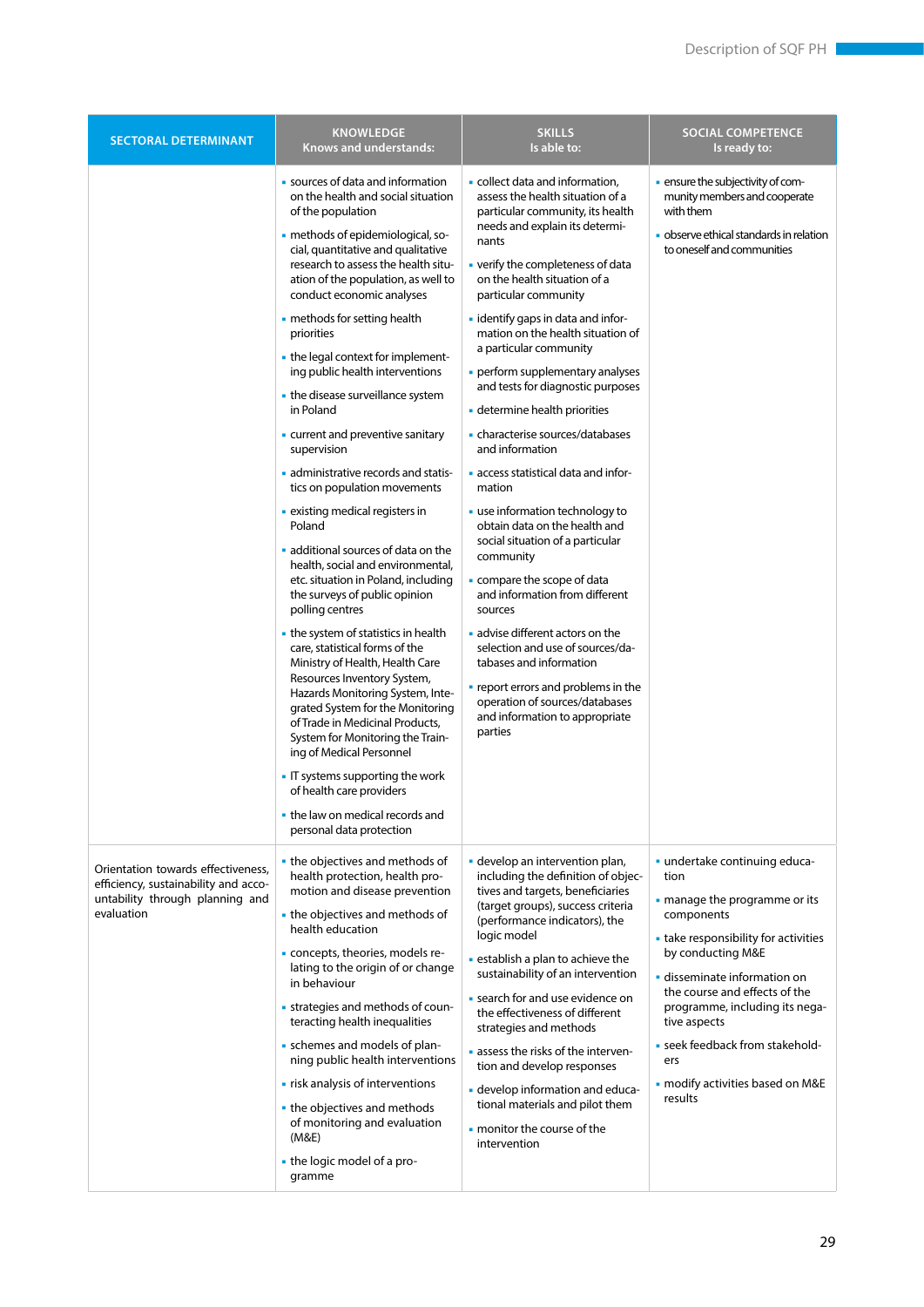| <b>SECTORAL DETERMINANT</b>                                                                                         | <b>KNOWLEDGE</b><br>Knows and understands:                                                                                                                                                                                                                                                                                                                                                                                                                                                                                                                                                                                                                                                                                                                                                                                                                                                                                                                  | <b>SKILLS</b><br>Is able to:                                                                                                                                                                                                                                                                                                                                                                                                                                                                                                                                                                                                                                                                                                                                                                                                                                                                                                                                                 | <b>SOCIAL COMPETENCE</b><br>Is ready to:                                                                                                                                                                                                                                                                                                                                                                                                                                                           |
|---------------------------------------------------------------------------------------------------------------------|-------------------------------------------------------------------------------------------------------------------------------------------------------------------------------------------------------------------------------------------------------------------------------------------------------------------------------------------------------------------------------------------------------------------------------------------------------------------------------------------------------------------------------------------------------------------------------------------------------------------------------------------------------------------------------------------------------------------------------------------------------------------------------------------------------------------------------------------------------------------------------------------------------------------------------------------------------------|------------------------------------------------------------------------------------------------------------------------------------------------------------------------------------------------------------------------------------------------------------------------------------------------------------------------------------------------------------------------------------------------------------------------------------------------------------------------------------------------------------------------------------------------------------------------------------------------------------------------------------------------------------------------------------------------------------------------------------------------------------------------------------------------------------------------------------------------------------------------------------------------------------------------------------------------------------------------------|----------------------------------------------------------------------------------------------------------------------------------------------------------------------------------------------------------------------------------------------------------------------------------------------------------------------------------------------------------------------------------------------------------------------------------------------------------------------------------------------------|
|                                                                                                                     | · evidence-based public health<br>principles<br>· databases of good practices and<br>recommendations based on the<br>principles of evidence-based<br>public health<br>• the public policy development<br>cycle<br>data and information<br>• statistical analysis methods,<br>statistical software<br>data integration problems<br>- bibliographical databases, inclu-<br>ding those with full texts<br>• the basis for knowledge manage-<br>ment in institutions/organisations<br>• total quality management<br>• organisational potential<br>• the objective, determinants and<br>methods of achieving program-<br>me sustainability<br>• the decision-making criteria for<br>continuing programme activities<br>(e.g. relevance, resources, feasi-<br>bility, support, effects) and for<br>selecting priorities<br>• the role of lay people in public<br>health<br>• the principles of social market-<br>ing, information, education and<br>communication | perform an evaluation<br>- cooperate with others to develop,<br>implement and evaluate inter-<br>ventions<br>- prepare reports on the imple-<br>mentation (M&E) of the interven-<br>tion, communicate (disseminate)<br>them<br>• present data obtained from<br>various sources and databases in<br>descriptive, tabular and graphic<br>form for analyses, reports and<br>scientific papers<br>· perform basic statistical analyses<br>• exercise caution in interpreting<br>data<br>· use bibliographic databases,<br>search by keywords<br>use databases of good practices<br>• prepare reports, disseminate<br>them<br>• follow the changes in IT systems<br>archive data and information<br>• seek additional sources of fun-<br>ding for the programme<br>• ensure cooperation in selecting<br>priorities for the continuation of<br>activities<br>• select priorities for continuation<br>in accordance with established<br>criteria, revise the sustainability<br>plan | adopt an attitude of joint<br>responsibility for obtaining,<br>collecting and using data and<br>information<br>· establish cooperation and build<br>coalitions<br>- be open to new solutions,<br>methods and tools<br>distance oneself from one's own<br>habits, beliefs and patterns of<br>operation<br>• think critically, assess strategies<br>and working methods, teams<br>and people<br>· seek practical results and<br>benefits for beneficiaries (target<br>groups) and other stakeholders |
| Orientation towards a multisecto-<br>ral and interdisciplinary approach<br>through cooperation and partner-<br>ship | • the principles of work and com-<br>munication in a group<br>- the role and principles of leader-<br>ship<br>conflict management principles<br>• the principles of community<br>development<br>• the principles of health advocacy<br>• the principles of cooperation with<br>the media<br>• the principles of volunteering<br>• the principles of brokering know-<br>ledge/information, including in<br>relations between researchers<br>and policy makers<br>• the organisation of the health<br>care system in Poland<br>• health technology assessment<br>(HTA) principles                                                                                                                                                                                                                                                                                                                                                                             | • work in a group, lead a group,<br>build a team<br>- identify and select external part-<br>ners, including strategic partners,<br>also from other sectors<br><b>Example 1</b> establish and maintain effective<br>cooperation with partners and<br>build a coalition<br>- organise public hearings, meet-<br>ings and other effective forms<br>of information exchange and<br>dialogue<br>• facilitate training and personal<br>development for partners<br>communicate orally and in<br>writing with various partners,<br>including with a non-professional<br>audience                                                                                                                                                                                                                                                                                                                                                                                                    | undertake one's own personal<br>development<br>- respect social justice as a value<br>of public health and health<br>promotion<br>· establish cooperation and build<br>coalitions<br>· resolve conflicts, negotiate and<br>mediate<br>· observe ethical standards in<br>relation to oneself, one's team<br>and institutions/organisations                                                                                                                                                          |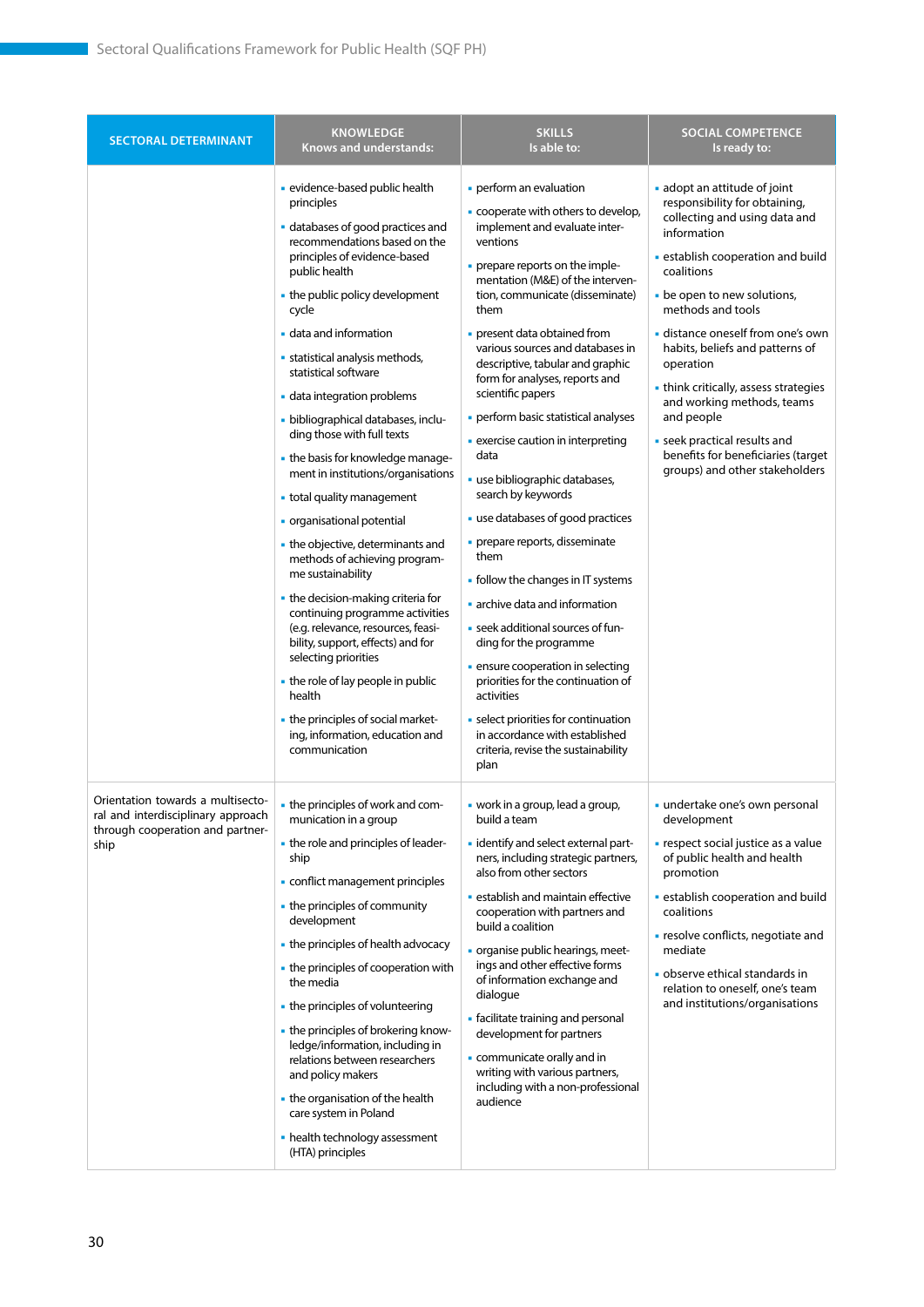<span id="page-31-0"></span>

| <b>SECTORAL DETERMINANT</b> | <b>KNOWLEDGE</b>                                                                                                                                                                                                                                                                                                                                                                                                                  | <b>SKILLS</b>                                                                                                                                                                                                                                                           | <b>SOCIAL COMPETENCE</b> |
|-----------------------------|-----------------------------------------------------------------------------------------------------------------------------------------------------------------------------------------------------------------------------------------------------------------------------------------------------------------------------------------------------------------------------------------------------------------------------------|-------------------------------------------------------------------------------------------------------------------------------------------------------------------------------------------------------------------------------------------------------------------------|--------------------------|
|                             | <b>Knows and understands:</b>                                                                                                                                                                                                                                                                                                                                                                                                     | Is able to:                                                                                                                                                                                                                                                             | Is ready to:             |
|                             | • basic operations of public<br>health according to the WHO<br>Regional Office for Europe<br>• international classification<br>systems for diseases and health<br>ICD-9, ICD-10, ICF<br>- international databases, inclu-<br>ding WHO, Eurostat, OECD<br>- the International Health Regula-<br>tions (2005)<br>early warning systems for<br>health threats in the EU<br>• multi-, inter- and transdiscipli-<br>nary public health | • develop a health advocacy plan<br>• prepare office correspondence<br>and reports, minutes, contracts<br>and agreements, prepare grant<br>applications<br>• provide advice and support in<br>developing sectoral policies,<br>including health impact asses-<br>sments |                          |

# 3.3. SQF PH Level Descriptors

For the needs of SQF PH, the above set of key competences was adapted to the construction of the second stage PQF level descriptors typical for vocational qualifications (shaded fields in Table 8). In other words, the key competences were transcribed into the language of the PQF. Some of the descriptive categories or aspects of fundamental importance included in the second stage descriptors were omitted in developing the SQF PH, as it was considered that these are not specific to public health. Furthermore, the SQF PH did not include PQF level 1.

|                               | <b>Descriptive category</b>     | <b>Fundamental aspects</b>     | <b>PQF levels</b> |              |              |              |              |                |              |              |  |
|-------------------------------|---------------------------------|--------------------------------|-------------------|--------------|--------------|--------------|--------------|----------------|--------------|--------------|--|
| <b>Category</b>               |                                 |                                |                   |              | 3            | 4            | 5            | $\overline{6}$ | 7            | 8            |  |
|                               | theories and<br>principles (KT) | methods and solutions          |                   | X            | $\mathsf{X}$ | X            | $\mathsf{X}$ | $\mathsf{X}$   | $\mathsf{X}$ | $\mathsf{X}$ |  |
|                               |                                 | economic activity              |                   |              |              |              |              |                |              |              |  |
|                               |                                 | ethics                         |                   |              |              | $\mathsf{X}$ | $\mathsf{X}$ | $\mathsf{X}$   | $\mathsf{X}$ |              |  |
| <b>KNOWLEDGE</b><br>Knows and | phenomena and<br>processes (KP) | properties and determinants    |                   | $\mathsf{X}$ | X            | $\mathsf{X}$ | $\mathsf{X}$ | X              | $\mathsf{X}$ | $\mathsf{x}$ |  |
| understands                   | organisation of                 | methods and technologies       |                   | $\mathsf{x}$ | $\mathsf{X}$ | $\mathsf{X}$ | $\mathsf{X}$ | $\mathsf{X}$   | $\mathsf{X}$ | $\mathsf{X}$ |  |
|                               |                                 | organisational solutions       |                   |              | X            | $\mathsf{X}$ | $\mathsf{X}$ | $\mathsf{X}$   | $\mathsf{X}$ | $\mathsf{X}$ |  |
|                               | work (KO)                       | occupational health and safety |                   |              |              |              |              |                |              |              |  |
|                               | tools and materials<br>(KM)     | activities                     |                   |              |              |              | χ            |                |              |              |  |
|                               |                                 | characteristics                |                   |              |              |              |              |                |              |              |  |

**Table 9. Range of the descriptors presented in the proposed SQF PH. The shaded cells show the range of second stage PQF descriptors typical for vocational qualifications at levels 1–8. "X" indicates the aspects used in SQF PH.**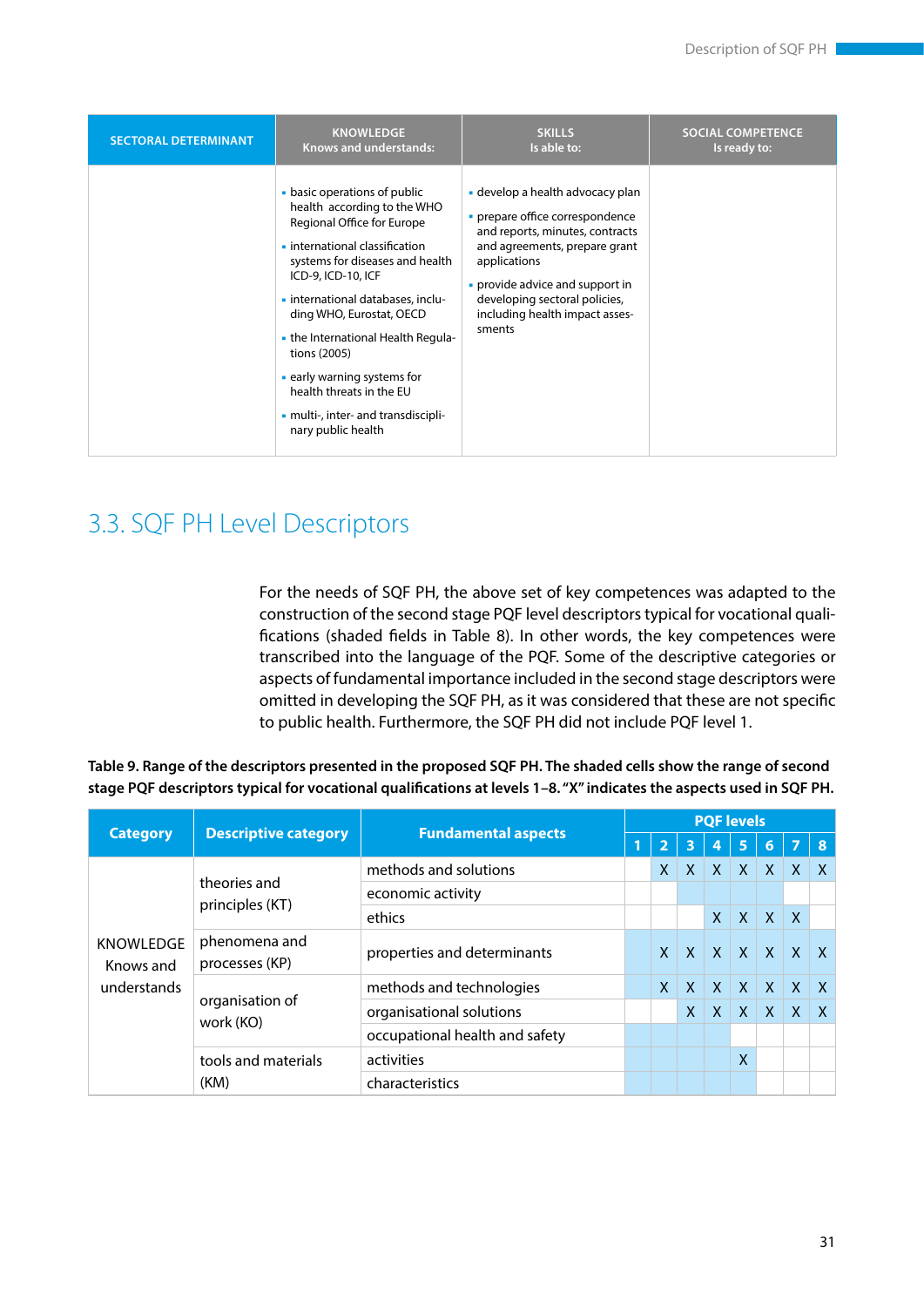|                           | <b>Descriptive category</b>                        | <b>Fundamental aspects</b>                              |  | <b>PQF</b> levels |              |              |              |              |              |              |  |  |
|---------------------------|----------------------------------------------------|---------------------------------------------------------|--|-------------------|--------------|--------------|--------------|--------------|--------------|--------------|--|--|
| <b>Category</b>           |                                                    |                                                         |  | $\overline{2}$    | 3            |              | 5            | 6            | 7            | 8            |  |  |
|                           | information (SI)                                   | documentation                                           |  | X                 | $\mathsf{X}$ | X            | $\mathsf{X}$ |              |              |              |  |  |
|                           |                                                    | calculating, analysing, synthesising<br>and programming |  | $\mathsf{x}$      | $\mathsf{X}$ | $\mathsf{X}$ | $\mathsf{X}$ | $\mathsf{X}$ | $\mathsf{X}$ | $\mathsf{X}$ |  |  |
|                           | organisation of work<br>(SO)                       | planning and correcting plans                           |  | $\mathsf{x}$      | $\mathsf{X}$ | $\mathsf{X}$ | $\mathsf{X}$ | $\mathsf{X}$ | $\mathsf{X}$ | X            |  |  |
| <b>SKILLS</b>             |                                                    | performing                                              |  | X                 | $\mathsf{X}$ | $\mathsf{X}$ | $\mathsf{X}$ | $\mathsf{X}$ | $\mathsf{X}$ |              |  |  |
| Is able to                |                                                    | correcting activities                                   |  |                   | $\mathsf{X}$ | $\mathsf{X}$ | $\mathsf{X}$ | $\mathsf{X}$ | $\mathsf{X}$ | $\mathsf{X}$ |  |  |
|                           |                                                    | information flow                                        |  |                   | $\mathsf{X}$ | $\mathsf{X}$ | $\mathsf{X}$ | X            |              |              |  |  |
|                           | tools and materials (SM)                           | using resources                                         |  |                   |              |              |              |              |              |              |  |  |
|                           | learning and profes-<br>sional development<br>(SL) | personal development                                    |  |                   |              |              |              |              |              |              |  |  |
|                           |                                                    | supporting the development of others                    |  |                   |              |              |              |              |              |              |  |  |
| SOCIAL                    | observing rules (CO)                               | principles, instructions, the law                       |  | X.                | $\mathsf{X}$ | $\mathsf{X}$ | $\mathsf{X}$ | $\mathsf{X}$ | $\mathsf{X}$ | $\mathsf{x}$ |  |  |
| COMPETENCE<br>Is ready to |                                                    | communicating                                           |  | $\mathsf{X}$      | $\mathsf{X}$ | $\mathsf{X}$ |              |              |              |              |  |  |
|                           | cooperation (CC)                                   | relations in the professional community                 |  | X                 | $\mathsf{X}$ | $\mathsf{X}$ | $\mathsf{x}$ | $\mathsf{X}$ | $\mathsf{X}$ | $\mathsf{x}$ |  |  |
|                           | responsibility (CR)                                | ethical norms                                           |  | X                 | $\mathsf{X}$ | $\mathsf{X}$ | $\mathsf{X}$ | $\mathsf{X}$ | X            | X            |  |  |

Level 2 identifies learning outcomes for the most basic factual knowledge, basic cognitive and practical skills and competences that require supervised work. These descriptors relate to the proper performance of relatively simple professional activities, as instructed and under direct supervision. This could be, for example, the work of volunteers in implementing public health interventions.

Level 3 defines the learning outcomes for the knowledge of facts, principles or processes, the cognitive and practical skills to choose and use basic methods as well as the competences to assess one's work and also take some responsibility for it. The descriptors relate to performing a greater number of relatively simple professional tasks, where necessary under supervision, which involve greater autonomy and responsibility as well as cooperation. An example is the work of peer educators or medical caretakers.

Level 4 identifies learning outcomes for a broader context of factual and theoretical knowledge, the cognitive and practical skills for solving complex professional tasks, and the competences to act autonomously and direct others' work. The descriptors relate to more complex professional tasks, performed in accordance with an established protocol or procedure, with the simultaneous planning and assessment of the work, such as the work of a dietitian in mass catering establishments, a school hygienist or a hygiene instructor.

Level 5 defines the learning outcomes for a wide range of factual and theoretical knowledge, the cognitive and practical skills needed to solve not very complex, non-routine problems, and the competences needed to act independently and in cooperation with others. The descriptors relate to the autonomous performance of more complex activities, under variable but predictable conditions. At level 5, this may be the work of an assistant to more experienced public health professionals and a statistical assistant.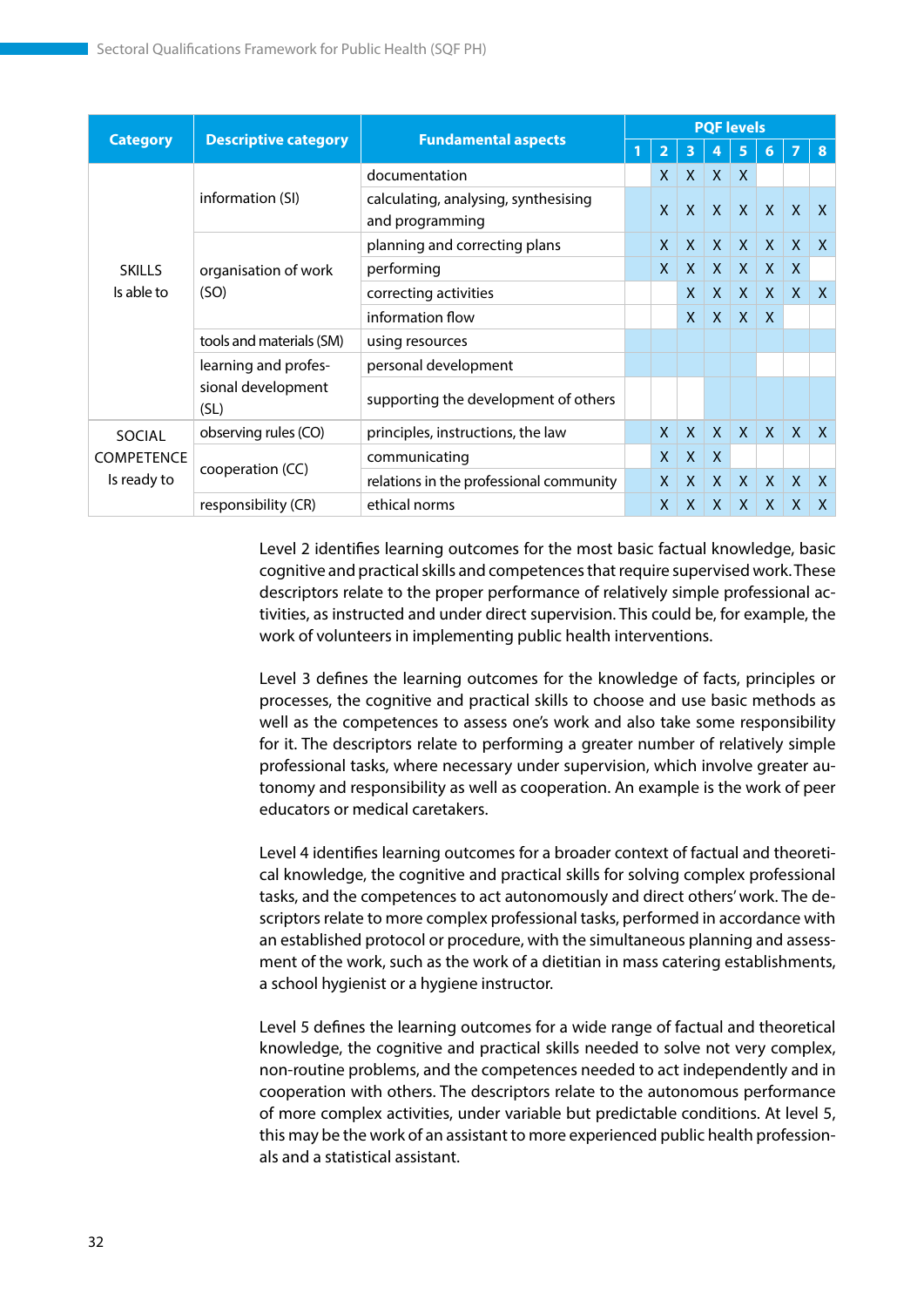Level 6 describes the learning outcomes for advanced knowledge of facts, theories and methods, the ability to demonstrate innovation at work, solve problems, plan one's own professional development, as well as the competences needed to manage activities. The descriptors relate to the performance of highly complex professional activities under variable and not fully predictable conditions and to the performance of leadership functions. They reflect the work of a health promotion and health education specialist or a school nurse. It should be stressed that achieving the learning outcomes for level 6 means that a person has the possibility of the fully autonomous and subject-related competent performance of professional tasks.

Level 7 identifies learning outcomes for in-depth knowledge linked to different fields, to a significant extent – state-of-the-art, the ability to demonstrate innovation using the latest knowledge, to guide the professional development of others, and the competence to manage creatively. The descriptors relate to the performance of highly complex professional tasks and certain managerial functions, such as, for example, the work of professionals in various public health fields.

Level 8 presents learning outcomes for the most advanced and multidisciplinary knowledge, the skills of analysis and synthesis needed for problem-solving and strategic planning, as well as the competence to develop scientific and practical achievements in public health. The descriptors relate to the performance of professional tasks of the highest degree of complexity and aiming to develop the public health field, such as, e.g. the work of persons holding high managerial positions in public health institutions or organisations, departments of universities, institutes or schools of public health.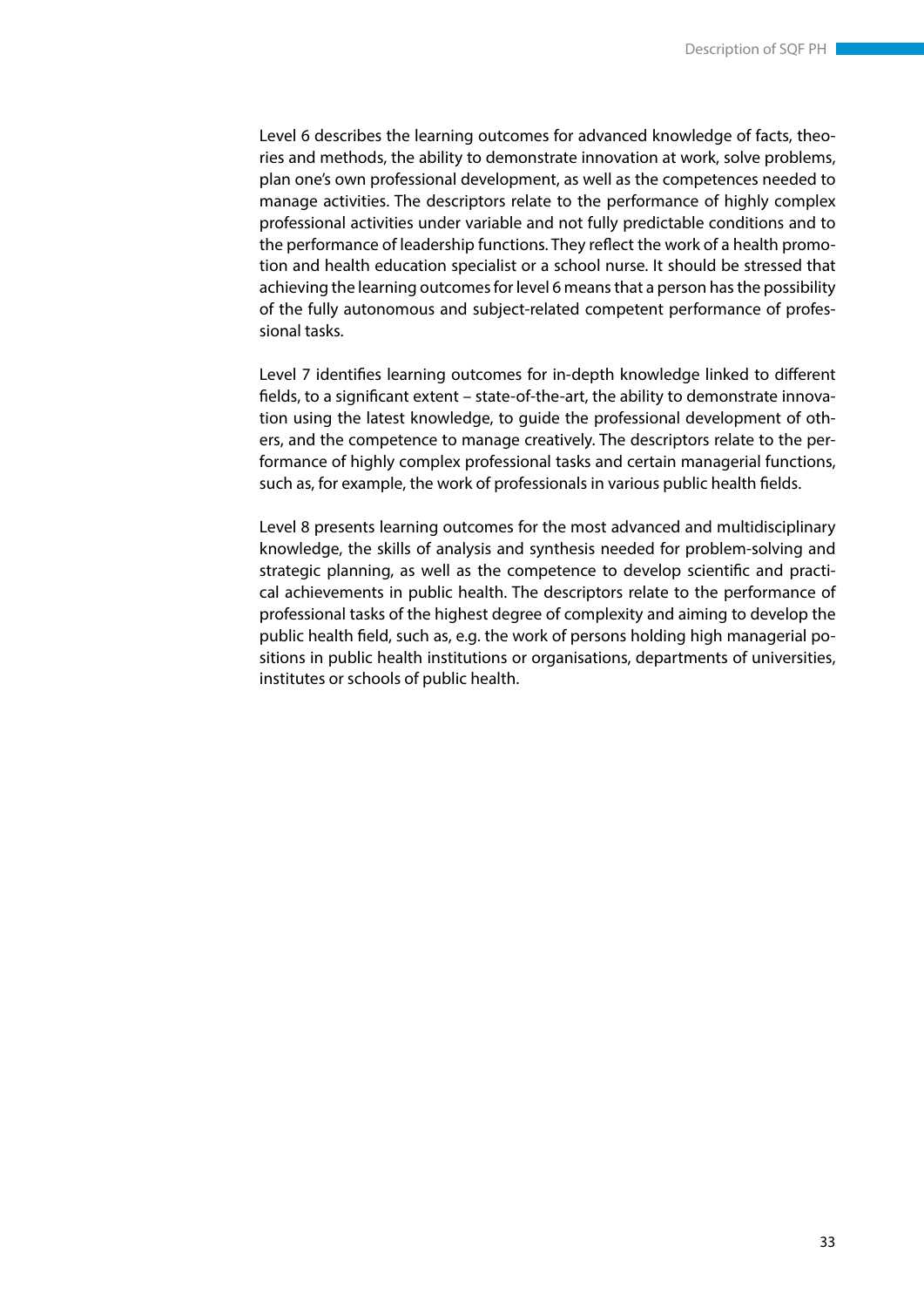# <span id="page-34-0"></span>4. Using SQF PH

# 4.1. Instructions for Reading the SQF PH Level Descriptors

SQF PH describes qualification levels in the public health sector through the use of learning outcomes, that is, knowledge, skills and social competence. SQF PH further describes the Polish Qualifications Framework (PQF) in more detail through **sector-specific competences** – those that are relevant in the public health sector. The main objective of SQF PH is to facilitate the assignment of a PQF level to qualifications already existing in the public health sector, or to develop descriptions of new qualifications.

SQF PH is based on the concept of "essential public health operations" (EPHOs) as defined by the WHO Regional Office for Europe. SQF PH features only those learning outcomes that are specific to basic public health operations and does not refer to enabling (supporting) functions. The framework also does not refer to very advanced professional tasks, such as, e.g. laboratory diagnostics, law, IT technology, which are not specific to the public health sector. This means that SQF PH does not describe all the qualifications functioning in the sector.

Additionally, SQF PH, is based on the assumption that sector-specific qualifications relate to:

- 1. Meeting the needs of the community/beneficiaries/target groups by respecting their subjectivity, ethical principles and the confidentiality of personal data
- 2. Achieving effectiveness, efficiency, sustainability and accountability through planning and evaluation.
- 3. Pursuing a multisectoral and interdisciplinary approach through cooperation and partnership.

In reading SQF PH, it is important to remember the following principles:

- The glossary is helpful in interpreting the SQF PH as it provides definitions of the most important terms used.
- At each successive level, from 2 to 8, the requirements for knowledge, skills and social competence increase, so a higher level means an increase in the complexity of the work and responsibility.
- Knowledge, skills and social competence from a given level are assumed to be automatically encompassed in the higher levels.
- The descriptions of the learning outcomes are a compromise between generality and specificity; for better orientation, the glossary of terms used in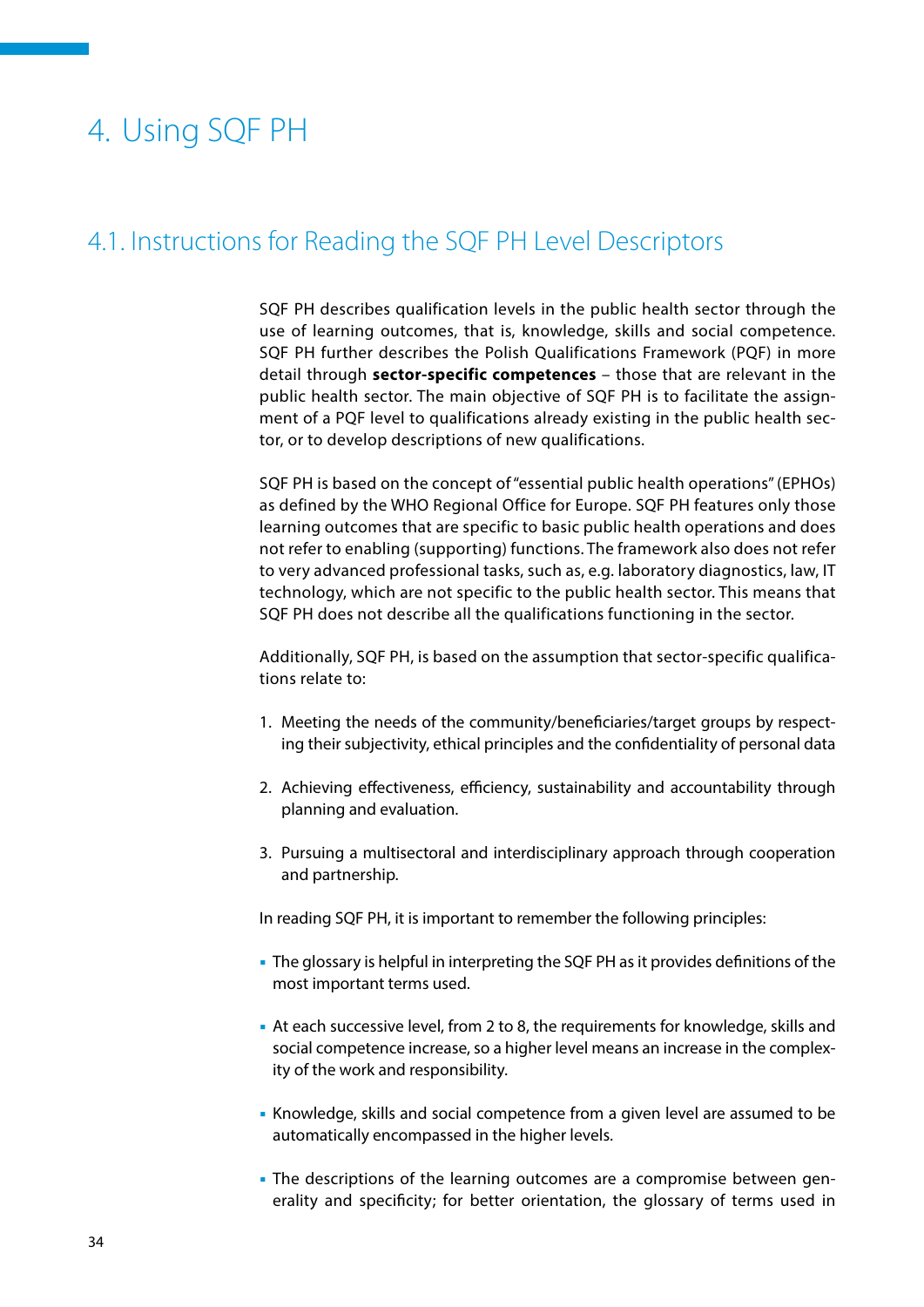SQF PH should be referenced, as it was specifically developed for this sectoral framework.

 Individual entries are marked with a symbol consisting of 6 elements. Their explanations are presented as follows:

L – level,

Numbers: 2, 3, 4, 5, 6, 7, 8 – PQF level number,

A – agreement with the second stage PQF level descriptors typical of vocational qualifications,

Underline – separation mark for parts of the symbols,

K – knowledge, S – skills, C – social competence; these symbols should be used together with the last symbol in the set,

The last symbol in the set consists of sub-units of the descriptions within the categories of knowledge, skills and social competence, i.e.:

KT – refers to the category of "theories and principles" in knowledge,

- KP phenomena and processes,
- KO organisation of work,
- KM tools and materials,

SI – refers to the category of "information" in the category of skills,

SO – organisation of work,

SM – tools and materials,

SL – learning and professional development,

CO – refers to the category of "observing rules" in the category of social competence,

CC – cooperation,

CR – responsibility.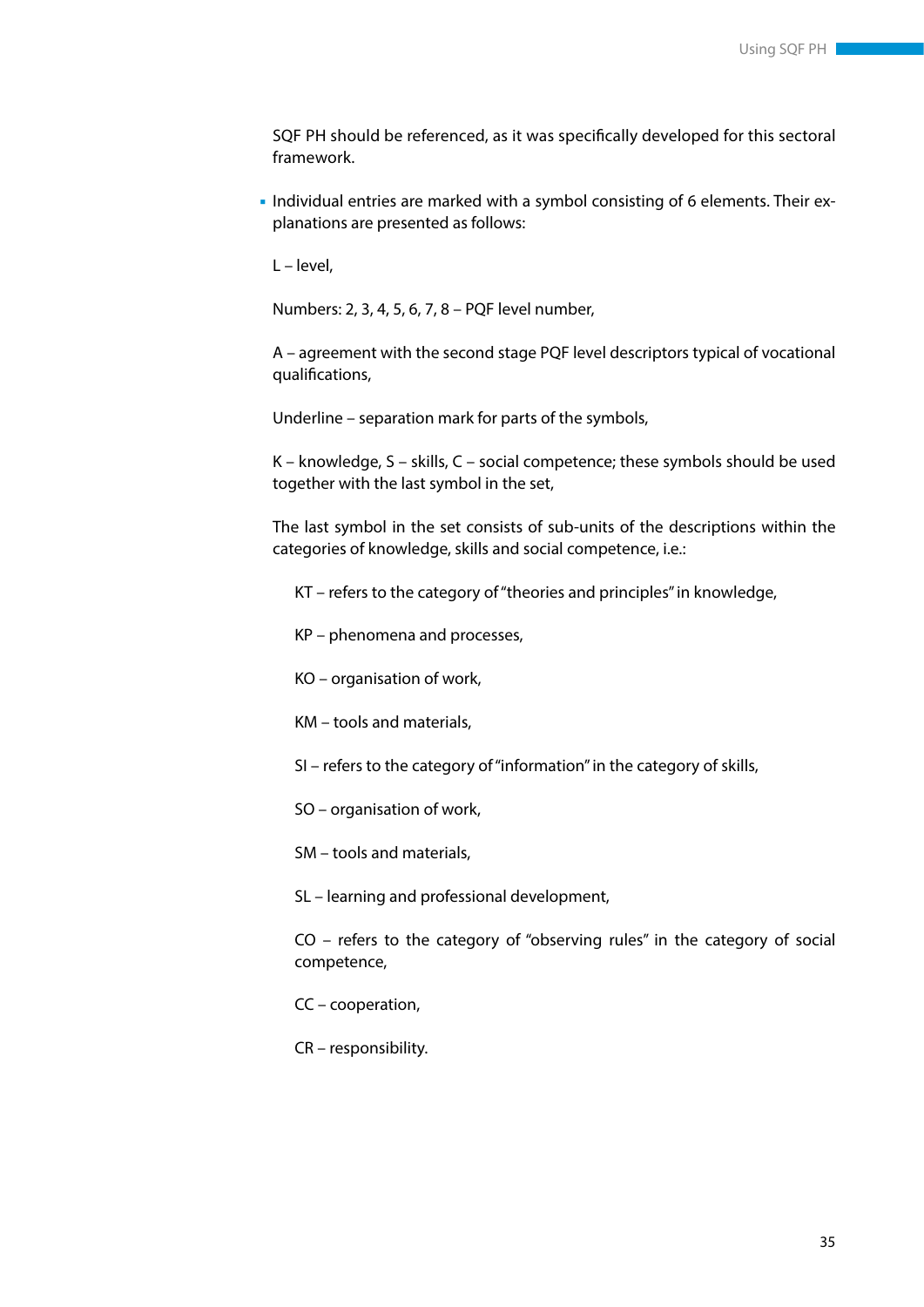# <span id="page-36-0"></span>4.2. Recommendations for Using and Implementing SQF PH in Poland

The following recommendations were developed on the basis of the project team's findings, expert opinions, including individual reviews commissioned from several experts, and responses provided in the stakeholder survey.

### Recommendations for using SQF PH

Developing SQF PH is potentially useful for:

- 1. The public health sector, among others in the context of its implementation potential, image, credibility and identity, by:
	- providing a "common language" for use in public health, supported by a glossary,
	- identifying and structuring the range of qualifications relevant to the sector and the public health field as a whole,
	- **providing opportunities to describe sector-specific qualifications,**
	- **professionalising human resources,**
	- developing the opportunity for the quantitative and qualitative characterisation of human resources in public health, essential for the implementation of human resources policies in the public health system,
	- **I** improving the quality of public health services through the use of such determinants as: an orientation towards meeting the needs of beneficiaries, the effectiveness, efficiency and sustainability of interventions as well as the accountability of providers,
	- shaping the prestige of professional job positions implementing public health tasks,
	- **Example 1** increasing interest in working in the public health sector,
	- creating opportunities for multisectoral cooperation as a result of taking into account the learning outcomes at seven framework levels and developing a common language,
	- opening the public health sector to workers with an education in other than public health studies but applicable to public health and enriching the workforce,
	- developing the basis for building the identity of the public health sector and the ethos of the public health worker,
	- **Example 1** responding to public health sector deregulation,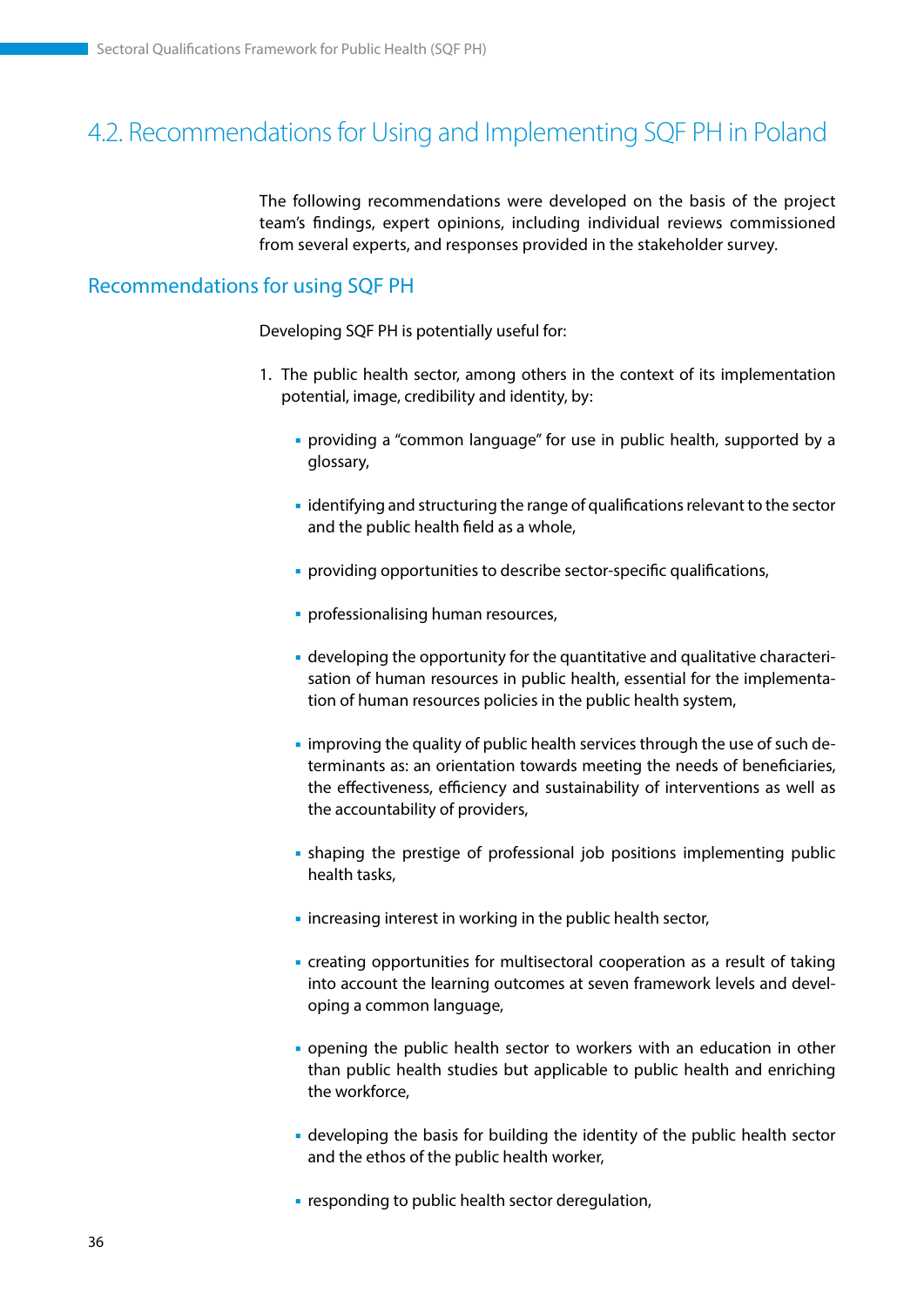- internationalising the Polish public health sector by having it referenced to the EQF.
- 2. Public health sector employees, by:
	- laying the foundations for building the professional identity of public health workers,
	- clearly defining the range of the learning outcomes required at different levels of qualifications for those in learning,
	- defining career paths in public health,
	- establishing clear professional development perspectives for those interested in working in this field,
	- enabling the self-assessment of competences, identification of competence gaps,
	- providing the possibility of confirming one's competences in the labour market,
	- enabling comparability at the international level.
- 3. Educational institutions, especially those involved in non-formal training, by:
	- supporting the development of education and training programmes,
	- systematising forms of education outside the formal school and higher education systems addressed to persons holding professional positions in public health,
	- establishing pathways for describing qualifications attained in non-formal education (outside the formal school and higher education systems) – however, this possibility can also be seen as a threat associated with the deregulation of the sector,
	- avoiding the repetition of non-formal training providing similar content and competences
- 4. Employers and the labour market, by:
	- supporting the development of job descriptions, professional roles and tasks in public health institutions and organisations,
	- providing the possibility of establishing new professions,
	- clarifying the requirements for specific job positions,
	- facilitating employee recruitment, selection and assessment, making recruitment more reliable,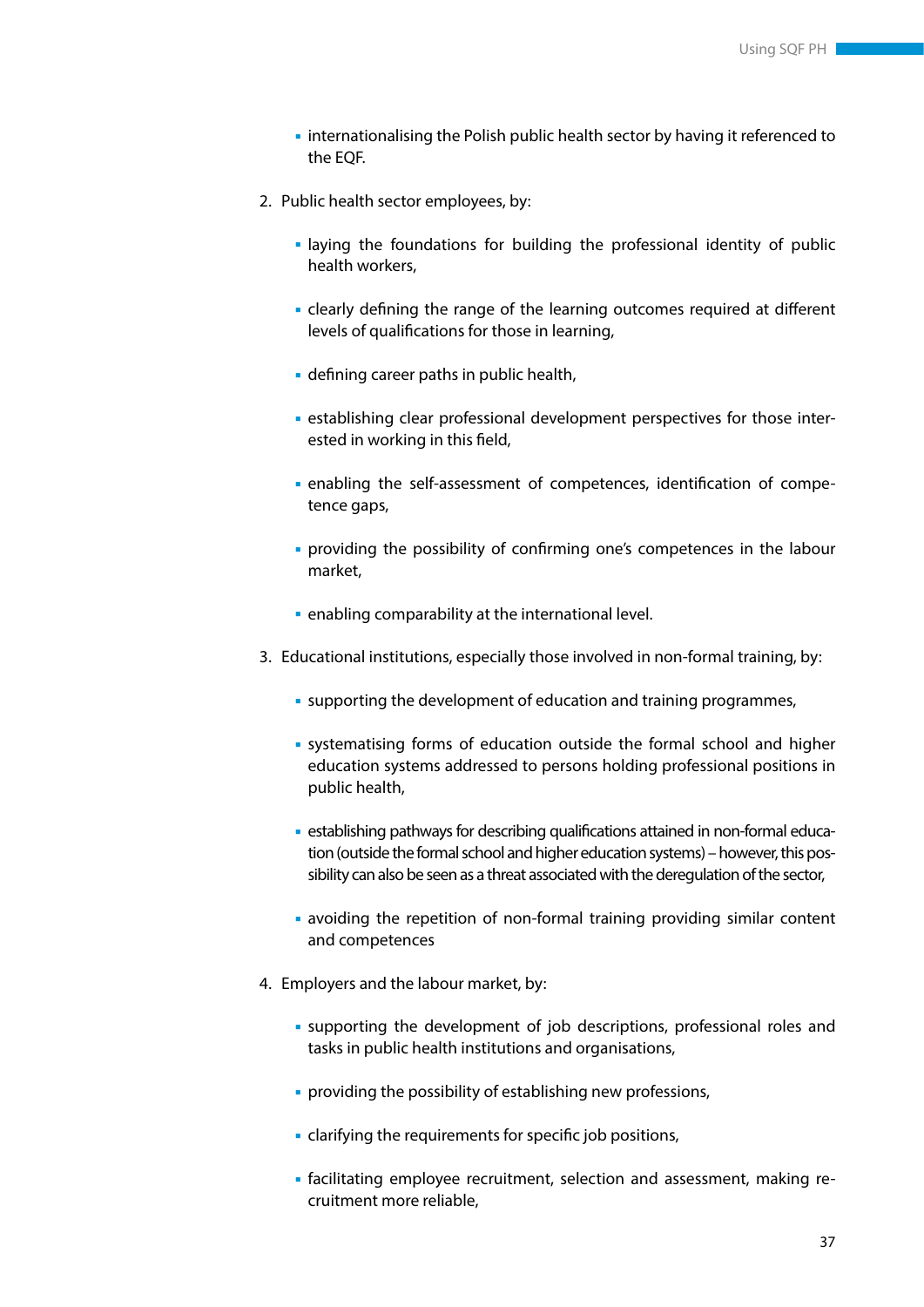- providing a uniform method of assessing staff potential,
- creating a human resources development plan in the organisation,
- enabling investments to be made in human resource development in an institution or organisation and pursuing a personnel development policy,
- sorting out the mutual expectations of employers and employees.
- 5. Institutions and organisations involved in validation and certification.

This list does not exhaust all the possible benefits of developing the SQF PH or its potential uses.

## Recommendations for implementing SQF PH

- 1. SQF PH should be widely disseminated, including among:
	- the academic community providing education in public health, in particular at the Faculties of Health Sciences at higher education institutions,
	- government administration at various levels, in particular the Ministry of Health and the health departments of voivodeship offices,
	- thematically relevant entities subordinate to, corporately governed by and under the supervision of the Minister of Health,
	- **I** local government administration at all levels,
	- health-related NGOs.
- 2. The final report on preparing SQF PH should be sent to those entities that can support its dissemination and use, as well as promote the cooperation of the whole sector in using the framework. These include the following:
	- the Public Health Committee of the Polish Academy of Sciences,
	- **the Main Council of Science and Higher Education,**
	- **the Polish Accreditation Commission,**
	- **the Polish Society of Public Health,**
	- the Polish Association of Social Medicine and Public Health,
	- national and voivodeship public health consultants,
	- ASPHER and EUPHA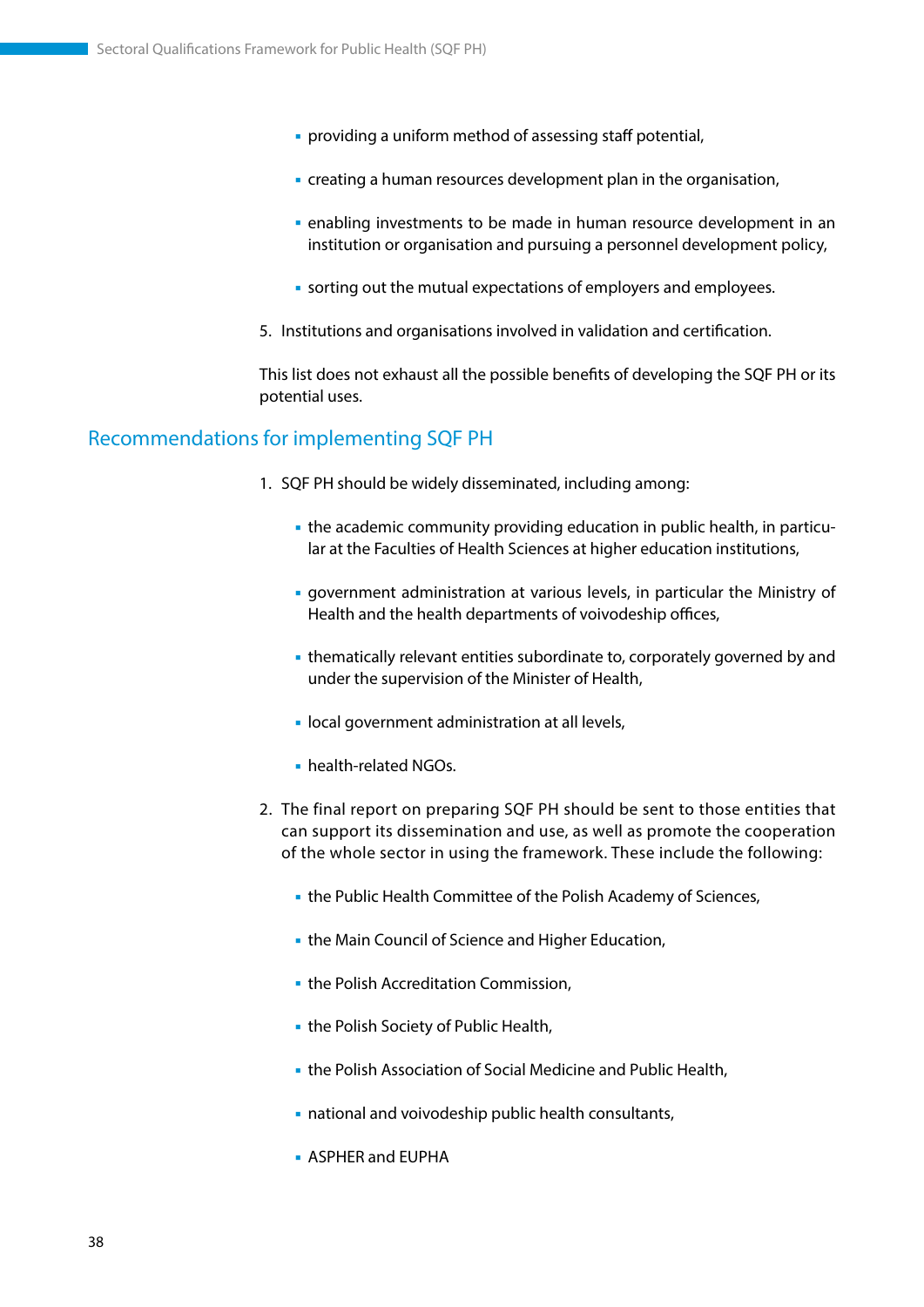- 3. Additional methods of popularizing SQF PH should be considered, including, for example, conferences, seminars, and posting information on websites, as well as developing mechanisms for bilateral communication on this subject among stakeholders.
- 4. Due to the very dynamic changes in the theoretical foundations and practice of public health, it should be assumed that the framework will be periodically reviewed and updated to maintain its validity. The revision and updating process may also concern the number of levels of the framework as well as subsequent branches of the public health sector.
- 5. Efforts should be made to have SQF PH included in the Integrated Qualifications System, together with the cooperation of the Ministry of Health.
- 6. A system for recognising qualifications, validation and certification in the public health sector should be developed.
- 7. Due to the public health sector's multisectoral nature, which is in certain contradiction to establishing strict boundaries for the sector, the development of SQF PH, the premises of this work and the decisions made in the course of the work can be useful primarily in relation to the development of a framework in areas where similar identity challenges exist.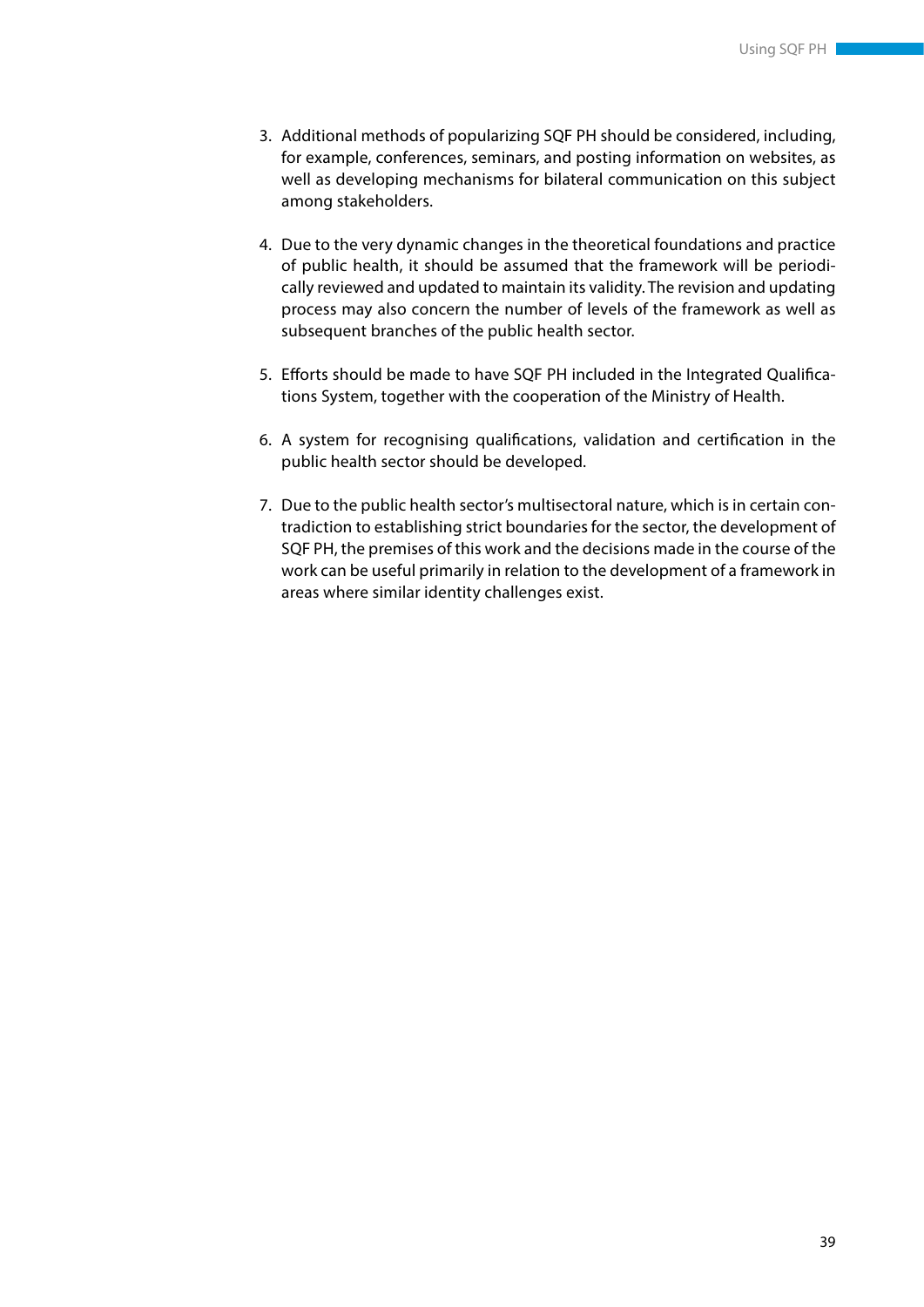# <span id="page-40-0"></span>5. Glossary of SQF PH Terms

## Changing behaviours

Changing behaviours involves coordinated actions planned strictly for the purpose of changing a given pattern of behaviour. Behavioural change is a complex process that requires taking into account individual and environmental factors. Different theories (conceptual frameworks) about the origin or change of behaviour are used as the basis for changing behaviours.

### Coalition

An entity consisting of various organisations or their branches that have agreed to cooperate to achieve a common objective.

#### **Community**

A particular group of people, usually living in a specific territory, who are united by a common culture, system of values and norms, who have a social structure consistent with the relationships they have created over time. A community of common beliefs, values and norms provides the opportunity to build a sense of social (group) and personal identity. Such a community has an awareness of itself as a group, common needs and is committed to meeting those needs.

### Community development

The process of organising communities and supporting different groups in the community so that they recognise their health problems and needs, plan and take action using social change strategies, and thus acquire and strengthen their ability to decide about their own affairs. There are different typologies of social change in the literature. Jack Rothman's classic typology distinguishes three models of community organisation:

- Locality development the grassroots mobilization of community members in order to trigger processes of cooperation, self-help and self-motivation.
- Social action mobilizing and organising disadvantaged groups so that they can influence the decisions made by the local political system and induce (force) changes for their benefit.
- Social planning includes actions initiated from above and consists of adjusting the offer of services to the profile of existing social needs. In practice, this means establishing new institutions providing services or reforming existing ones.

#### Community resources

Resources and assets available to communities or coalitions to achieve their goals. They may include people, organisations, institutions, buildings, the landscape, equipment – anything that can be used to improve the quality of life.

#### Critical thinking

A deliberate, prudent judgment of evidence, context, methods or standards resulting in a decision about what to believe or do. Critical thinking skills include analysis, interpretation, assessment, inference, explanation and self-regulation.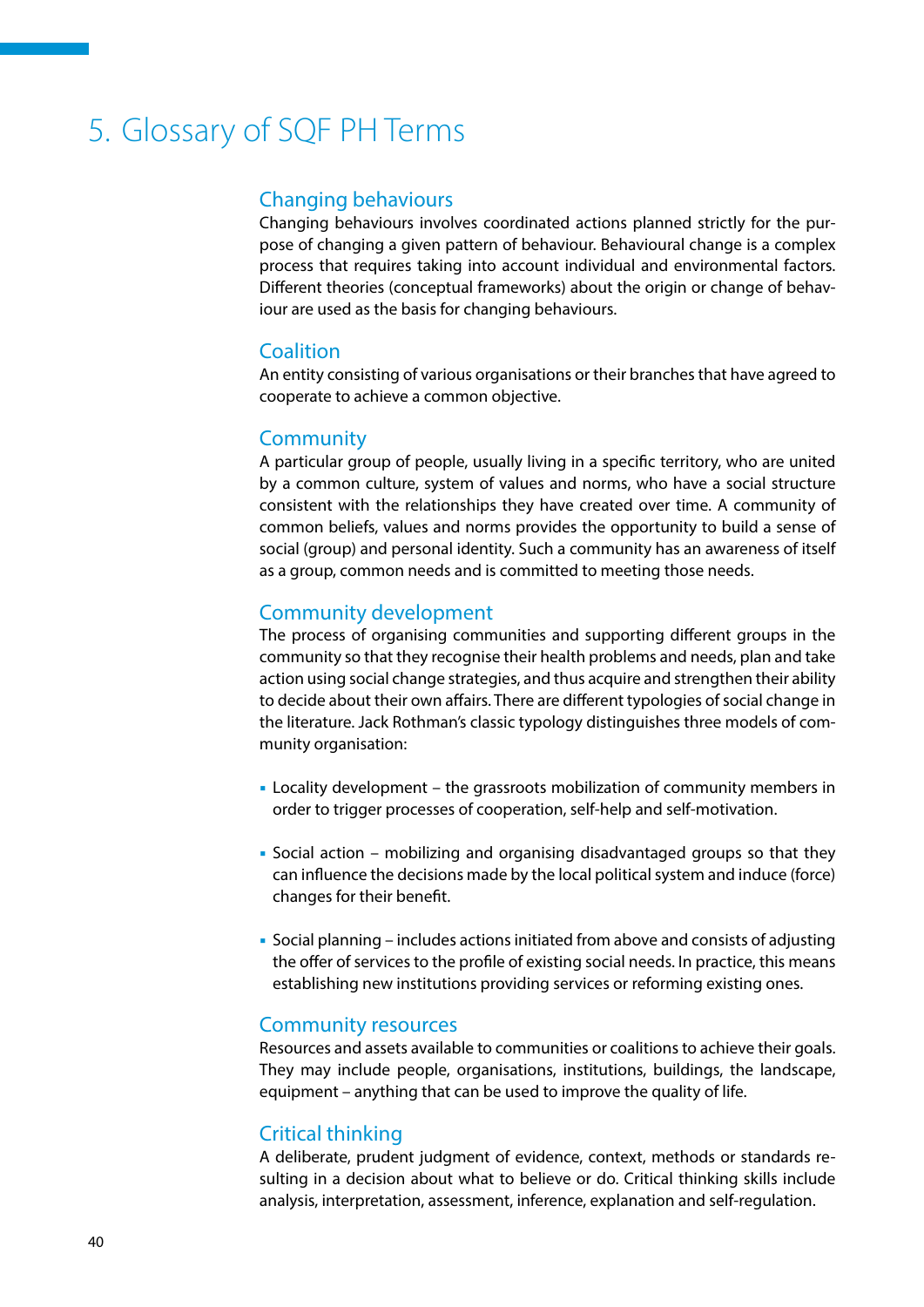## Demographic transformation/transition

A specific, historical process of changes in the reproduction of the population associated with the modernisation of societies. It involves a radical decrease in the birth and death rates, which is generally accompanied initially by an increase in the population growth rate and then by a systematic decrease.

#### Deprivation of needs

The inability to satisfy some type of need.

#### Determinants of social and community health

One of the many existing models of health dominating scientific literature and public health practice since the 1980s. It takes into account the numerous and interlinked determinants of health at the individual, interpersonal, institutional and material levels as well as the broad social, cultural, economic and political contexts. It presumes that an impact at all levels is necessary to improve health. It is based on ecological systems theory. The causes impacting health are the broadly understood social determinants of health that affect lifestyle, stress at work and at home, environmental and living conditions as well as transport.

#### Disease prevention

Actions aimed not only at preventing the occurrence of disease (such as preventive vaccination, the control of disease transmitting vectors or anti-smoking activities), but also at halting the progression of disease and limiting its effects once it has occurred. A number of strategies exist exist to prevent disease.

#### **Effectiveness**

The degree of achieving the anticipated results of an intervention/programme.

#### **Efficiency**

The relationship between the amount of inputs (resources used) and the achieved results and effects.

#### Empowerment

A process that enables people to increase their control over decisions and actions affecting their health. It involves the empowerment of individuals, that is, the ability of individuals to make decisions and control their personal lives, and the empowerment of communities, that is, actions taken jointly by people to gain greater influence on and control over the factors affecting their health and the quality of life in their communities. The overall objective of empowering members of the local community is for them to become actively involved in society in order to improve their own and their community's situation by strengthening them and increasing their sense of self-efficacy.

#### Epidemiology

The scientific study of the prevalence of diseases or other health-related phenomena in the population, the conditions and factors influencing their occurrence, as well as the application of the results of such studies to prevent and counteract them.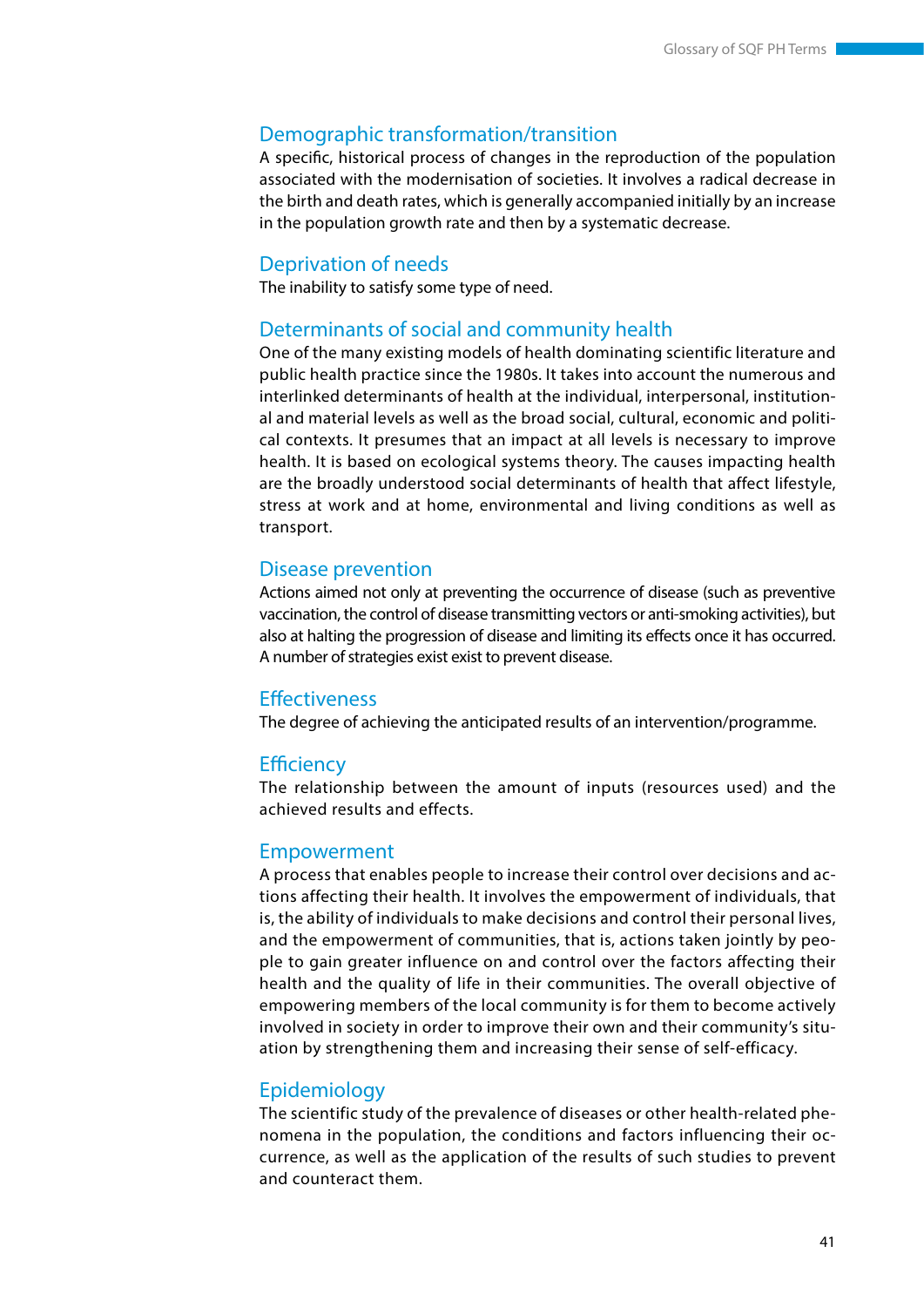# Epidemiological research

The scientific study of human populations and specific groups of people describing the prevalence, distribution and causes of phenomena important for public health, medical care and social issues, which accurately selects and measures the study subject and draws conclusions about the cause and effect relationships of the studied phenomenon. Epidemiological research is divided into two categories: observational and experimental. Observational research does not intervene in the natural course of events. Observational research includes: descriptive and analytical studies (ecological, cross-sectional, clinical-control, cohort and case studies). Experimental studies, also known as interventional, produce a strictly defined situation in which the influence of a factor can be observed. The basic scheme of an experimental study is the randomized controlled trial.

### Epidemiological surveillance

A system for the development, synthesis and use of knowledge linked to the health system to regularly and comprehensively assess health needs in order to guide strategic actions.

### Epidemiological transformation/transition

The process of gradually reducing mortality, which occurs in three phases: the period of epidemics and hunger, the abatement of infectious disease pandemics and the abatement of degenerative and civilizational diseases.

#### Ethics in public health

Until recently, the ethical nature of public health was not expressed explicitly, even though the formal mandate to protect and ensure the health of a population has a moral dimension. Today, there are codes of ethics in the world for public health, health education and health promotion. SQF PH refers to 7 ethical principles: do no harm, achieve benefits, maximise health effects, be efficient, respect autonomy, fairness and proportionality.

#### Evaluation

Evaluation answers the questions of whether the intervention is achieving its objectives and whether it has any impact (makes a difference). If it does, the evaluation aims to understand how and why the intervention has worked so well. If it is failing, evaluation answers the question of what could have been done better or differently. Evaluation examines the main outcomes and impacts of different programme/intervention components, determines whether the objectives, targets and goals have been implemented/achieved. Evaluation is performed at specific time periods during an intervention (exante, mid-term, ex-post). An internal evaluation is conducted by the persons implementing the intervention, while an external evaluation is performed by entities outside the implementing organisation.

#### Evidence-based health promotion

The use of data from scientific research and systematic reviews to identify the causes and factors shaping a population's health needs as well as the most effective health promotion interventions appropriate to the given context and needs.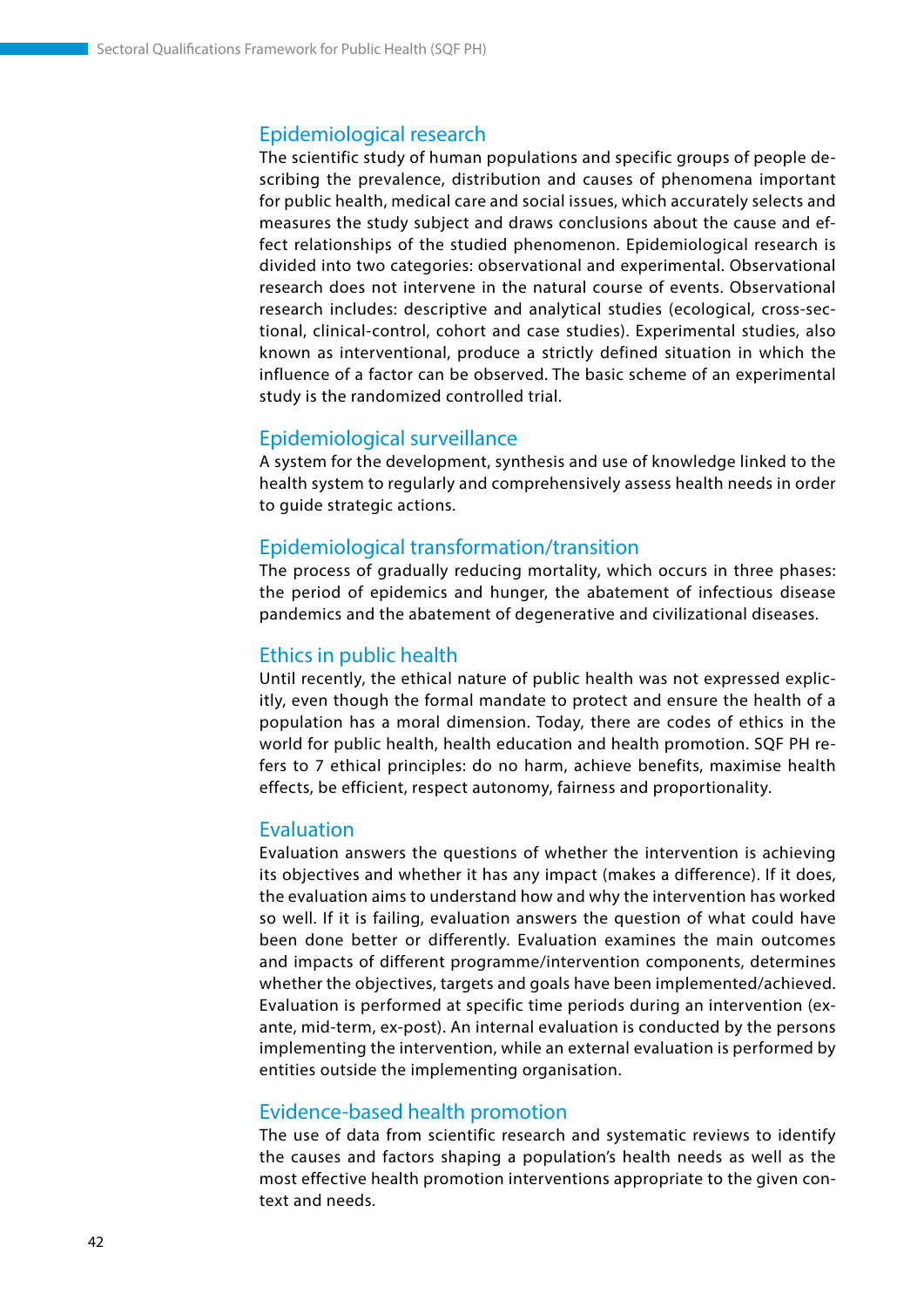# Evidence-based public health

Application of scientific methods, including the systematic use of data, behavioural theories and programme planning models to build/plan, implement and evaluate effective public health programmes and policies. This includes the following principles:

- decision-making based on the best scientific evidence (from quantitative and qualitative research),
- the systematic use of data,
- the use of a programme planning scheme,
- **Example 1** involving the public in analyses and making decisions,
- conducting reliable evaluation,
- disseminating the knowledge gained to key stakeholders and decision-makers,
- combining research skills, effective communication, common sense and political acuity in making decisions,

In other words, it is a process of combining science-based interventions with community preferences. Increasingly, literature is using the term "public health based on theory and evidence" to emphasise the importance of the theoretical basis of public health.

# Functions of Public Health

The SQF PH is premised on the basic functions of public health (Essential Public Health Operations, EPHOs) according to the World Health Organization Regional Office for Europe, which are<sup>3</sup>:

|                               | <b>CORE OPERATIONS</b>                                                              | <b>ENABLER OPERATIONS (SUPPORTING)</b> |                                                                   |  |  |  |
|-------------------------------|-------------------------------------------------------------------------------------|----------------------------------------|-------------------------------------------------------------------|--|--|--|
|                               | <b>Epidemiological surveillance</b>                                                 | 6.                                     | Assuring governance for health and well-being                     |  |  |  |
|                               | Surveillance of population health and well-being                                    | 7.                                     | Assuring a sufficient and competent public health<br>workforce    |  |  |  |
| $\overline{2}$ .              | Monitoring and response to health hazards and<br>emergencies                        | 8.                                     | Assuring sustainable organizational structures and<br>financing   |  |  |  |
| <b>Public health services</b> |                                                                                     |                                        | Advocacy, communication and social mobilization<br>for health     |  |  |  |
| $\overline{3}$ .              | Health protection, including environmental,<br>occupational, food safety and others | 10.                                    | Advancing public health research to inform policy<br>and practice |  |  |  |

<sup>&</sup>lt;sup>3</sup> Translator's note: cited from https://www.euro.who.int/\_\_data/assets/pdf\_file/0010/172729/Review-of-publichealth-capacities-and-services-in-the-European-Region.pdf downloaded October 14, 2020.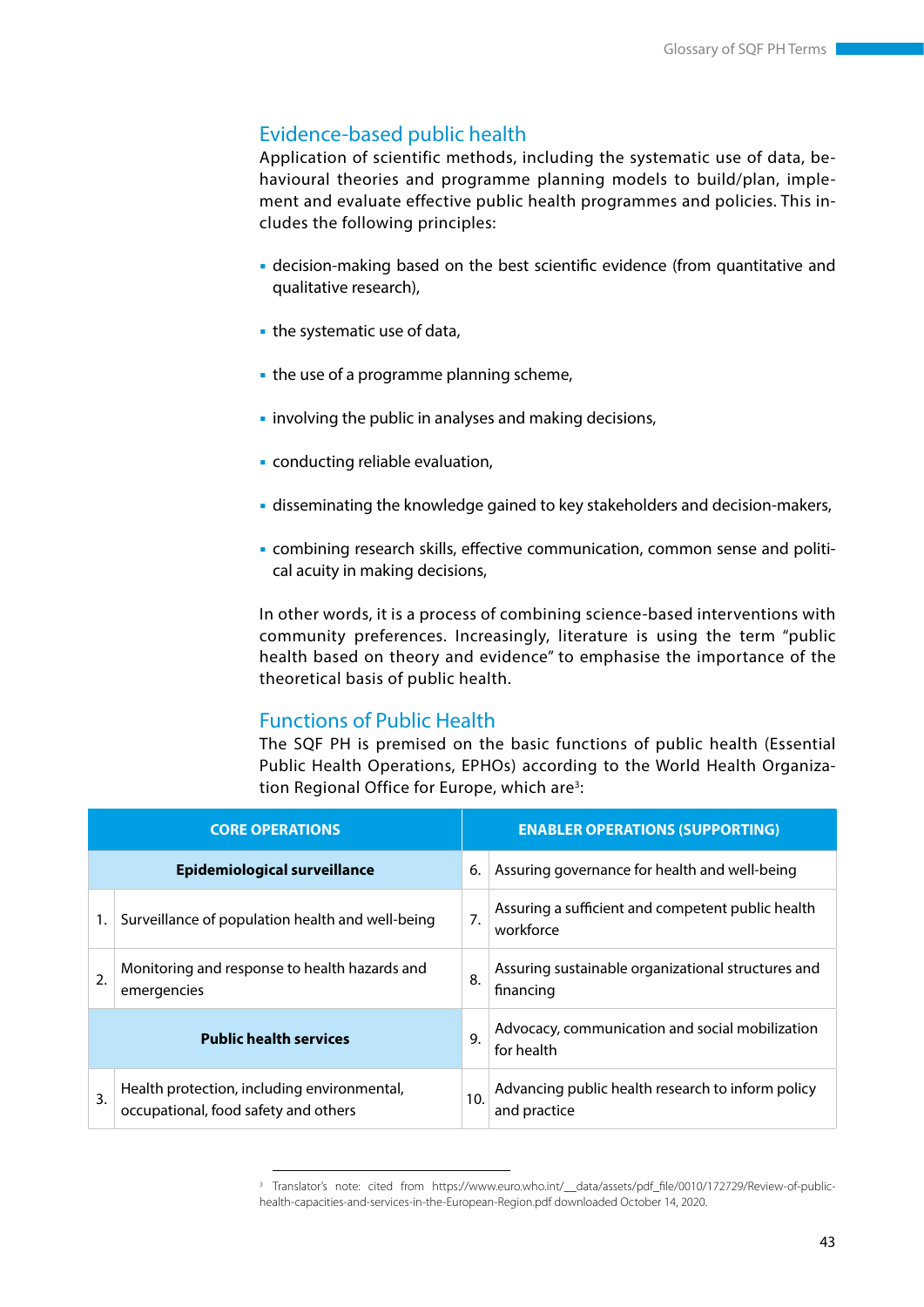#### Good practices

Public health interventions that have been assessed (evaluated) and proven to be effective, which can be adapted and modified by other people working in the same field. Good practice databases are a collection of information (databases) that can be searched for material about successful interventions.

#### Health

According to WHO, this is a state of complete physical, mental and social wellbeing, and not just the absence of disease or disability.

#### Health advocacy

A combination of individual and community actions designed to achieve political commitment, involvement as well as public acceptance and support for solutions relating to specific health objectives, programmes and initiatives. The aim of advocacy is to argue in favour of health, to change attitudes, to influence the decisions and actions of communities and governments that have control over resources affecting health and to create conditions that promote health. Health advocacy is one of the three main strategies of health promotion and applies various methods of action, including using the media, mobilizing communities (for example, by seeking partners and building coalitions), participating in public consultations and holding public debates.

#### Health competences

The knowledge, motivation and competence of people to obtain, understand, assess and use health information for the purpose of judging and making decisions in daily life on health care (treatment), disease prevention and health promotion to maintain or improve the quality of life throughout the life cycle.

#### Health education

Planned, varied educational activities aimed at helping people to acquire the competences enabling them to undertake activities for the maintenance and improvement of their own and others' health.

#### Health impact assessment

"A combination of procedures, methods and tools by which a policy, programme or project can be judged as to its potential effects on the health of a population and the distribution of those effects within the population."4 This analysis is a health-promoting public policy tool that supports decision-making, provides policy makers and other stakeholders with relevant information in order to minimise the negative and maximise the positive impacts of actions taken relating to health.

<sup>4</sup> Translator's note. Cited from: ECHP (1999), Health Impact Assessment: Main concepts and suggested approach (Gothenburg Consensus Paper), Brussels: European Centre for Health Policy, retrieved 2020-10-16 from http://www. healthedpartners.org/ceu/hia/hia01/01\_02\_gothenburg\_paper\_on\_hia\_1999.pdf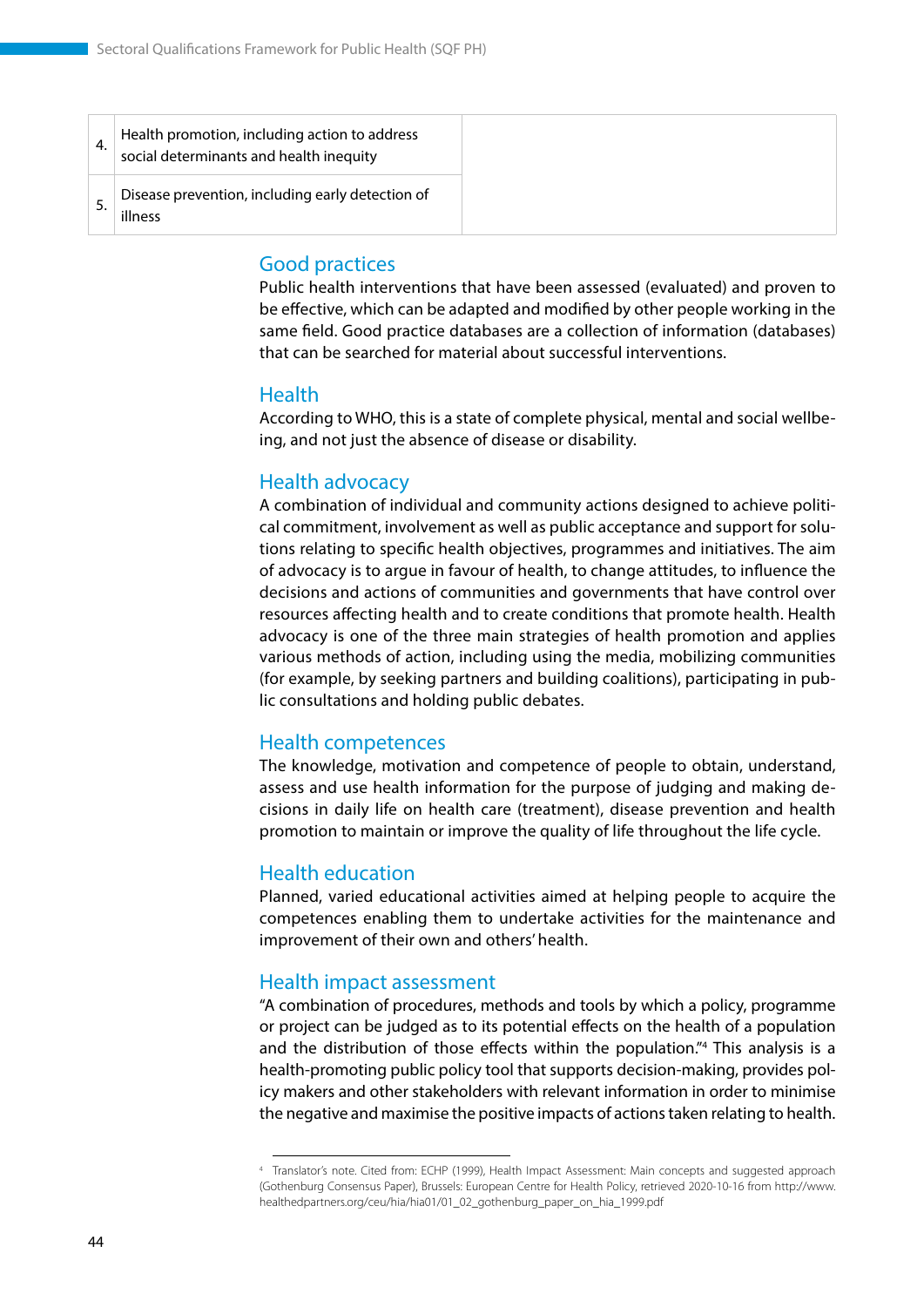#### Health marketing

Health marketing aims to protect the health of different populations, is customer-focused and involves the development and communication of health information. It has a scientific basis – the logic model of an intervention/ programme.

#### Health needs assessment

A systematic method of identifying the unmet health needs of a population, including health care, and recommending changes to meet those needs. Needs assessment is not the same as population health assessment, as it also covers the aspect of the benefits that can be gained from interventions.

#### Health technology assessment

A multidisciplinary process of summarising information on medical, social, economic and ethical issues relating to the use of a given medical technology. The aim of this process is to provide decision-makers with information on the impact of their decisions.

#### Health policy

Decisions, plans and actions taken to achieve defined health care objectives. See also: public health promotion policy.

#### Health programme

A planned and organised cycle of actions to achieve specific health tasks and objectives. In accordance with the Act of 27 August 2004 on health care services financed from public funds, the following definitions were introduced in 2015 amendments:

**Health policy programme:** a set of planned and intended actions in the field of health care assessed as effective, safe and justified, enabling the achievement of assumed objectives within a specified period of time, consisting of the detection of and response to specific health needs and the improvement of the health condition of a specific group of beneficiaries, developed, implemented, realised and financed by the minister or a local government unit;

**Health care programme:** a set of planned and intended actions in the field of health care assessed as effective, safe and justified, enabling the achievement of assumed objectives within a specified period of time, consisting of the detection of and response to specific health needs and the improvement of the health condition of a specific group of beneficiaries, developed, implemented, realised and financed by the National Health Fund.

#### Health promotion

According to the World Health Organisation, this is a process enabling people to control and improve their health, or a process enabling people to control and improve health determinants. It has five lines of action: (1) implementing healthpromoting public policies, (2) creating environments that are conducive to health, (3) strengthening community action (empowerment) to address health issues, (4) developing individual skills (shaping health-promoting behaviour) and (5) reorienting health sector activities/health services. The main strategies of action are: enable, mediate and advocate.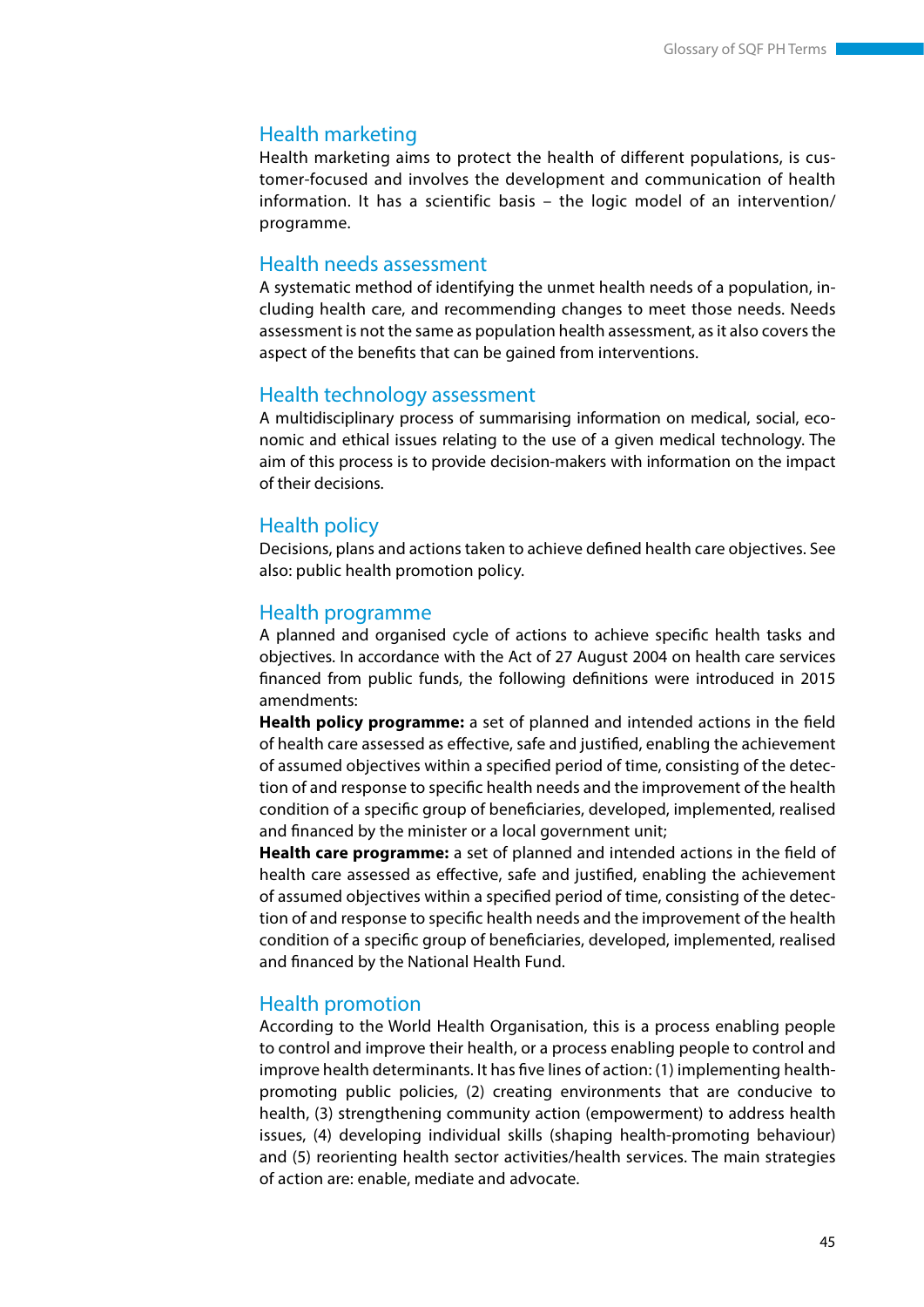## Health protection

The SQF PH adopts the position of the WHO Regional Office for Europe, according to which health protection is one of the basic functions of public health and covers issues relating to security in the broad sense of the term, such as: programmes on communicable diseases, climate change and sustainable development, health and environmental risk assessment and risk management, sanitation, food safety, as well as living and working conditions. In the Polish language, health protection is interpreted more broadly – as all social activities aimed at preventing and treating diseases, maintaining human mental, physical and social development, extending life, and ensuring healthy development for future generations.

### Healthy behaviours

Individual characteristics (beliefs, expectations, motivations, values and perceptions), personality (including emotions and feelings) and overt (visible) behaviour patterns, actions and habits relating to maintaining, restoring and improving health.

#### Human needs

SQF PH has adopted Abraham Maslow's hierarchy of needs, i.e. physiological, safety, belongingness, esteem and self-fulfilment needs.

### Inequalities in health

Disparities in the health status of a population (incidence, prevalence, mortality, burden of disease) that result from environmental, social, economic and public policy factors. Persistent, systematic differences in the health status of individual social groups arising from social and economic factors. Inequalities in health are closely linked to social inequalities, including income. They occur as a result of the pressure of the conditions in which people grow up, live, work and age.

#### Intervention/health programme planning

A systematic process of answering the basic questions of what are the needs and how can they be met. Specifically, planning includes the numerous stages of the "programme life cycle": needs assessment and selection of priorities, selection of target groups, strategies, methods, implementation, monitoring, assessment of results (evaluation) and audit. Various tools and methods are used in planning, including data and information analysis, specifically quantitative and qualitative studies, planning schemes, numerous theories (e.g. about health and illness, the origin/change of behaviour, communication, social change, community organisation, social marketing) and good practice databases. About a dozen or so programme planning schemes are known to address public health needs, and each has its own strengths and weaknesses.

#### Knowledge/information brokering

Pooling the knowledge and experience of researchers and decision-makers to facilitate their interactions so that they can better understand each other's objectives and professional culture, influence each other's work, create new partnerships and use research-based evidence. Brokering seeks to support evidence-based decision-making in the organisation, management and delivery of health services.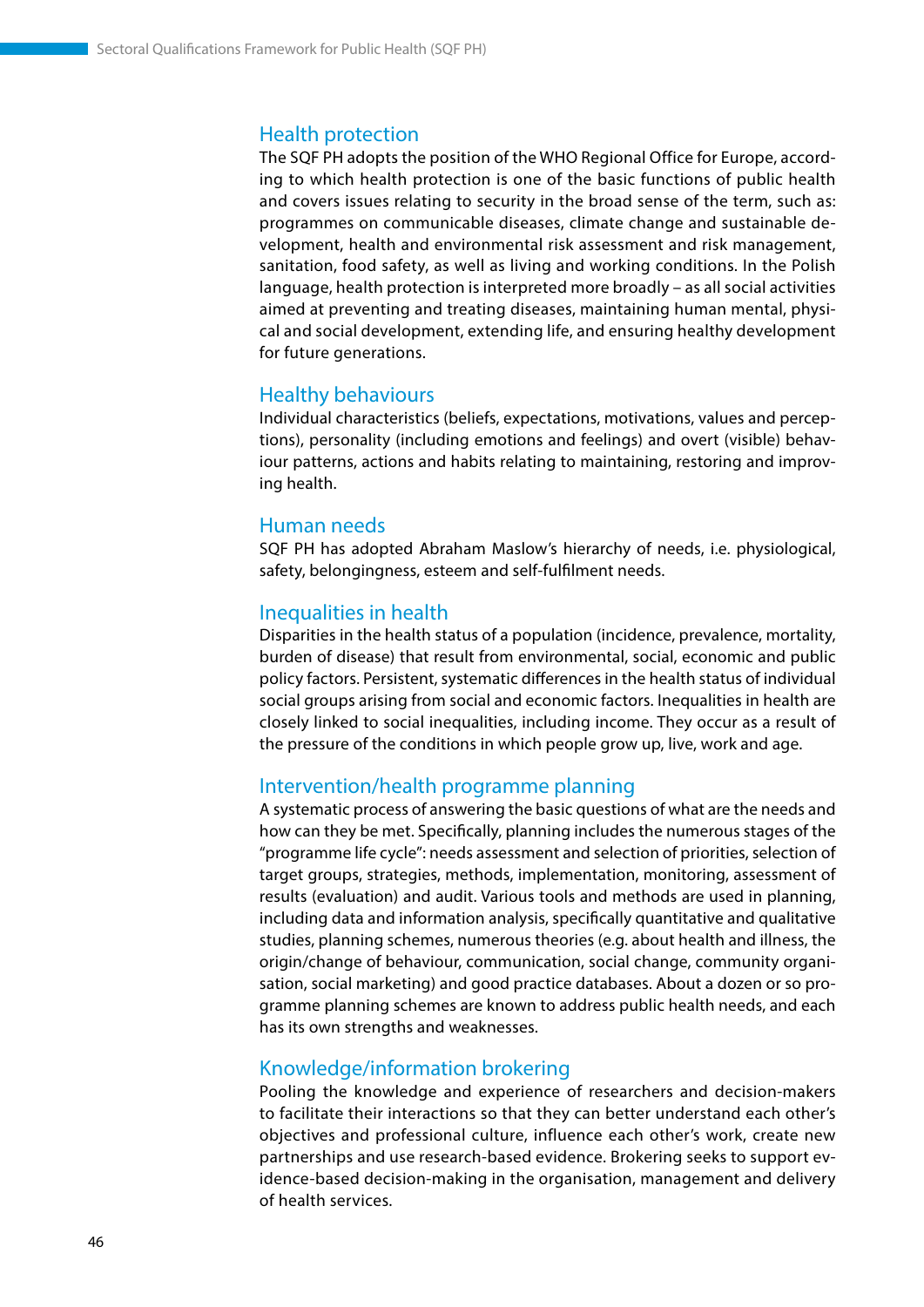#### Knowledge translation

To synthesise, exchange and use the knowledge of relevant stakeholders in order to increase the benefits for improving human health and the functioning of health systems. Knowledge translation seeks to bridge the gap between what is known and what is done.

#### Lay persons in public health

Persons participating in public health activities who do not have specialist education in fields relating to health care or public health. The literature uses many terms for such persons and their roles, including, for example, peer educators, public opinion leaders and social champions. The participation of lay persons in public health interventions is justified by the fact that they can access "hard-to-reach" groups, mobilize a community's resources (its potential), support other community members, as well as by the fact that they themselves benefit from various forms of participation.

#### Leadership

Leadership refers to the behaviour of an individual who directs a group's activities in order to achieve a common objective, the desired behaviour of the members of that group and their mutual relations. The leader's role is to provide direction, alignment, and commitment within teams and organisations. Direction means agreement on what the organisation is aiming to achieve in line with the vision, values, strategies and sense of pride among team members. Alignment refers to the effective coordination and integration of work. Commitment manifests itself in the fact that everyone in the organisation prioritises the success of that organisation and takes responsibility for it, rather than focusing on their own success or the immediate success of the team.

#### **Lifestyle**

A way of life based on identifiable patterns of behaviour resulting from the interaction of an individual's characteristics, social interactions and socioeconomic and environmental conditions.

### Logic model of an intervention/programme

Graphical presentation of an intervention/programme illustrating the relationship between inputs, activities/processes, products and short, medium and long term effects (in other words results and impacts). It is helpful in planning, evaluating and presenting the programme to different stakeholders.

#### **Monitoring**

The regular collection of information about all activities relating to the intervention; monitoring consists of observing and documenting (e.g. writing reports) whether everything is going according to plan, enables managers to quickly identify and solve problems. It is a continuous activity that should be integrated into daily project work and is an element of management. It refers to the inputs and outputs of an intervention: activities, reports and documentation, finances and budget, as well as materials and equipment.

#### Multi-, inter-, transdisciplinarity

In multidisciplinary research, representatives of different scientific fields analyse a given problem independently of each other and from their own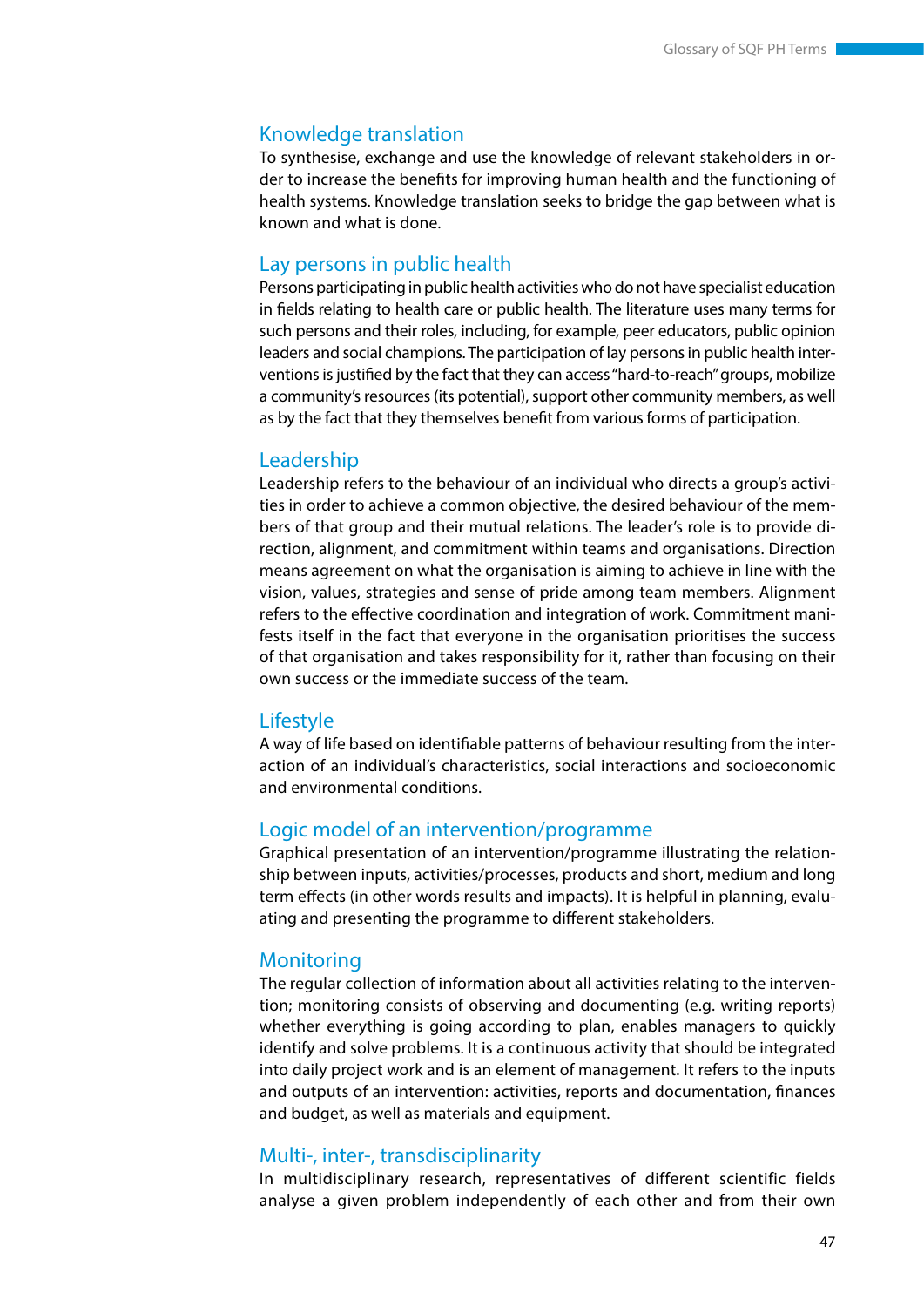perspective. If there is a pooling of results, this is done at the end of the work, for example in the form of separate chapters in a report or monograph. In interdisciplinary research, there is more cooperation – researchers use their own research approaches and techniques, but analyse and harmonise the directions of individual work to form a coherent whole. Transdisciplinary research involves crossing the boundaries of individual fields and proposing a broad theoretical framework for analysing problems and phenomena. It brings together theories and methods from individual fields and scientific disciplines.

#### Partners/partnership

Coalition members, external stakeholders or decision-makers who support the work of a coalition to strengthen cooperation and improve relations between these individuals or groups.

#### **Policy**

Laws, regulations, rules, protocols and procedures designed to influence behaviour or change in a community. Policies may have a legislative or organisational character.

#### Public health

The WHO Regional Office for Europe, defines public health as the science and art of preventing disease, prolonging life and promoting health through the organised efforts of society. See also: public health sector.

#### Public health implementation/organisational potential

The ability and capacity of an institution or organisation to fulfil its mission through a combination of good management, strong administration and a continuous focus on evaluating and achieving results. The concept of potential is variously defined, multidimensional, equivocal, continuously developed and does not only relate to public health. Organisational potential includes, for example

- administration and leadership,
- **mission, vision and strategy,**
- **delivery of programmes and results,**
- **strategic relations,**
- **development of resources,**
- **·** internal management.

#### Public health intervention

In SQF PH, intervention means an action, campaign, programme, project, plan, strategy or policy relating to the health of a community or groups in a community. The aim of an intervention is to achieve change and identifiable results. It is a deliberate, planned and targeted activity within a system or process, with the aim of eliminating or preventing an undesirable phenomenon.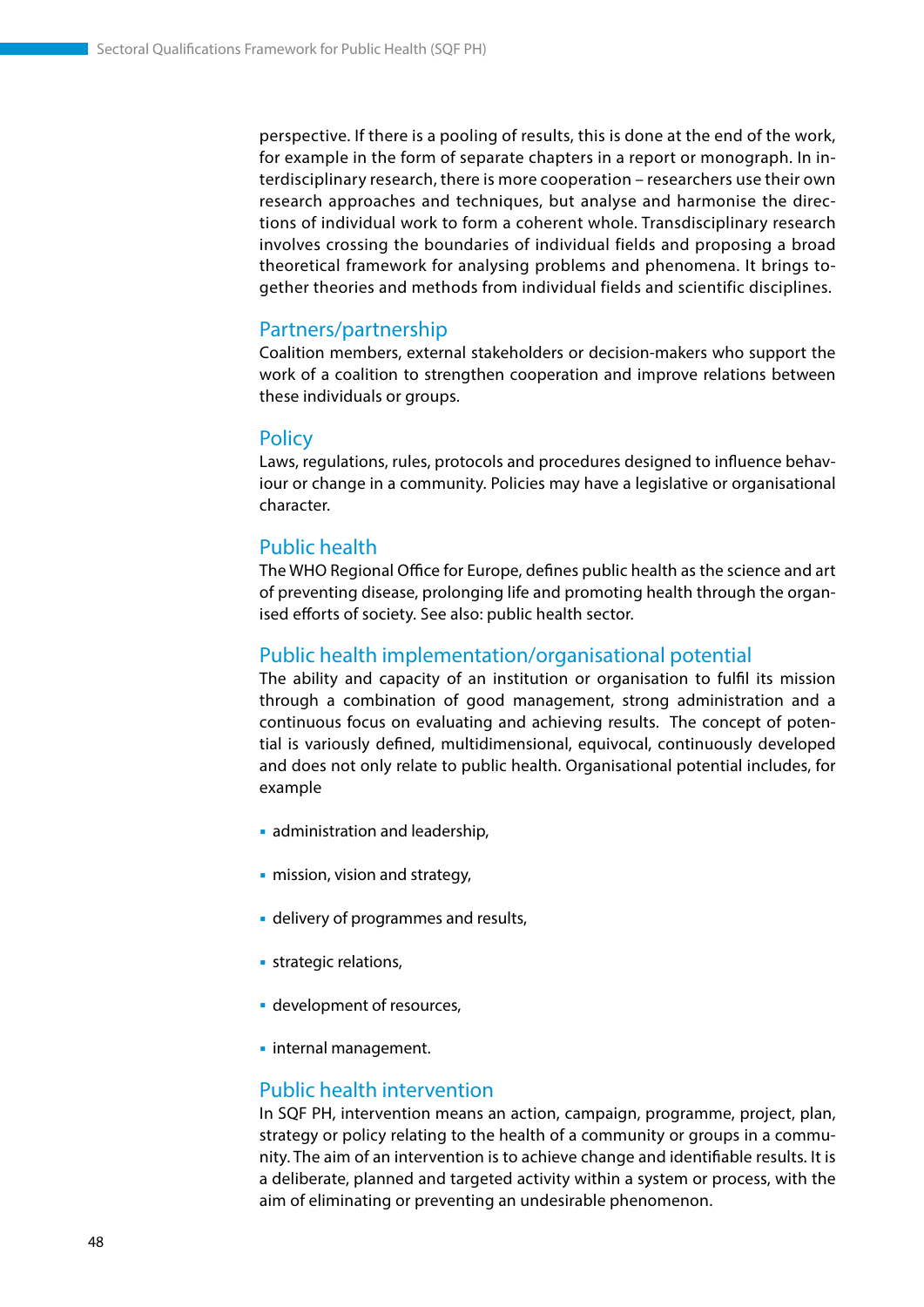#### Public health sector

A multisectoral activity, conducted with the participation of different stakeholders, to assess health and identify health determinants, needs and threats, and to implement, based on a theoretical foundation and scientific evidence, population-based policies, programmes and services aimed at extending life expectancy and improving health, the quality of life and reducing social inequalities in health.

#### Public health services

SQF PH adopts the position of the WHO Regional Office for Europe, which defines public health services as those addressed to groups or populations in the areas of health care, health promotion and disease prevention, implemented through health interventions/programmes.

#### Public pro-health policy

A clear concern for health and justice in all policy areas and responsibility for health outcomes. The main objective is to create a supportive environment that enables people to live healthy lives.

### Risk analysis of interventions

A risk is any event which is likely to occur during an intervention that may have a negative impact on its course. A risk analysis is conducted before the intervention starts. Risk management is a continuous process throughout the duration of the intervention.

#### Sector

The grouping of professional activities by the main function of the service.

#### Sectoral determinants of the public health sector

The specific requirements of public health services. Areas of competence that characterise specific public health sector qualifications and distinguish them from those required in other sectors; they concern the main professional tasks of the sector. In developing SQF PH, it was assumed that its sectoral determinants are: (1) orientation towards meeting the needs of the community/beneficiaries/ target groups by respecting the subjectivity of the participants, ethical principles and the confidentiality of personal data; (2) orientation towards effectiveness, efficiency, sustainability and accountability through planning and evaluation; (3) orientation towards a multisectoral and interdisciplinary approach through cooperation and partnership.

#### Sectoral Qualifications Framework

Description of qualification levels functioning in a given sector or industry; the levels of the Sectoral Qualifications Framework correspond to the congruent levels of the Polish Qualifications Framework.

### Social and health needs

SQF PH adopted J.R. Bradshaw's types of social needs, i.e. normative needs, felt needs, expressed needs (expectations, requirements) and comparative needs. Addressing needs means setting a goal to impact a measureable deficiency and determining a way to achieve this.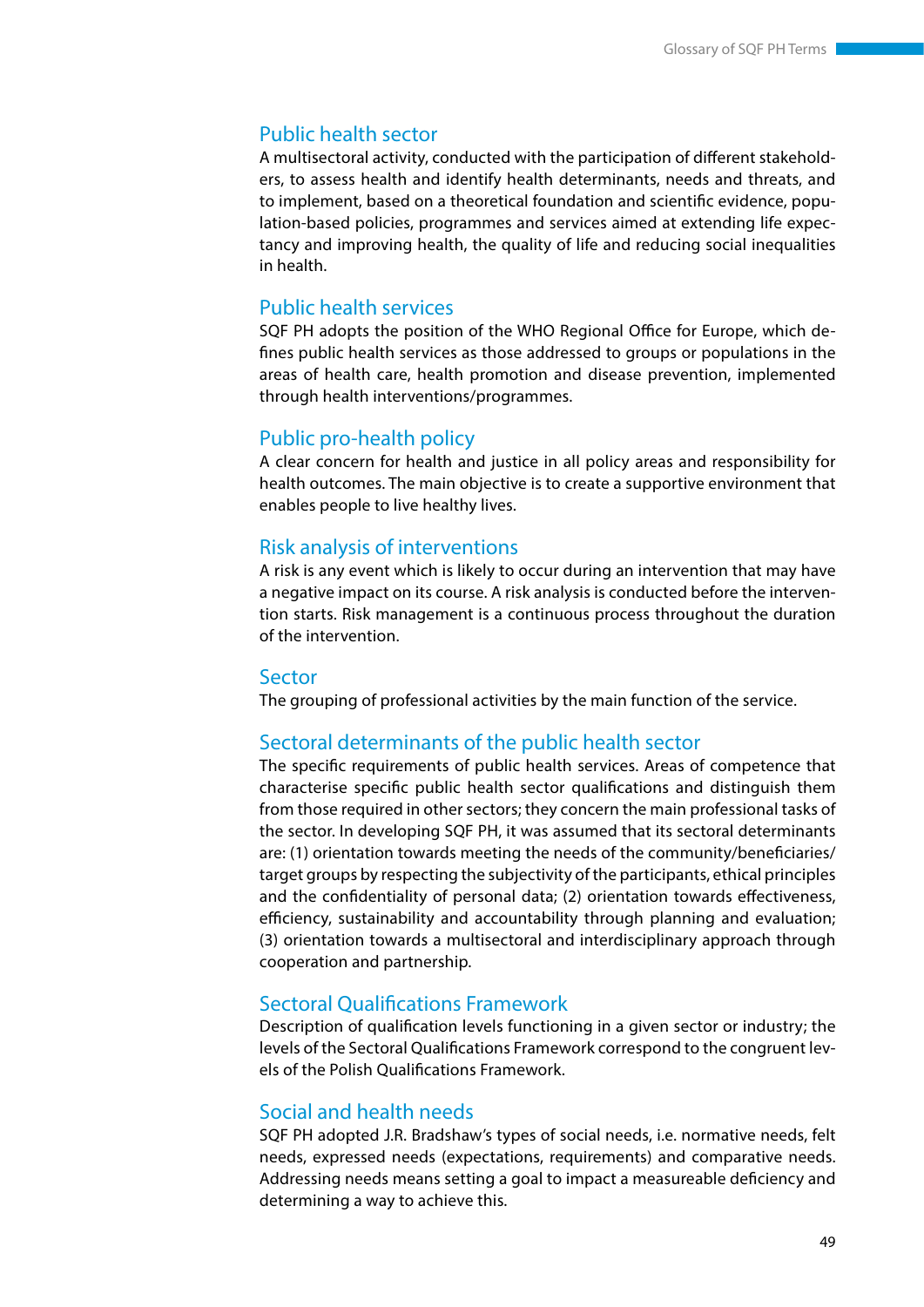#### Social innovations

Solutions that simultaneously respond to social needs and bring about a lasting change in the social groups concerned. These solutions may involve innovative products, services or processes that allow typical social problems to be resolved in a different way.

#### Social marketing

A system enabling an understanding of who people are and what they want, and then to develop, deliver and communicate products, services and information in order to meet these expectations, while responding to the needs of society and solving serious social problems.

#### Social network

The connections between people, organisations, political entities (states or nations). They arise as a result of interactions, such as for example, conversations with other people in the community or organisation. Many people rely on these networks, including for the knowledge and information needed to make decisions about health care and health.

#### Social networking

A process of exchanging information, resources, mutual support and potential through an advantageous network of contacts. The art of building relationships, which so far has been used mainly in business.

#### Social sector

The SQF PH assumes that public health is part of a social or economic activity conducted for non-profit purposes in order to achieve social benefits.

#### Social support

SQF PH adopted a classification of social support as presented by Catherine Schaefer, James C. Coyne and Richard S. Lazarus: emotional support, recognition, social network support, information and tangible support.

#### Socioeconomic health gradient (social health gradient)

The gradation of health status by socio-economic position in the whole population. Regardless of the method used to measure health, the most advantaged persons, usually better educated and with higher incomes, are in better health than the less advantaged persons, who are in better health than disadvantaged persons. This is a global phenomenon, observed in low, medium and high income countries.

#### Stakeholders of the public health sector

All persons, institutions, agencies and organisations participating in specific public health activities. These are also persons who benefit from public health services (beneficiaries, target groups) and participate in developing and implementing interventions.

#### **Strategy**

A set of objectives and targets for an action plan ensuring that these objectives are achieved. In the case of public health, the objectives concern the health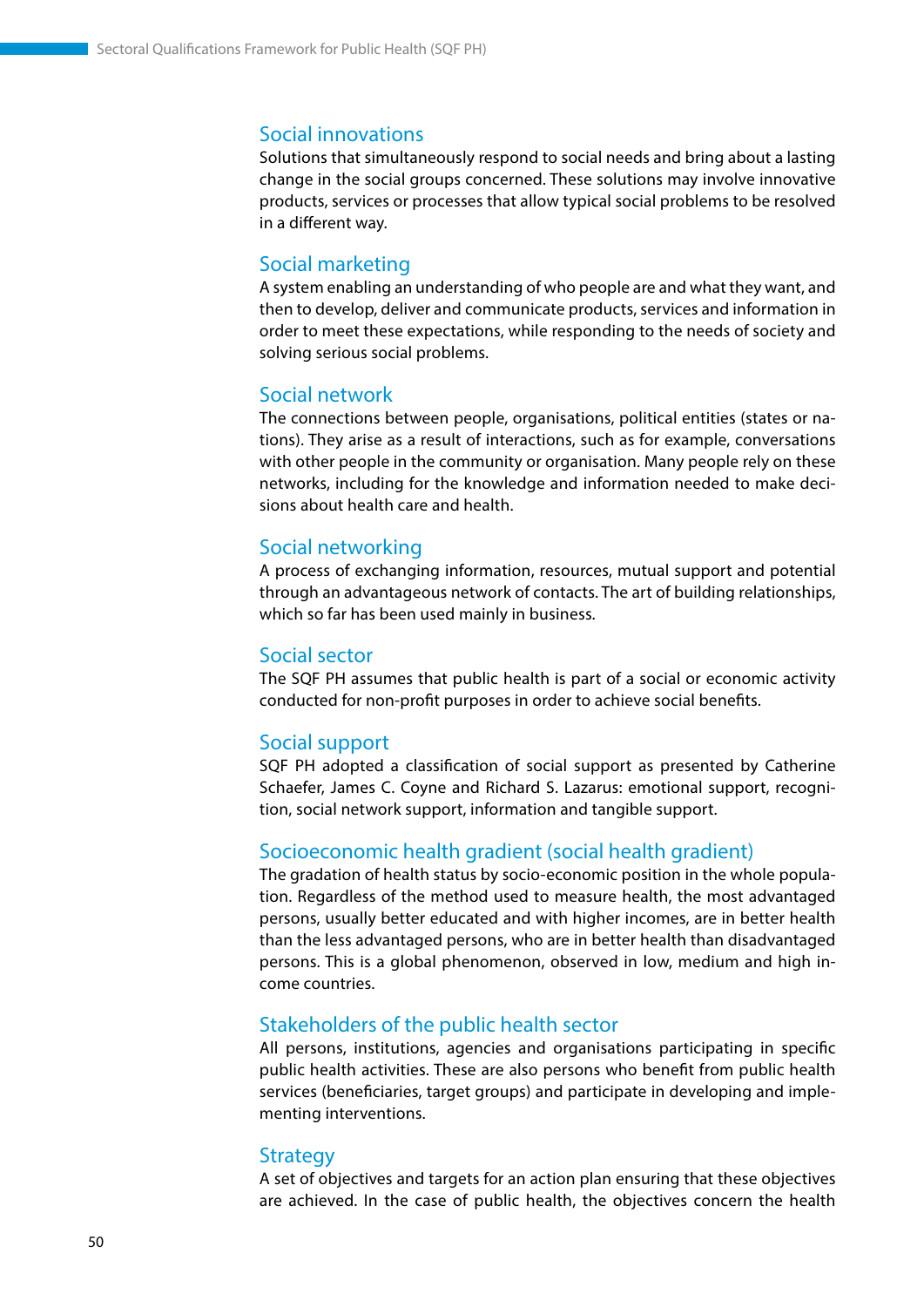status of a population. The plan for implementing a strategy includes personnel, necessary resources and a timetable of activities.

#### Sustainability of an intervention

The continuing ability of communities to make a collective effort to establish, develop and maintain effective strategies that continuously improve the health and quality of life of all their members.

A prerequisite for an intervention to achieve beneficial outcomes, which depends on: political support, stable funding, organisational potential, programme evaluation, programme adaptation, communication, effectiveness and strategic planning.

#### System of health care /health/health protection

The group of all public and private organisations, institutions and resources authorised to improve, maintain or restore health; the system includes individual and population-based services and activities aimed at influencing policies as well as the involvement of other sectors to undertake activities on behalf of the social, environmental and economic determinants of health.

#### Systemic thinking

A general orientation on the relationship among parts, between parts and the whole, and with the broader context. A set of synergistic analytical skills used to improve the ability to recognise and understand systems, anticipate their behaviour and develop modifications to achieve desired outcomes.

#### Theories, concepts, models, conceptual frameworks

A collection of interrelated concepts, definitions and proposals that describes, explains or predicts events or situations, specifying the relationships between variables. Because of the difficulty of distinguishing between these forms in SQF PH, "theory" is used as the main concept.

#### Theories on the origin/change of behaviours

Theories concerning behaviour, that is, everything a person does in response to internal or external events. Theories explaining the genesis of behaviour and theories of change are distinguished. Due to the extent to which determinants influence behaviour, there are theories concerning the intrapersonal, interpersonal and social levels. There are about 80 theories on behaviour, of which the trans-theoretical model, the theory of planned behaviour and the social-cognitive theory are most often used in practice.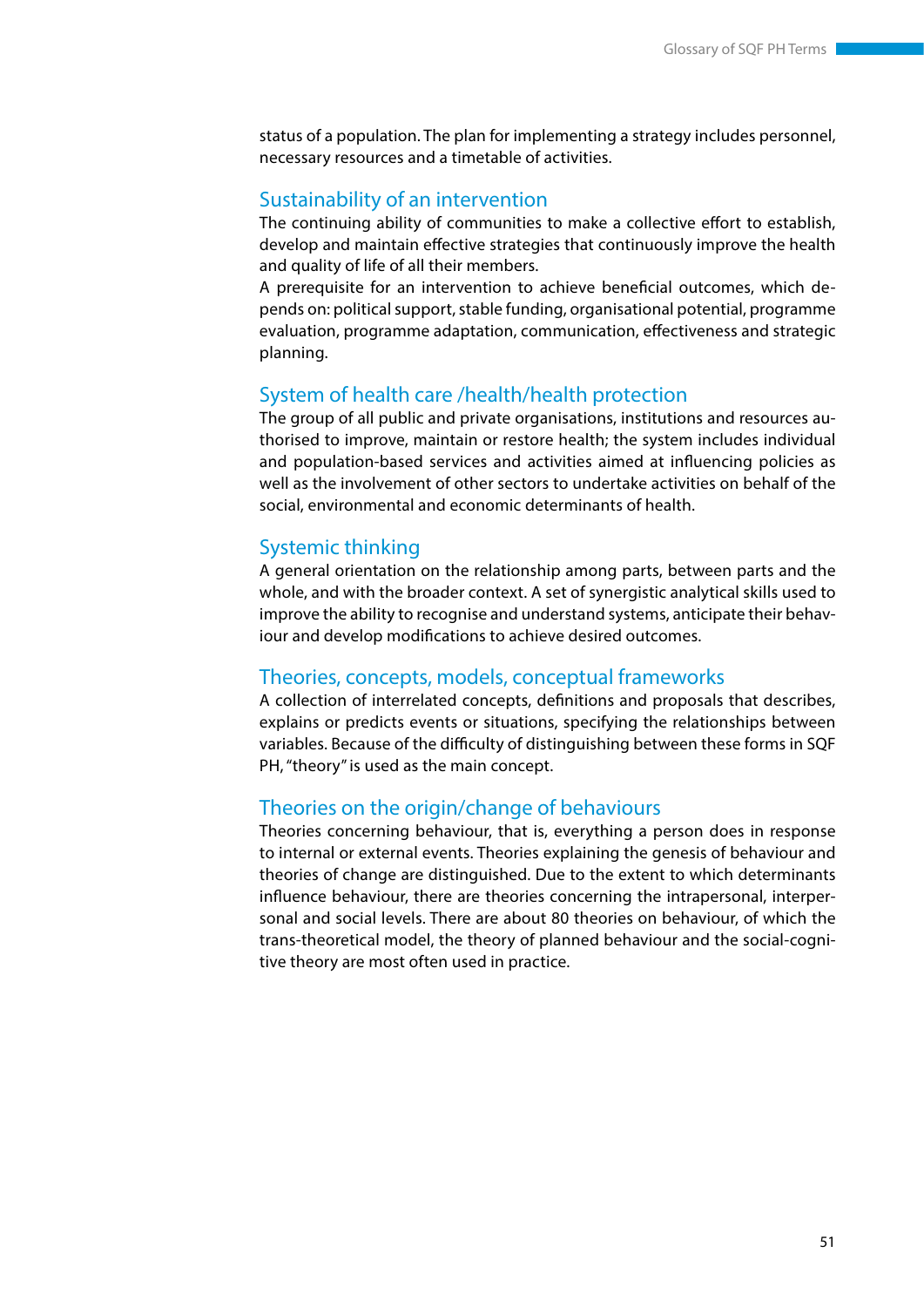# <span id="page-52-0"></span>6. References

Chłoń-Domińczak, A., Sławiński, S, Kraśniewski, A., Chmielecka, E. (2017). *The Polish Qualifications Framework*. Warszawa: Instytut Badań Edukacyjnych.

Kocór, M., Strzebońska, A., Dawid-Sawicka, M. (2015). *Rynek pracy widziany oczami pracodawców*. Warszawa: Polska Agencja Rozwoju Przedsiębiorczości.

Perspektywa uczenia się przez całe życie [Perspectives for lifelong learning] (2013). Annex to Decree no. 160/2013 of the Council of Ministers of 10 September 2013.

### **Sources**

#### **Health and Its Determinants**

Acheson, D. (1998). *Independent Inquiry into Inequalities in Health Report*. London: H.M. Stationery Office.

Brofenbrenner, U. (1977). Toward an experimental ecology of human development. *American Psychologist*, 32, 513–531.

Commission on Social Determinants of Health (CSDH) (2008). *Closing the gap in a generation: health equity through action on the social determinants of health. Final Report of the Commission on Social Determinants of Health*. Geneva: World Health Organization.

Dahlgren, G., Whitehead, M. (1991). *Policies and strategies to promote social equity in health. Background document to WHO – Strategy paper for Europe*. Stockholm: Institute for Future Studies.

Department of Health (2017). *Working Together for Health. A National Strategic Framework for Health and Social Care Workforce Planning*. Downloaded 13.11.2019 from https://assets.gov.ie/10183/bb9d696ba47945e6b065512356fcb6c3.pdf

Department of Health and Social Security (DHSS) (1980)*. Inequalities in Health: Report of a Research Working Group*. London: DHSS.

Dębska, A. (2014). Zdrowie we wszystkich politykach – znaczenie i źródła. In D. Cianciara (Ed.), *Nie ma zdrowia bez badań w dziedzinie zdrowia publicznego* (pp. 33–38). Warszawa: Narodowy Instytut Zdrowia Publicznego – Państwowy Zakład Higieny.

Konstytucja Światowej Organizacji Zdrowia, Porozumienie zawarte przez Rządy reprezentowane na Międzynarodowej Konferencji Zdrowia i Protokół dotyczący Międzynarodowego Urzędu Higieny Publicznej, podpisane w Nowym Jorku dnia 22 lipca 1946 r. Dz.U. 1948 nr 61, poz. 477.

#### **Public Health, Public Health Functions**

Acheson, D. (1988). *Public Health in England: The Report of the Committee of Inquiry into the Future Development of the Public Health Function*. London: H.M. Stationery Office.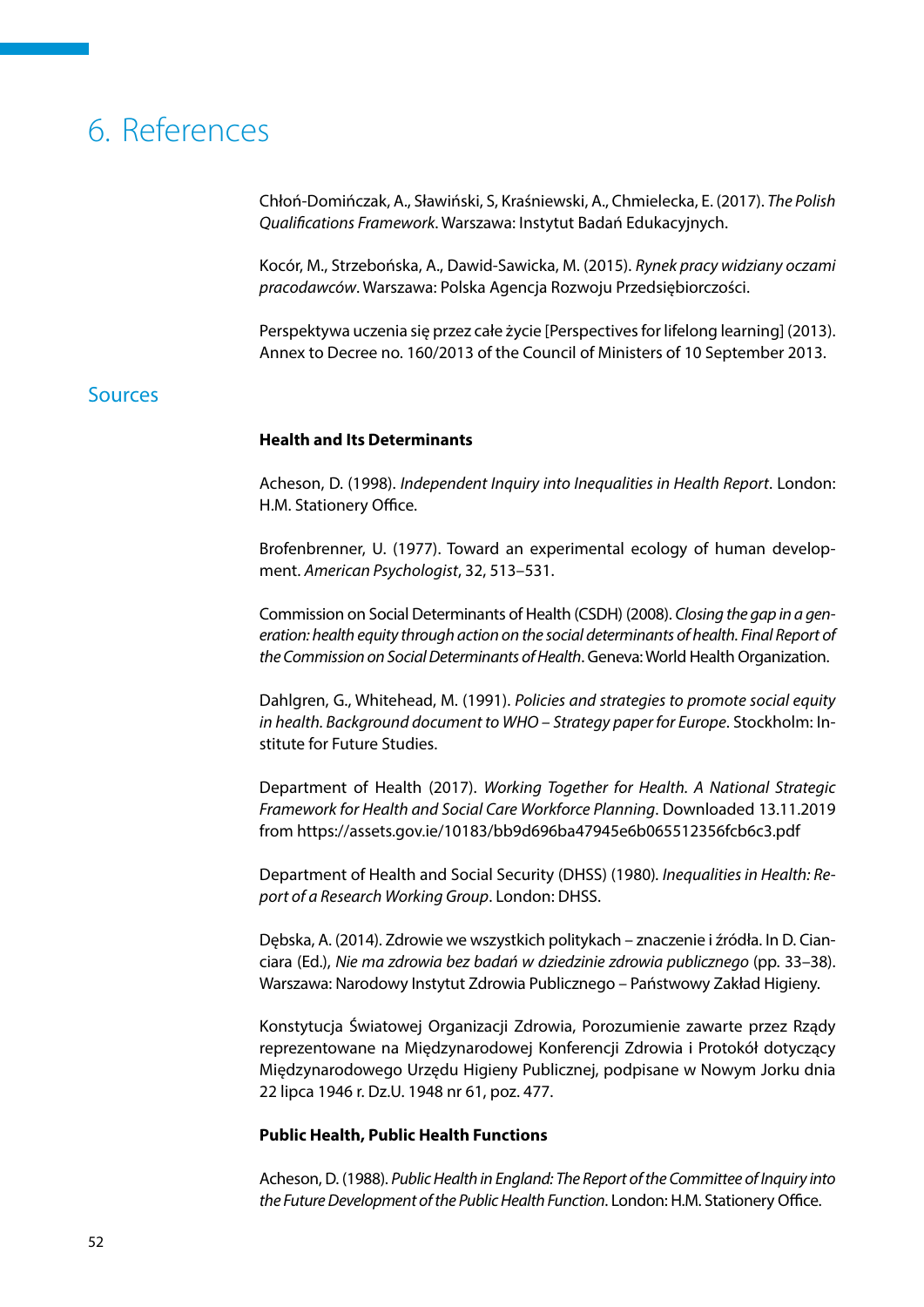Core Public Health Functions Steering Committee. Essential public health services, 1994. Downloaded 13.11.2019 from https://www.cdc.gov/publichealthgateway/ publichealthservices/essentialhealthservices.html

Frieden, T.R. (2014). Six Components Necessary for Effective Public Health Program Implementation. *Am J Public Health*, *104*(1), 17–22.

Mahler, H. (1986). Towards a new public health. *Health Promotion International*, *1*(1), 1.

Marks, L., Hunter, D.J., Alderslade, R. (2011). *Strengthening Public Health Capacity and Services in Europe. A Concept Paper*. Copenhagen: World Health Organization Regional Office for Europe.

Public Health Agency of Canada. Canadian Best Practices Portal. Population Health Approach: The Organizing Framework. Downloaded 13.11.2019 from https:// cbpp-pcpe. phac-aspc.gc.ca/population-health-approach-organizing-framework/

Resolution EUR/RC61/R2. Strengthening public health capacities and services in Europe: a framework for action. WHO Regional Office for Europe. Baku, Azerbaijan, 12–15 September 2011.

Winslow, C.E.A. (1920). The untilled fields of public health. *Science*, *51*(1306), 23–33.

World Health Organization (2012). *European Action Plan for Strengthening Public Health Capacities and Services*. Copenhagen: WHO Regional Office for Europe.

#### **Competences in Public Health Part A**

Ministerstwo Rodziny, Pracy i Polityki Społecznej. Wyszukiwarka opisów zawodów. Downloaded 13.11.2019 from https://psz.praca.gov.pl/rynek-pracy/bazy-danych/ klasyfikacja-zawodow-i-specjalnosci/wyszukiwarka-opisow-zawodow

Obwieszczenie Ministra Nauki i Szkolnictwa Wyższego z dnia 9 stycznia 2018 r. w sprawie ogłoszenia jednolitego tekstu rozporządzenia Ministra Nauki i Szkolnictwa Wyższego w sprawie standardów kształcenia dla kierunków studiów: lekarskiego, lekarsko-dentystycznego, farmacji, pielęgniarstwa i położnictwa. Dz.U. 2018, poz. 345.

Program specjalizacji w dziedzinach mających zastosowanie w ochronie zdrowia – zdrowie publiczne. Program dla osób posiadających tytuł zawodowy magistra lub magistra inżyniera: biologii, biotechnologii, chemii, inżynierii środowiskowej, ochrony środowiska, psychologii, pedagogiki, pedagogiki specjalnej, socjologii, technologii żywności i żywienia człowieka. Zdrowie publiczne – Program podstawowy. CMKP, Warszawa 2003. Downloaded 13.11.2019 from https://www.cmkp.edu.pl/

Program specjalizacji w dziedzinie zdrowia publicznego (do 31 marca 2014). Program dla lekarzy stomatologów po stażu podyplomowym (bez żadnej specjalizacji). CMKP, Warszawa 2002. Downloaded 13.11.2019 from https://www.cmkp.edu.pl/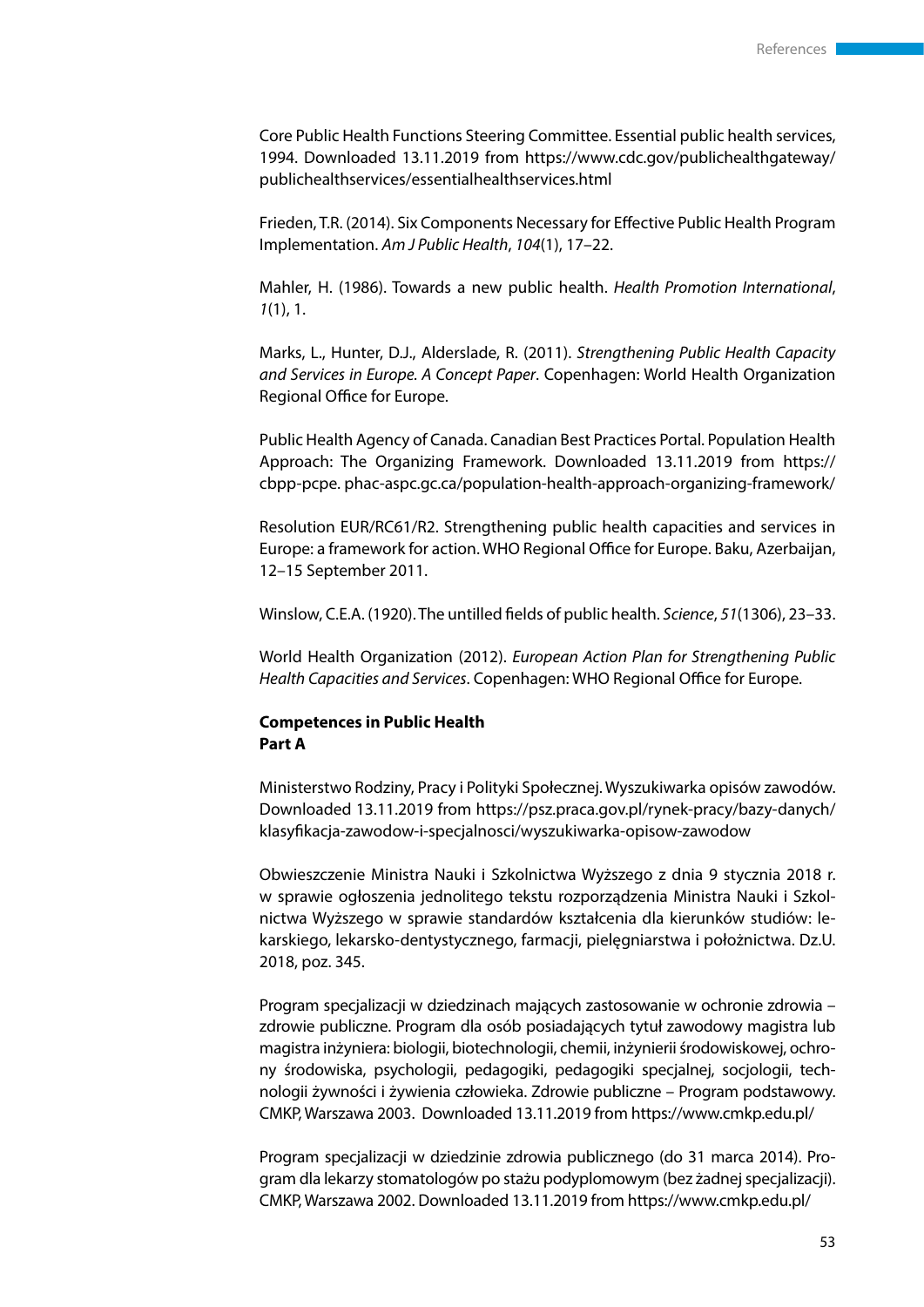Program specjalizacji w dziedzinie zdrowia publicznego (do 31 marca 2014). Program podstawowy dla lekarzy po stażu podyplomowym (bez żadnej specjalizacji). CMKP, Warszawa 2002. Downloaded 13.11.2019 from https://www.cmkp.edu.pl/

Program specjalizacji w dziedzinie zdrowia publicznego (od 1.10.2014). Program specjalizacji w dziedzinie zdrowia publicznego dla lekarzy nieposiadających odpowiedniej specjalizacji I lub II stopnia lub tytułu specjalisty w odpowiedniej dziedzinie medycyny, lub zrealizowanego i zaliczonego odpowiedniego modułu podstawowego. CMKP, Warszawa 2014. Downloaded 13.11.2019 from https:// www.cmkp.edu.pl/

Program specjalizacji w dziedzinie zdrowia publicznego (od 1.10.2014). Program specjalizacji w dziedzinie zdrowia publicznego dla lekarzy dentystów nieposiadających odpowiedniej specjalizacji I lub II stopnia lub tytułu specjalisty w odpowiedniej dziedzinie medycyny. CMKP, Warszawa 2014. Downloaded 13.11.2019 from https://www.cmkp.edu.pl/

Rozporządzenie Ministra Zdrowia z dnia 22 marca 2010 r. w sprawie kwalifikacji wymaganych na poszczególne stanowiska pracy w stacji sanitarno-epidemiologicznej. Dz.U. 2010 nr 48, poz. 283.

Rozporządzenie Ministra Nauki i Szkolnictwa Wyższego z dnia 26 września 2016 r. w sprawie charakterystyk drugiego stopnia Polskiej Ramy Kwalifikacji typowych dla kwalifikacji uzyskiwanych w ramach szkolnictwa wyższego po uzyskaniu kwalifikacji pełnej na poziomie 4 – poziomy 6–8. Dz.U. 2016, poz. 1594.

Rozporządzenie Rady Ministrów z dnia 4 sierpnia 2016 r. w sprawie Narodowego Programu Zdrowia na lata 2016–2020. Dz.U. 2016, poz. 1492.

Ustawa z dnia 14 marca 1985 r. o Państwowej Inspekcji Sanitarnej. Dz.U. 1985 nr 12, poz. 49, z późn. zm.

Ustawa z dnia 11 września 2015 r. o zdrowiu publicznym. Dz.U. 2015, poz. 1916, z późń. zm.

#### **Part B1**

Cianciara, D., Lewtak, K., Gajewska, M., Urban, E., Piotrowicz, M., Poznańska, A. (2016). Projekty programów zdrowotnych zaopiniowanych przez AOTMiT w latach 2012–2015. In B. Wojtyniak, P. Goryński (Eds.), *Sytuacja zdrowotna ludności Polski i jej uwarunkowania* (pp. 357–380). Warszawa: NIZP-PZH.

Cianciara, D., Lewtak, K., Gajewska, M., Piotrowicz, M., Urban, E. (2017). *Diagnoza istniejącej organizacji i funkcjonowania systemu zdrowia publicznego w Polsce – rzeczywisty sposób działania systemu. Tom I. Podsumowanie.* Warszawa: NIZP-PZH.

Cianciara, D., Urban, E., Piotrowicz, M., Gajewska, M., Lewtak, K. (2017). *Lokalne partnerstwa na rzecz zdrowia mieszkańców. Raport całościowy z badań pracowników starostw.* Downloaded 13.11.2019 from http://bazawiedzy.pzh.gov.pl/ nierownosci-w-zdrowiu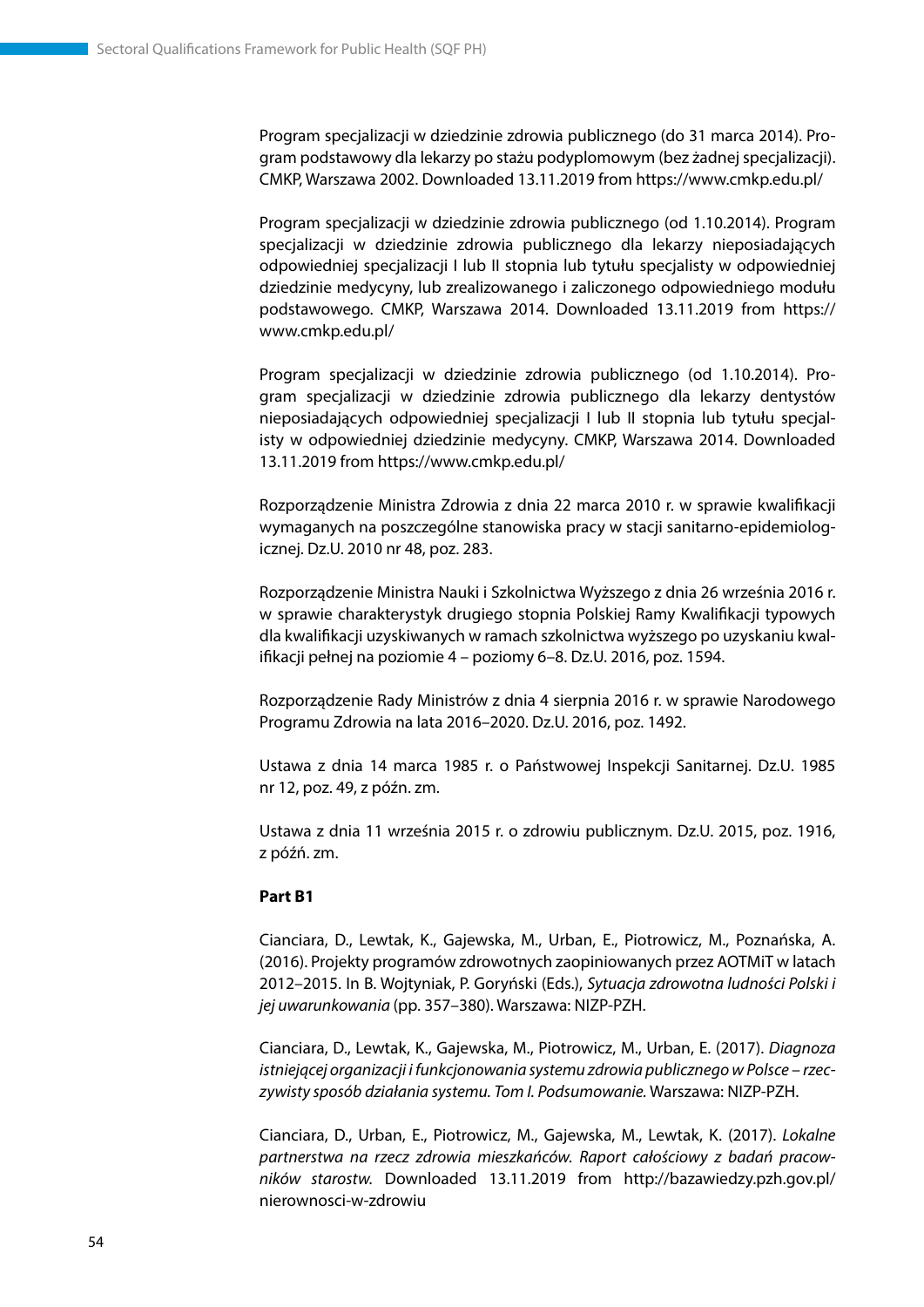Niedźwiedzka, B., Witkowski, M., Cianciara, D. (2014). *Zdrowie publiczne w Polsce w latach 2000–2012 na podstawie zawartości Polskiej Bibliografii Lekarskiej.* In D. Cianciara (Ed.), *Nie ma zdrowia bez badań w dziedzinie zdrowia publicznego* (pp. 161– 180). Warszawa: NIZP-PZH.

Rdzany, R. (2015). *Krytyczna analiza lokalnych programów z zakresu profilaktyki chorób przewlekłych oraz promocji zdrowia, przewidzianych do realizacji na szczeblu powiatów i gmin, zgłoszonych do Agencji Oceny Technologii Medycznych.* Downloaded 13.11.2019 from http://bazawiedzy.pzh.gov.pl/ nierownosci-w-zdrowiu

Tyszko, P., Minko, M. (2014). *Przegląd krajowych strategii dotyczących zdrowia ludności, ze szczególnym uwzględnieniem nierówności w zdrowiu.* Downloaded 13.11.2019 from http://bazawiedzy.pzh.gov.pl/nierownosci-w-zdrowiu

#### **Part B2**

Areas of Responsibilities, Competencies, and Sub-competencies for Health Education Specialists. NCHEC, 2015. Downloaded 13.11.2019 from https://www.nchec. org/ responsibilities-and-competencies

Beaglehole, R., Dal Poz, M.R. (2003). Public health workforce: challenges and policy issues. *Human Resources Health, 1*(1), 4.

Biesma, R.G., Pavlova, M., Vaatstra, R., van Merode, G.G., Czabanowska, K., Smith, T., Groot, W. (2008). Generic Versus Specific Competencies of Entry-Level Public Health Graduates: Employers' Perceptions in Poland, the UK, and the Netherlands. *Advances in health Sciences Education* 2008, *13*(3), 325–343.

Core Competencies for Health Promotion Practitioners. Australian Health Promotion Association, 2009. Downloaded 13.11.2019 from https://www.healthpromotion.org.au/images/docs/core\_competencies\_for\_hp\_practitioners.pdf

Core competencies for public health in Canada. Release 1.0. Public Health Agency of Canada, 2008. Downloaded 13.11.2019 from https://www.canada.ca/content/ dam/phac-aspc/documents/services/public-health-practice/skills-online/corecompetencies-public-health-canada/cc-manual-eng090407.pdf

Core Competencies for Public Health Professionals. Revised and Adopted by the Council on Linkages Between Academia and Public Health Practice: The Council on Linkages Between Academia and Public Health Practice, June 26, 2014. Downloaded 13.11.2019 from http://www.phf.org/resourcestools/Documents/Core\_ Competencies for Public Health Professionals 2014June.pdf

European Core Competencies for MPH Education. ASPHER, 2011. Downloaded 13.11.2019 from https://www.aphea.be/docs/research/ECCMPHE1.pdf

European Core Competencies for Public Health Professionals (ECCPHP). ASPHER, 2011. Downloaded 13.11.2019 from https://www.aspher.org/download/77/eccphp-2011.pdf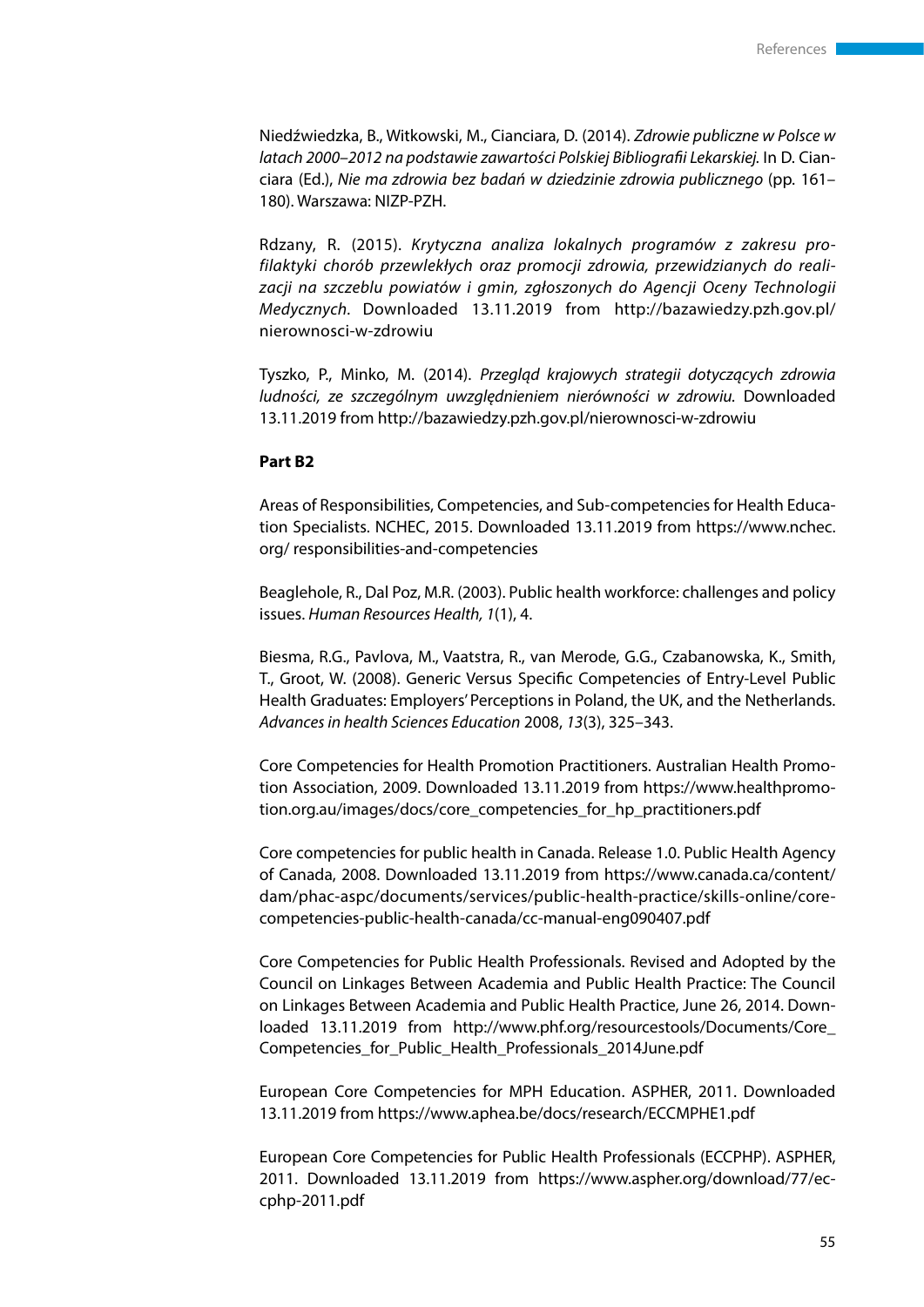Fontana, D. (1998). *Psychologia dla nauczycieli,* trans. by M. Żywiecki, Poznań: Zysk i S-ka Wydawnictwo.

Frenk, J., Chen, L., Bhutta, Z.A., Cohen, J., Crisp, N., Evans, T. et al. (2010). Health professions for a new century: transforming education to strengthen health systems in an interdependent world. *The Lancet*, *376*, 1923–58.

Galway Consensus. 2008. Downloaded 13.11.2019 from https://www.iuhpe.org/ images/PUBLICATIONS/THEMATIC/CBET/ Galway\_Consensus\_Statement.pdf

Health promotion competencies for Aotearoa New Zealand, 2012. Downloaded 13.11.2019 from http://www.hauora.co.nz/assets/files/Health%20Promotion%20 Competencies%20 %20Final.pdf

Illeris, K. (2009). O specyfice uczenia się ludzi dorosłych. *Teraźniejszość – Człowiek – Edukacja: kwartalnik myśli społeczno-pedagogicznej, 1*(45), 85–96.

Institute of Medicine (2003). *Who Will Keep the Public Healthy? Educating Public Health Professionals for the 21st Century*. Washington, DC: The National Academies Press.

Lester, S. (2015). The European Qualifications Framework: a technical critique. *Research in Post-Compulsory Education*, *20*(2), 159–172.

Master's Degree in Public Health Core Competency Development Project Version 2.3 August 2006. ASPPH, 2006. Downloaded 13.11.2019 from https://s3.amazonaws. com/aspph-wp-production/app/uploads/2014/04/Version2.31\_FINAL.pdf

New Zealand College of Public Health Medicine Competencies, 2012. Downloaded 13.11.2019 from https://www.nzcphm.org.nz/media/33658/2012\_11\_nzcphm\_ competencies.pdf

NHS. Health careers. The core public health workforce. Downloaded 13.11.2019 from https://www.healthcareers.nhs.uk/working-health/working-public-health/ public-health-workforce-explained/core-public-health-workforce

OECD. Revised Fields of Science and Technology (FOS) classification in the Frascati manual. Downloaded 13.11.2019 from https://unstats.un.org/unsd/EconStatKB/ KnowledgebaseArticle10269.aspx

Public Health Foundation. Competency-Based Workforce Development Plans. Downloaded 13.11.2019 from http://www.phf.org/resourcestools/Pages/Competency\_ Based\_Workforce\_Development\_Plans.aspx

Public Health Skills and Knowledge. Framework. Public Health England, 2016. Downloaded 13.11.2019 from https://www.gov.uk/government/publications/ public-health-skills-and-knowledge-framework-phskf

Rotem, A., Waltres, J., Dewdney, J. (1995). The public health workforce education and training study. *Australian Journal of Public Health*, *19*(5), 437–438.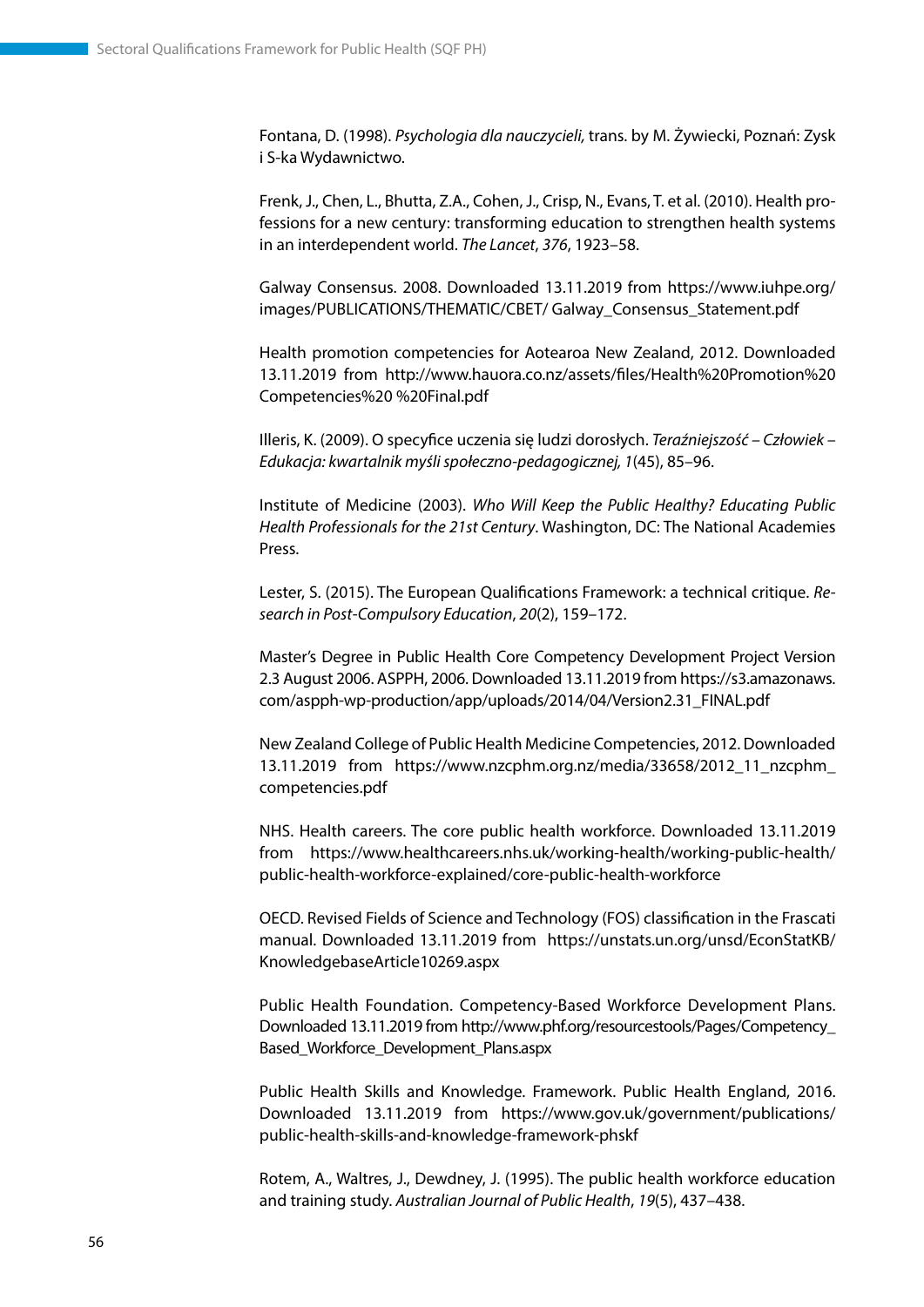Royal College of Physicians and Surgeons of Canada. Objectives of training in the specialty of public health and preventive medicine. Version 1.0. 2014.

Scottish Government. National Health and Social Care Workforce Planning: Discussion Document. February 2017.

Tao, D., Evashwick, C.J., Grivna, M., Harrison, R. (2018). Educating the Public Health Workforce: A Scoping Review. *Frontiers in Public Health*, *6*, 27.

The CompHP Core Competencies Framework for Health Promotion Handbook, 2011.

Undergraduate Learning Outcomes Model. ASPPH, 2011. Downloaded 13.11.2019 from https://www.aspph.org/teach-research/models/ undergraduate-learning-outcomes/

World Health Organization (2016). *Global strategy on human resources for health: Workforce 2030*. Geneva: WHO.

World Health Organization (2015). *Self-assessment tool for the evaluation of essential public health operations in the WHO European Region*. Copenhagen: WHO Regional Office for Europe.

Zwanikken, P.A., Alexander, L., Huong, N.T., Qian, X., Valladares, L.M., Mohamed, N.A., Ying X.H., Gonzalez-Robledo, M.C., Linh le C., Wadidi, M.S., Tahir, H., Neupane S., Scherpbier A. (2014). Validation of public health competencies and impact variables for low- and middle-income countries. *BMC Public Health*, *14*.

#### **Qualifications framework development**

Chmielecka, E., Matuszczak, K. (Eds.) (2015). *"Poziom 5 – brakujące ogniwo?". Przykłady programów kształcenia.* Warszawa: Fundacja Rektorów Polskich.

Council recommendation of 22 May 2017 on the European Qualifications Framework for lifelong learning and repealing the recommendation of the European Parliament and of the Council of 23 April 2008 on the establishment of the European Qualifications Framework for lifelong learning. OJ C 189, 15.6.2017, pp. 15–28.

Gmaj, I., Grzeszczak, J., Leyk, A., Pierwieniecka, R., Sławiński, S., Tauber, M., Walicka, S. (2017). *The Validation of Learning Outcomes – New Opportunities for Attaining Qualifications*. Warszawa: Instytut Badań Edukacyjnych.

PARP (2019). Rynek pracy, edukacja, kompetencje. Aktualne trendy i wyniki badań. PARP. February 2019.

Recommendation of the European Parliament and of the Council of 23 April 2008 on the European Qualifications Framework for lifelong learning. OJ C 111, 6.5.2008, pp. 1–7.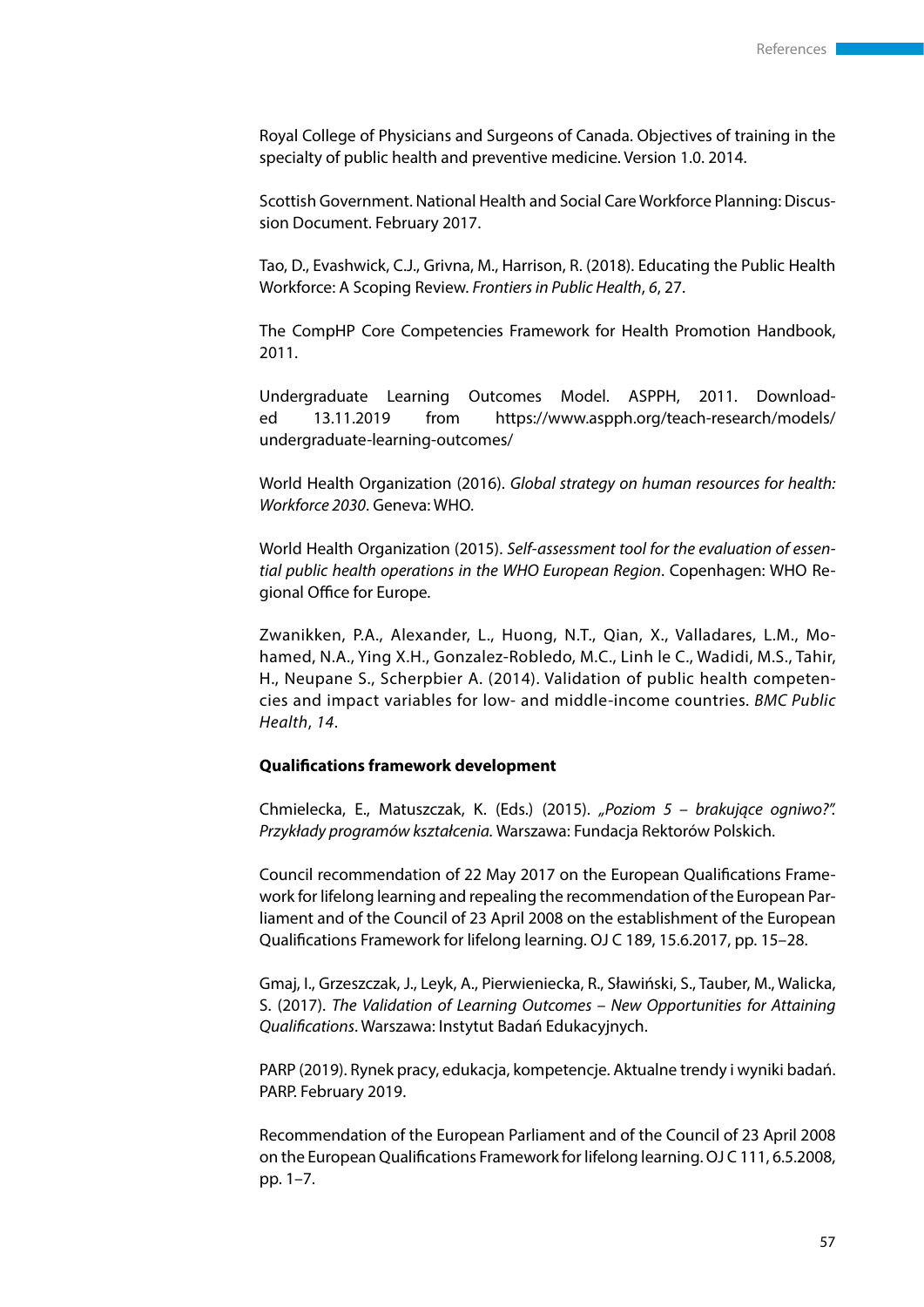Rozporządzenie Ministra Edukacji Narodowej z dnia 13 kwietnia 2016 r. w sprawie charakterystyk drugiego stopnia Polskiej Ramy Kwalifikacji typowych dla kwalifikacji o charakterze zawodowym – poziomy 1–8. Dz.U. 2016, poz. 537.

Sławiński, S. (2017). *Mała encyklopedia Zintegrowanego Systemu Kwalifikacji*. Warszawa: Instytut Badań Edukacyjnych.

Sławiński, S. (2017). *Słownik Zintegrowanego Systemu Kwalifikacji*. Warszawa: Instytut Badań Edukacyjnych.

Sławiński, S., Chłoń-Domińczak, A., Szymczak, A., Ziewiec-Skokowska, G. (2017). *The Polish Qualifications Framework. User's Guide*. Warszawa: Instytut Badań Edukacyjnych.

Uchwała nr 8 Rady Ministrów z dnia 14 lutego 2017 r. w sprawie przyjęcia Strategii na rzecz Odpowiedzialnego Rozwoju do roku 2020 (z perspektywą do 2030 r.). M.P. z 2017 r., poz. 260.

Ustawa z dnia 22 grudnia 2015 r. o Zintegrowanym Systemie Kwalifikacji. T.j. Dz.U. z 2020 r., poz. 226.

Ziewiec-Skokowska, G., Danowska-Florczyk, E., Stęchły, W. (2016). *How to Describe Market Qualifications for the Polish Qualifications System. A Guidebook*. Warszawa: Instytut Badań Edukacyjnych.

Ziewiec-Skokowska, G., Stęchły, W., Danowska-Florczyk, E., Marszałek, A., Sławiński, S. (2017). *Przypisywanie poziomu PRK do kwalifikacji*. Warszawa: Instytut Badań Edukacyjnych.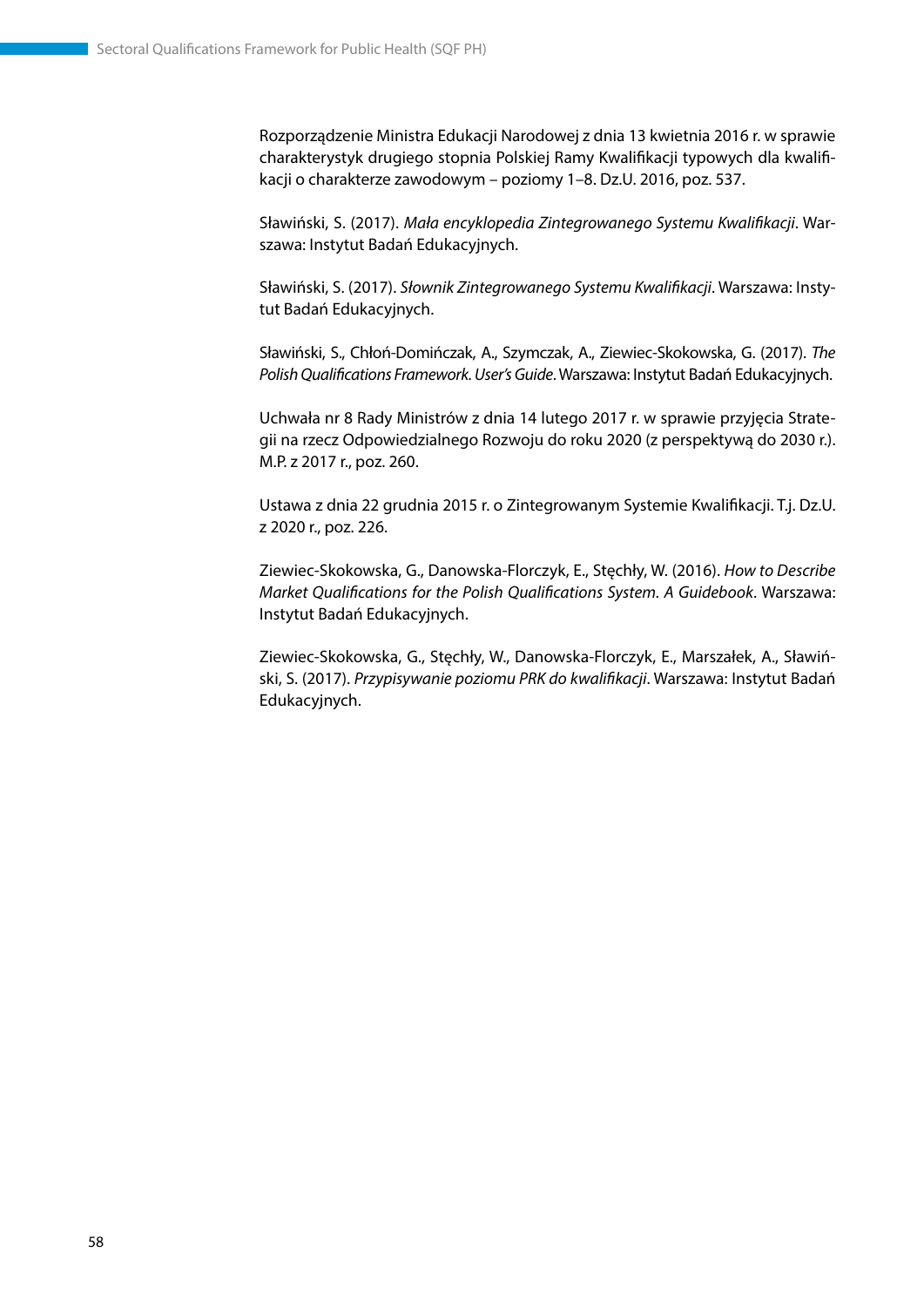# <span id="page-59-0"></span>ANNEX Proposed Sectoral Qualifications Framework for Public Health (SQF PH)

The proposed Sectoral Qualifications Framework for Public Health presented in this annex was developed by the project team of the National Institute of Public Health – National Institute of Hygiene in cooperation with experts and as the result of extensive consultations with stakeholders from the sector. The proposed SQF PH encompasses seven PQF levels – from level 2 to 8. At the end of each entry, the appropriate symbol of correspondence with the PQF is provided.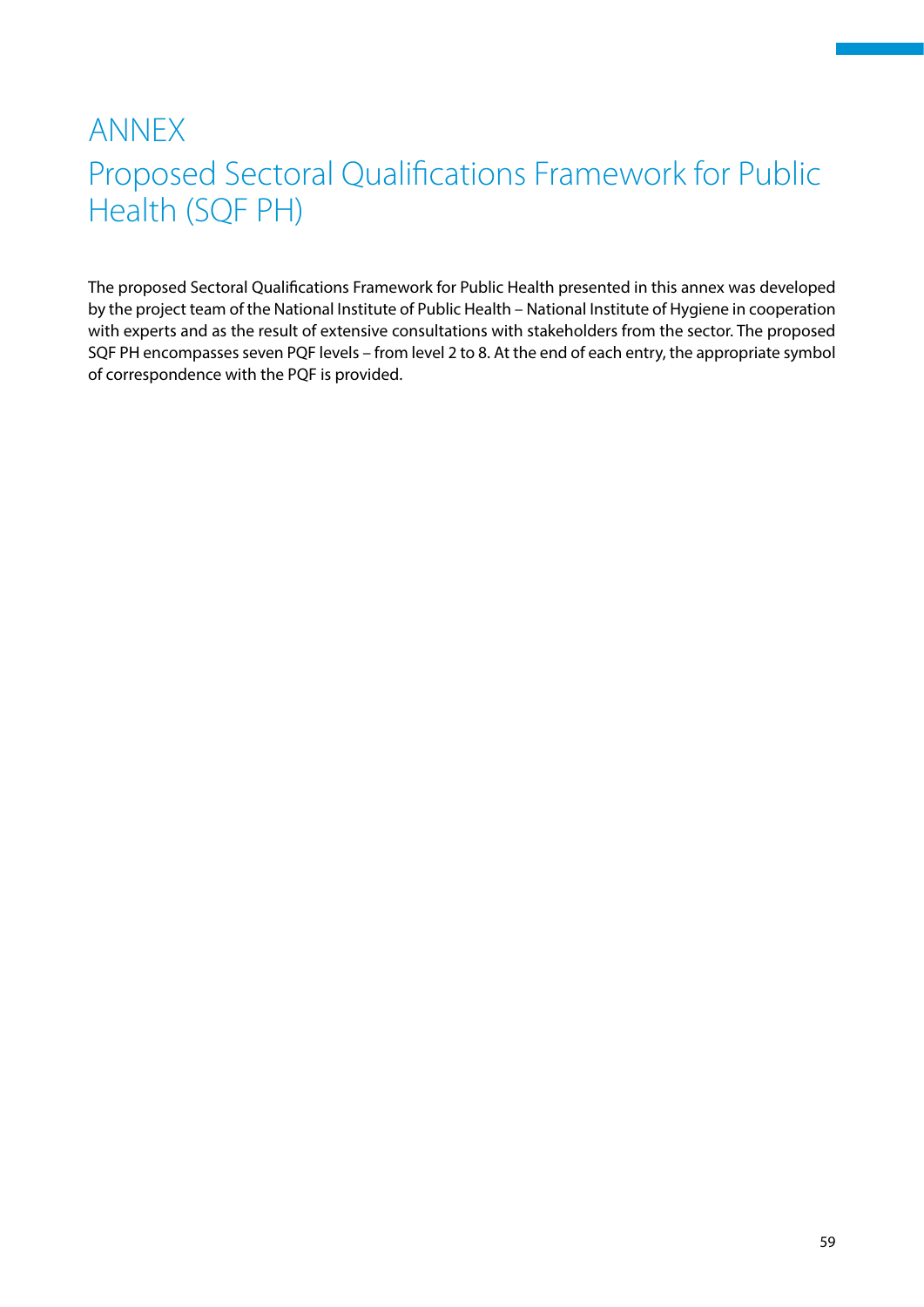#### **[KNOWLEDGE] KNOWS AND UNDERSTANDS:**

- commonly used concepts and terms concerning the health and health situation of communities/ populations and groups of people in the population L2A\_KT
- the most fundamental factors, phenomena and processes affecting health and its determinants, including socio-environmental and cultural factors L2A\_KP
- the most basic methods of implementing PH interventions using the social network, including social communication, health education and social support L2A\_KO

#### **[SKILLS] IS ABLE TO:**

- follow instructions, course plans and other documents concerning the performance of professional activities L2A\_SI
- **EXECTE 20 Information for social networking L2A\_SI**
- based on simple calculations, prepare a quantitative report about professional activities L2A\_SI
- plan professional activities from interpreting the instructions/course plans on performing them within the context of the work being undertaken L2A\_SO
- use appropriate vocabulary and adapt one's dress and behaviour to the socio-demographic and cultural characteristics of the community/beneficiaries/target groups of the PH intervention L2A\_SO

#### **[SOCIAL COMPETENCE] IS READY TO:**

- act in accordance with the regulations and instructions relating to professional activities L2A\_CO
- establish and maintain appropriate relations with the community/beneficiaries/ target groups of PH interventions with respect for their dignity L2A\_CC
- apply self-control and take responsibility for the activities in which one participates L2A\_CR
- act in a team, cooperate with one's superior L2A\_CC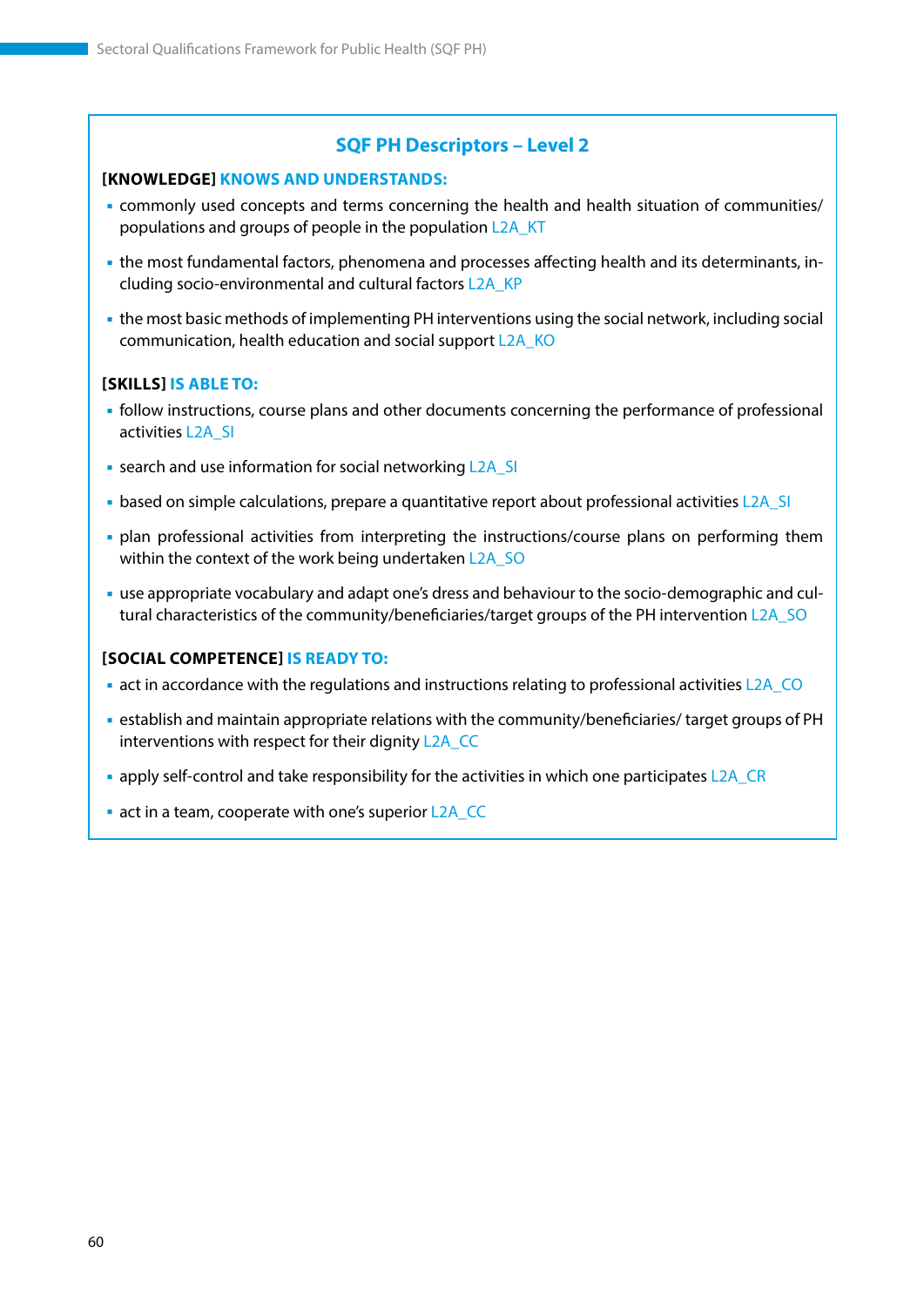#### **KNOWS AND UNDERSTANDS:**

- the basic classifications of human and social needs as well as normative, felt, expressed and comparative social and health needs and the deprivation of needs L3A\_KT
- phenomena and processes influencing the causes impacting health, including the emergence of health gradients and health inequalities L3A\_KP
- the link between the work performed and the health situation of the community/beneficiaries/ target groups of the intervention L3A\_KP
- basic legal regulations and rules of conduct concerning the performance of professional tasks in relation to the community/beneficiaries/target groups of PH interventions relating to their health and safety L3A\_KO

#### **IS ABLE TO:**

- assess the basic health needs of the community/beneficiaries/target groups of PH interventions on the basis of available documentation, with particular reference to disadvantaged persons/groups L3A\_SI
- $\blacksquare$  identify manifestations of health inequalities L3A\_SI
- find legal and regulatory information relevant to the health needs of the community/beneficiaries/ target groups of PH interventions and use it in practice L3A\_SO
- effectively enable the contact of the families of PH intervention target group(s) with various institutions and organisations, including health care and social services, to meet their needs L3A\_SO
- provide support for community/beneficiaries/groups targeted by PH interventions, with particular emphasis on information, instructions and/or material support L3A\_SO
- formulate conclusions and recommendations on the basic health needs of the community/beneficiaries/target groups of PH interventions, address them to the managers of the given professional task L3A\_SO

- act in accordance with the law and ethical principles, including do no harm, achieve benefits, maximise health effects, be efficient, respect autonomy, fairness and proportionality L3A\_CO
- accept rules and participate actively in the local social and professional network and maintain the resulting relationships L3A\_ CC
- take into account the effects of the support provided to the community/beneficiaries/target groups L3A\_CR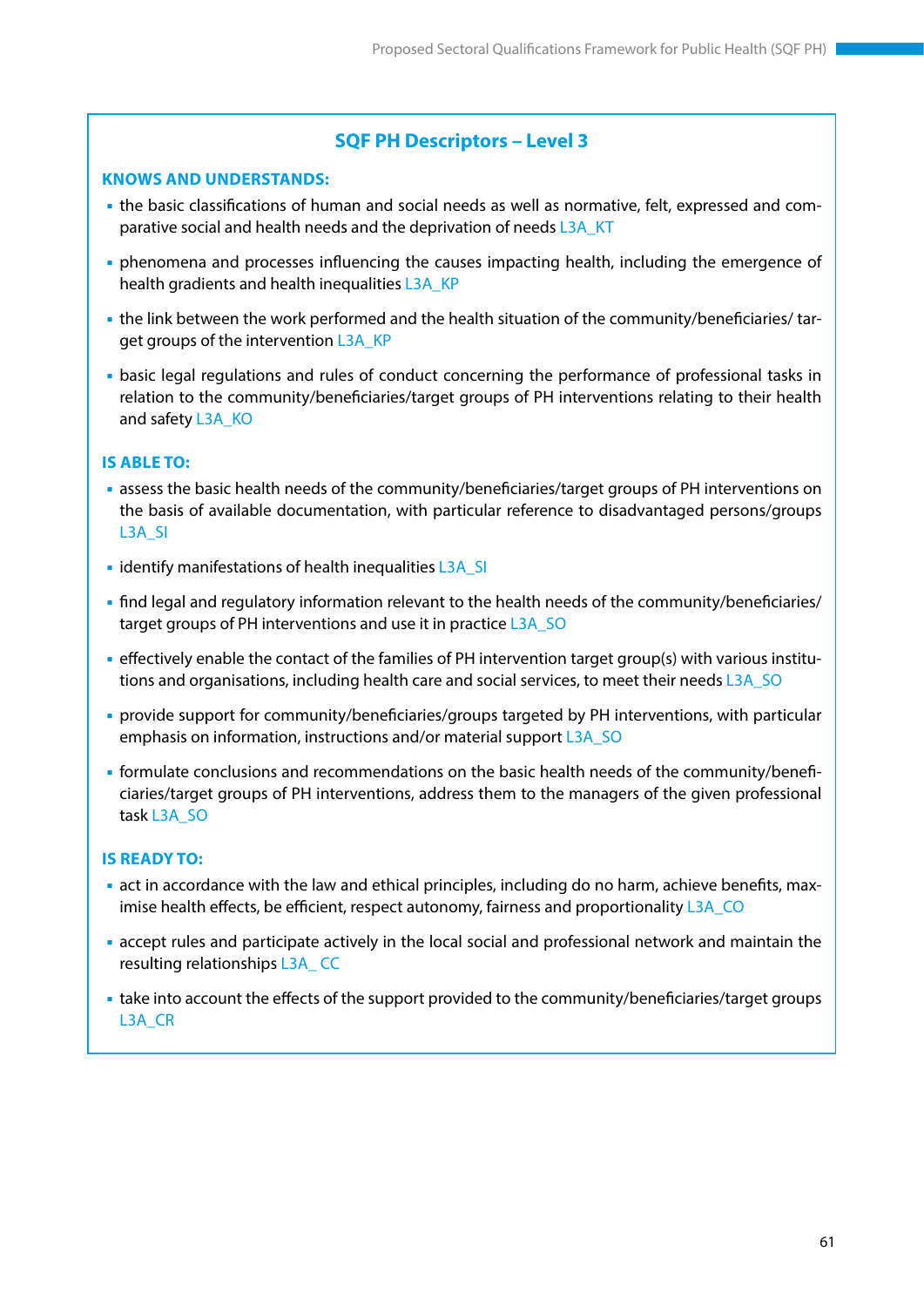#### **KNOWS AND UNDERSTANDS:**

- the basic functions of PH presented by the WHO Regional Office for Europe **–** Essential Public Health Operations (EPHOs) L4A\_KT
- key PH services in line with the WHO Regional Office for Europe (health care, health promotion, disease prevention) L4A\_KT
- the general theoretical foundations for the methods of conduct in the performance of professional tasks specific to a given field of work relating to health protection, health promotion, disease prevention, health education in the context of the objectives and tasks of the employer, including the State Sanitary Inspectorate (preventive and on-going supervision, preventing and counteracting diseases, education and health activities) L4A\_KT
- legal, ethical, organisational and economic determinants of the professional tasks performed, specific to the given field of work relating to health protection, health promotion, disease prevention, health education in the context of the objectives and tasks of the employer, including the State Sanitary Inspectorate L4A\_KP
- the methods used in the performance of professional tasks specific to a given field of work relating to health protection, health promotion, disease prevention, health education in the context of the objectives and tasks of the employer, including the State Sanitary Inspectorate L4A\_KO
- organisational arrangements ensuring the flow of information or continuity of care (e.g. with regard to an occupational disease) in the performance of occupational tasks specific to a given field of work relating to health protection, health promotion, disease prevention, health education in the context of the objectives and tasks of the employer, including the State Sanitary Inspectorate L4A\_KO
- the principles of the operation and application of apparatus and equipment used in the performance of laboratory/analytical professional tasks, specific to a given field of work relating to health protection, health promotion, disease prevention, health education in the context of the objectives and tasks of the employer, including the State Sanitary Inspectorate L4A\_KM

#### **IS ABLE TO:**

- collect, develop, analyse, assess and process data and co-create documentation on performed professional tasks L4A\_SI
- follow new developments relating to the performance of professional tasks, including the law and regulations L4A\_SI
- prepare and present a plan to implement or improve the performance of the professional tasks indicated above L4A\_SO
- solve problems occurring during the performance of professional tasks, including the use of new methods of performing professional tasks and the use of professional literature L4A\_SO
- provide feedback to institutions, organisations, the community/beneficiaries/target groups using the methods and techniques of counselling, education, instruction, training L4A\_SO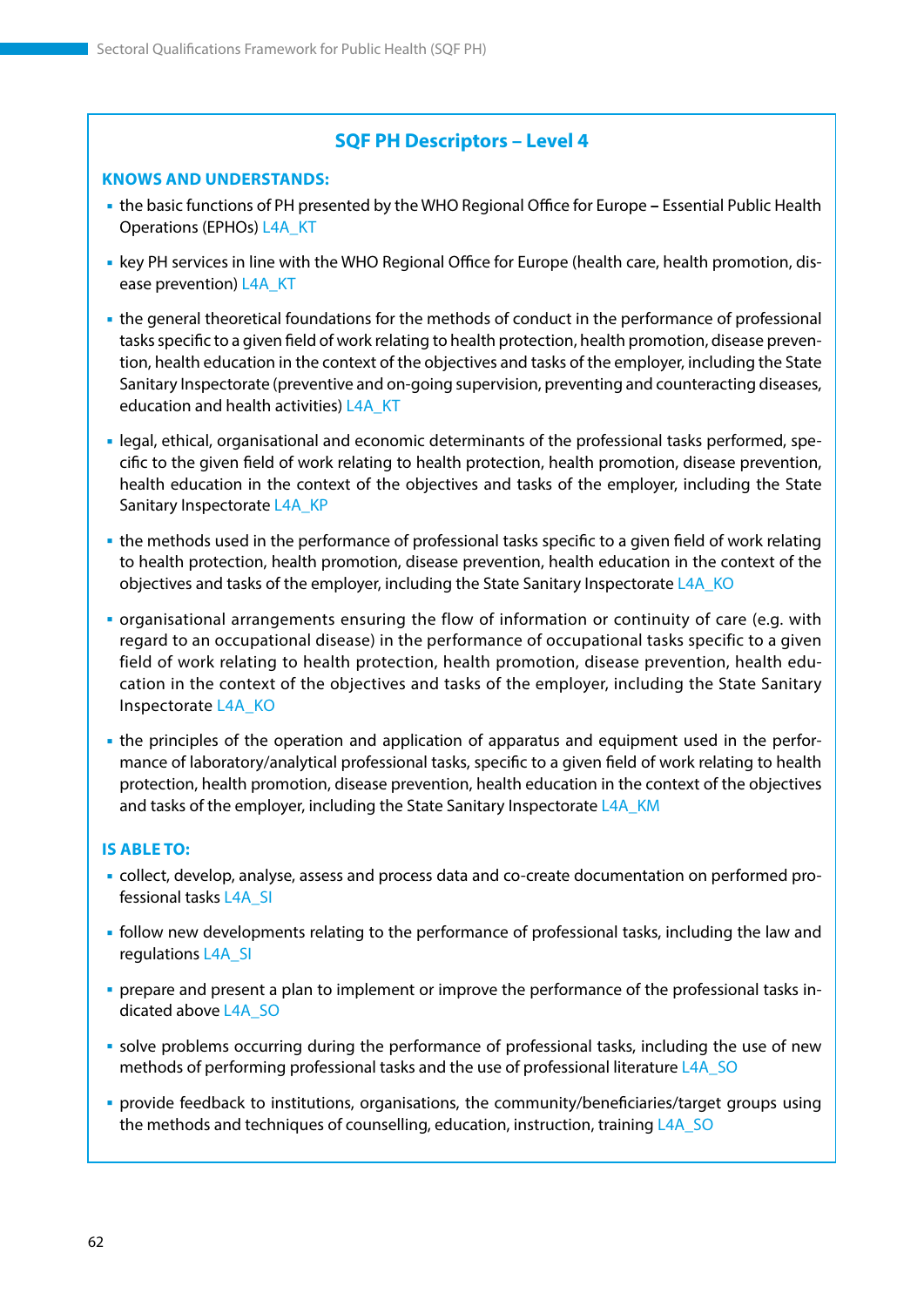- anticipate and take into account the various effects of professional activities, with particular reference to health and social consequences L4A\_CO
- exchange information and cooperate with institutions, organisations, individuals and teams performing various tasks relating to health care, health promotion, disease prevention, health education L4A\_CC
- take responsibility for one's own work and that of one's subordinate workers/teams L4A\_CR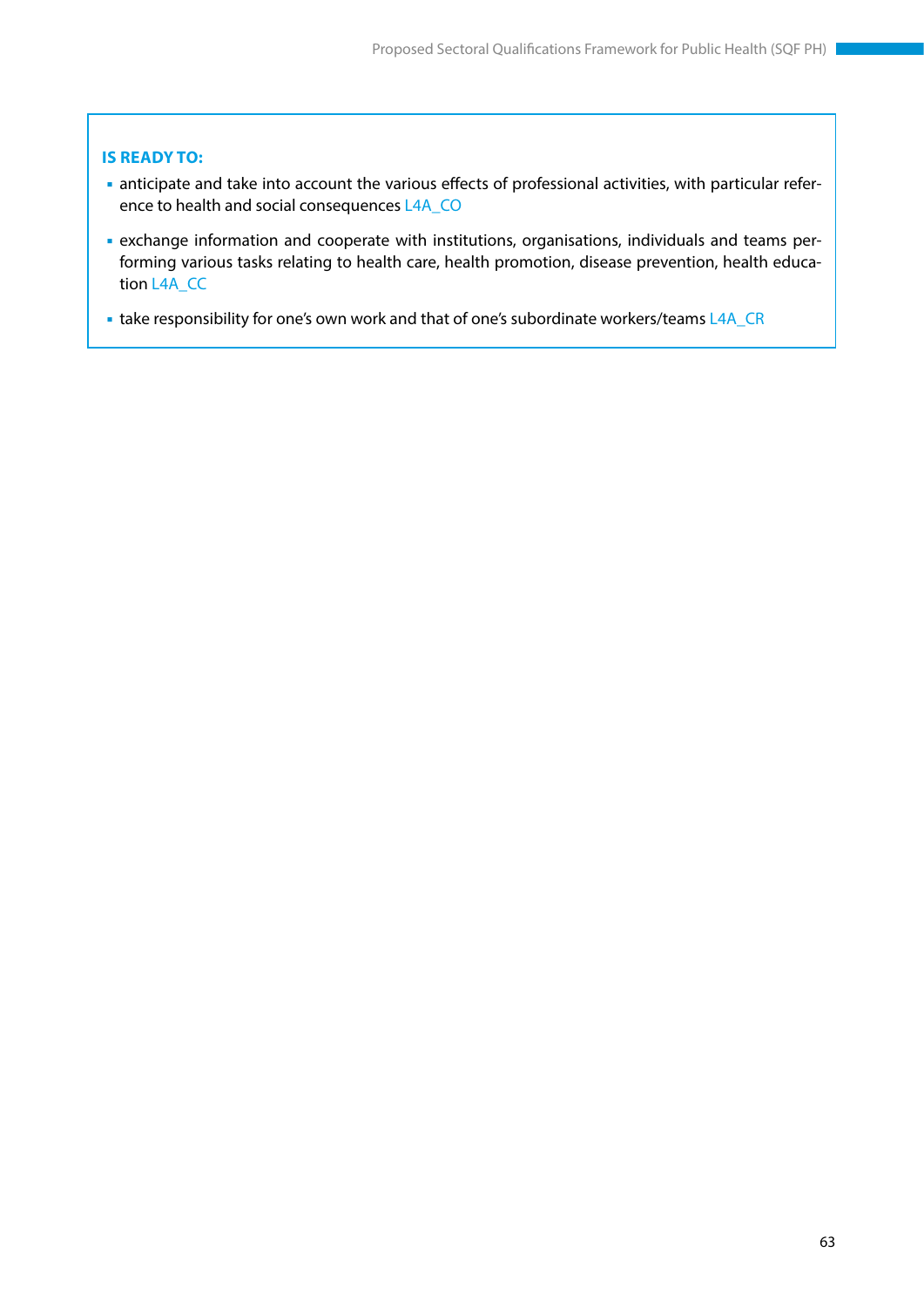#### **KNOWS AND UNDERSTANDS:**

- the theoretical basis of epidemiological surveillance L5A\_KT
- the theoretical basis of knowledge management L5A\_KT
- international classification systems for diseases and health (ICD-9, ICD-10, ICF) L5A\_KT
- the theoretical basis and methods of assessing the health needs and resources of the community/ beneficiaries/target group of a PH intervention L5A\_KT
- the concepts and methods of statistical analysis L5A KT
- theories of epidemiological and demographic transformation L5A\_KP
- selected models and schemes of planning PH interventions L5A\_KP
- administrative registers and statistics on population movements L5A\_KO
- the system of the routine collection of health information, statistical forms, and circulating information L5A\_KO
- the system of disease surveillance in Poland, rules of the organisation and functioning of medical records L5A\_KO
- the characteristics of the IT systems used in health care L5A\_KO
- the law on the protection of personal data, including medical records L5A\_KO
- the principles of operating bibliographic databases, including those with full texts L5A\_KO
- the characteristics of epidemiological, social science and behavioural studies (quantitative and qualitative), including cyclical international surveys L5A\_KO
- the characteristics of good practice databases and recommendations in PH L5A\_KO
- international databases on the health and social situation, including WHO, Eurostat, OECD L5A\_KO
- the principles of the organisation and functioning of opinion polling centres in Poland L5A\_KO
- other sources of information and data, including environmental monitoring L5A\_KO

#### **IS ABLE TO:**

- access information and data from various sources, databases and registers relevant to the given field of professional activity L5A\_SI
- enter data into databases and registers specific to the field of professional activity L5A\_SI
- search for, collect, analyse, select and integrate information and data relevant to the given field of professional activity concerning: population health surveillance and health programmes and/or supervision of the functioning of the health system, monitoring health threats, preparing for and responding to threats L5A\_SI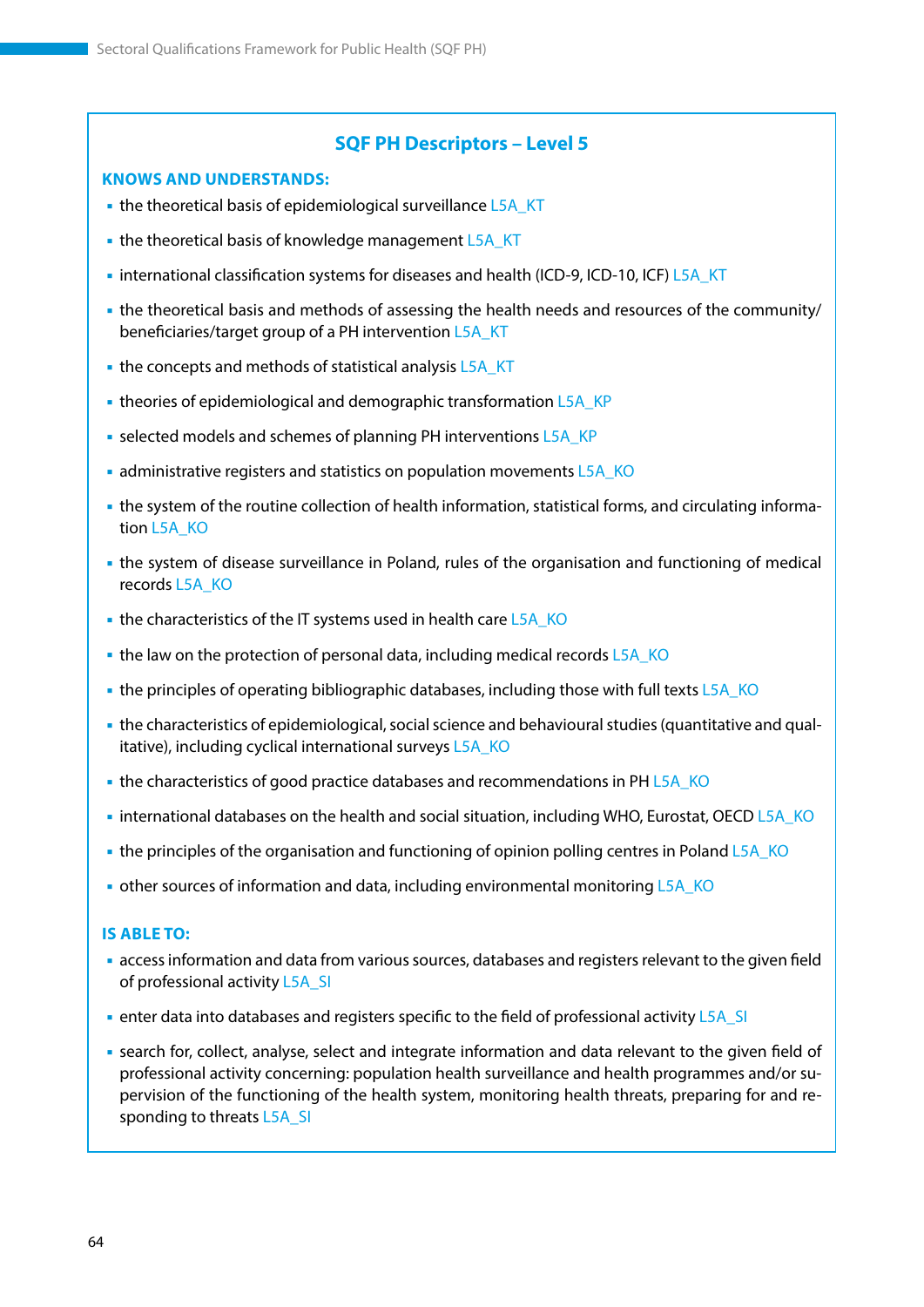- search for, collect, analyse and assess information and data on the diagnosis of the health, socio-demographic and economic situation, the health needs of the community/beneficiaries/target groups of PH interventions, and evaluate their reliability and completeness L5A\_SI
- identify gaps in information and missing data in the diagnosis of the health, socio-demographic and economic situation of the community/beneficiaries/target groups of PH interventions and propose methods to fill such gaps/deficiencies L5A\_SI
- present the results of analyses relevant to the field of professional activity, including statistical analyses, in oral and written form **–** descriptive, tabular and/or graphic, including for scientific analyses, reports and publications L5A\_SO
- archive and provide information and data, cooperate on and manage the circulation of information and data L5A\_SO
- advise co-workers and external entities on information and data sources L5A\_SO

- **protect personal data when using information and data L5A\_CO**
- establish and maintain appropriate relations with entities that create and collect information and data on the health, socio-demographic and economic situation of communities and groups in the population L5A\_CC
- diligently search for, collect, analyse and disseminate information and data  $L5A$  CR
- strive to achieve practical outcomes and benefits of PH interventions for stakeholders, the community/beneficiaries/target groups L5A\_CR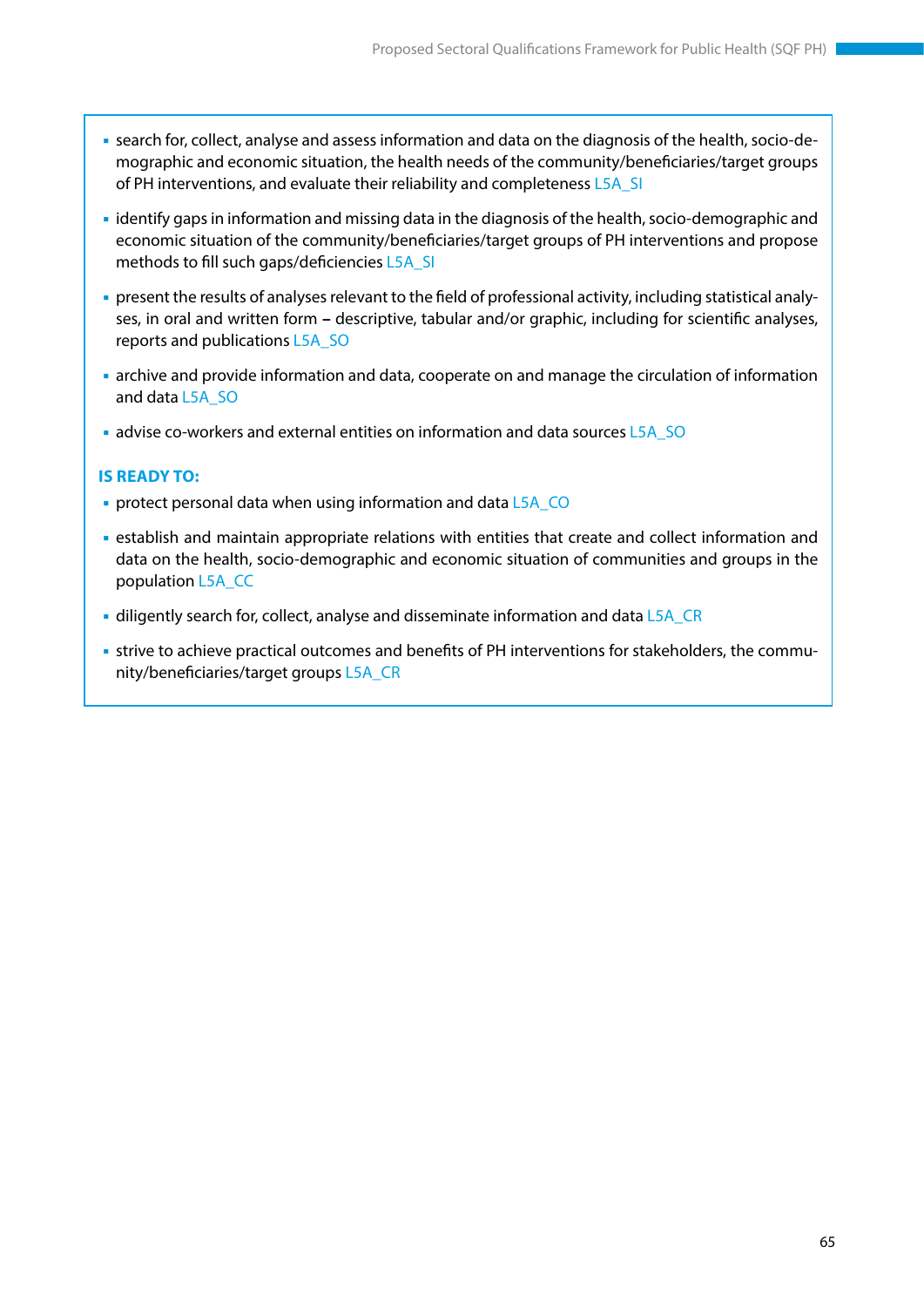#### **KNOWS AND UNDERSTANDS**

- the history, structure and interaction of public health with medical care L6A\_KT
- **approaches to disease prevention and health promotion and methods of action L6A KT**
- the theories, concepts and models relating to health, disease, the origin and/or change of behaviour and health competence L6A\_KT
- **the codes of ethics on PH, health promotion and health education worldwide L6A\_KT**
- the scientific foundation of PH, including elements of biostatistics, epidemiology, demography, behavioural, social and environmental sciences and computer science relevant to the field of professional activity L6A\_KP
- the methodology of epidemiological, social and behavioural studies (quantitative and qualitative) and economic analyses L6A\_KP
- the principles of monitoring the health situation, including on the basis of the disease surveillance system L6A\_KP
- models and schemes for planning PH interventions to improve the health of the community/beneficiaries/target groups of PH interventions and community development L6A\_KP
- good practices in PH, including evidence-based medicine, evidence-based public health and evidence-based policies L6A\_KP
- methods of evaluation, assessing the health and economic effects of PH interventions, including the hierarchy of evidence L6A\_KO
- methods of formulating and selecting priorities for PH interventions L6A\_KO
- the theory, principles and methods of working with the community/beneficiaries/target groups in PH interventions, including community development principles and the role of lay people in PH L6A\_KO
- the theory, principles and methods of building and maintaining a partnership L6A\_KO
- the theory, principles and methods of social communication, health education, cooperation with the media, health advocacy and social marketing L6A\_KO
- the organisation of the health care system, including the legal, economic and social context of the implementation of PH interventions, including those implemented by the State Sanitary Inspectorate L6A\_KO
- the theory, principles and methods of managing organisations, programmes, projects, including quality management, using modern management concepts; the role of leadership in the organisation L6A\_KO

#### **IS ABLE TO:**

 plan and conduct additional (missing) analyses and studies on the diagnosis of the health, sociodemographic and economic situation, health needs assessment of the community/beneficiaries/ target groups in the PH intervention L6A SI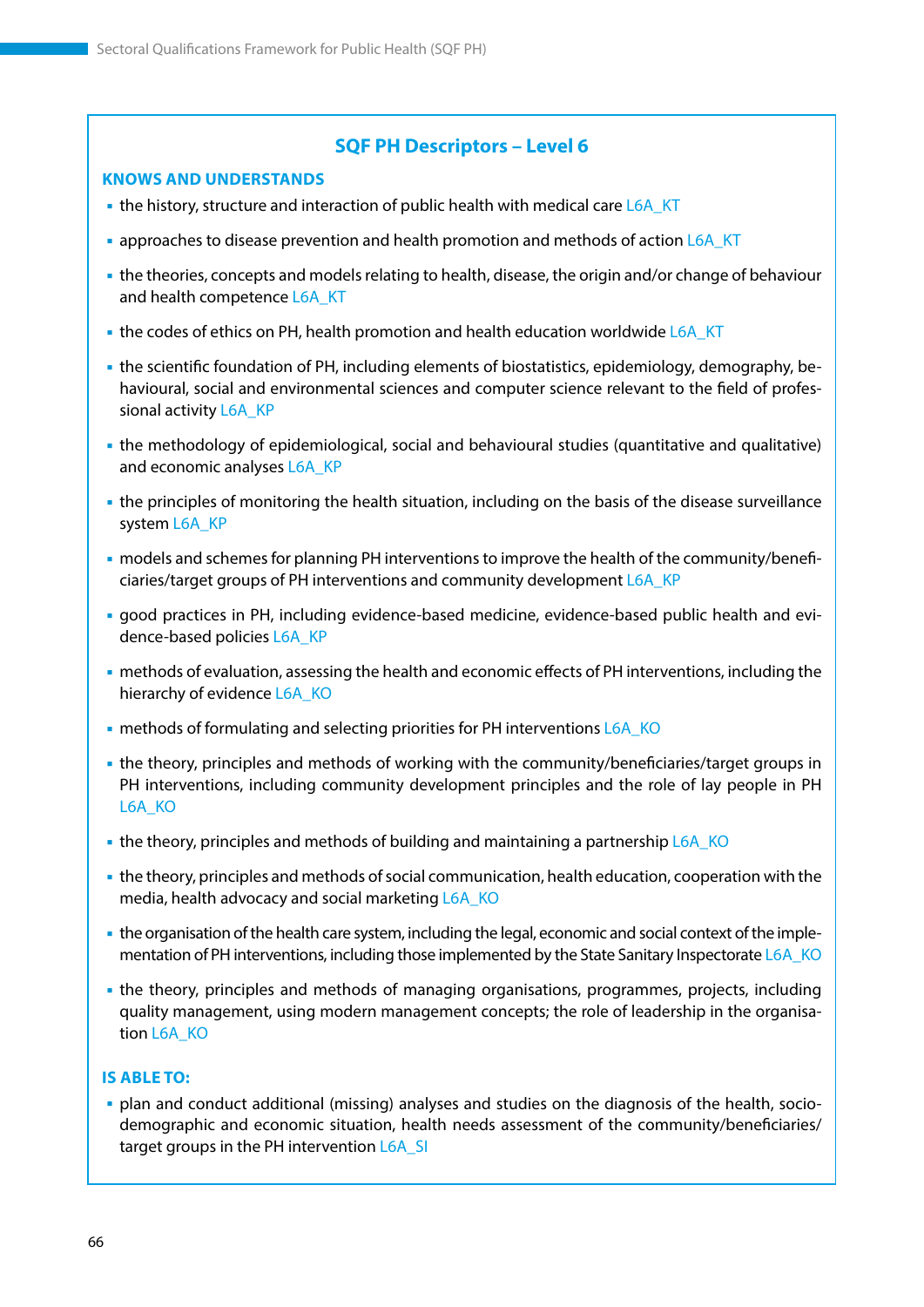- plan and conduct the analysis and study of the determinants of the health, socio-demographic and economic situation of the community/beneficiaries/target groups of the PH intervention L6A\_SI
- choose appropriate theories, concepts or models for planning PH interventions L6A\_SO
- search for and use evidence on the effectiveness and/or efficiency of various PH intervention strategies and methods L6A\_SO
- present and justify the priorities for action and the main strategies for improving the health of the community/beneficiaries/target groups of the PH intervention L6A\_SO
- develop and present a PH intervention plan, including the identification of the main aim, community/beneficiaries/target groups, specific objectives, success criteria (methods, indicators and measures for evaluating the outcome and/or impact), ways of ensuring sustainability and the logic model L6A\_SO
- develop and present a plan for involving different stakeholders, building and maintaining partnerships, including with the community/beneficiaries/target groups of PH interventions as well as with entities from outside the health sector L6A\_SO
- establish the conditions and relationships enabling partnerships and coalitions to be built and maintained L6A\_SO
- develop and present a social communication, health advocacy and social marketing plan L6A\_SO
- develop and present a risk analysis for PH interventions as well as ways of preventing and responding to such risks L6A\_SO
- organise and conduct public hearings, conferences, meetings and other forms of communication, dialogue and information exchange L6A\_SO
- communicate orally and in writing with stakeholders, including the non-professional audience L6A\_SO
- develop information and educational materials for beneficiaries/target groups of the PH intervention and submit them to users for a preliminary assessment L6A\_SO
- **prepare and conduct training for the implementers of the PH intervention L6A\_SO**
- negotiate with stakeholders L6A\_SO
- manage and monitor the implementation of PH interventions L6A\_SO
- perform an internal evaluation, actively participate in an external evaluation L6A\_SO

- take responsibility for professional activity, including by performing an evaluation L6A\_CO
- lead a work team, take initiative and make decisions, introduce social innovations L6A\_CO
- support implementation teams and stakeholders while respecting their subjectivity L6A\_CC
- **participate in the promotion of a culture promoting quality L6A\_CR**
- adapt activities to changing circumstances L6A\_CR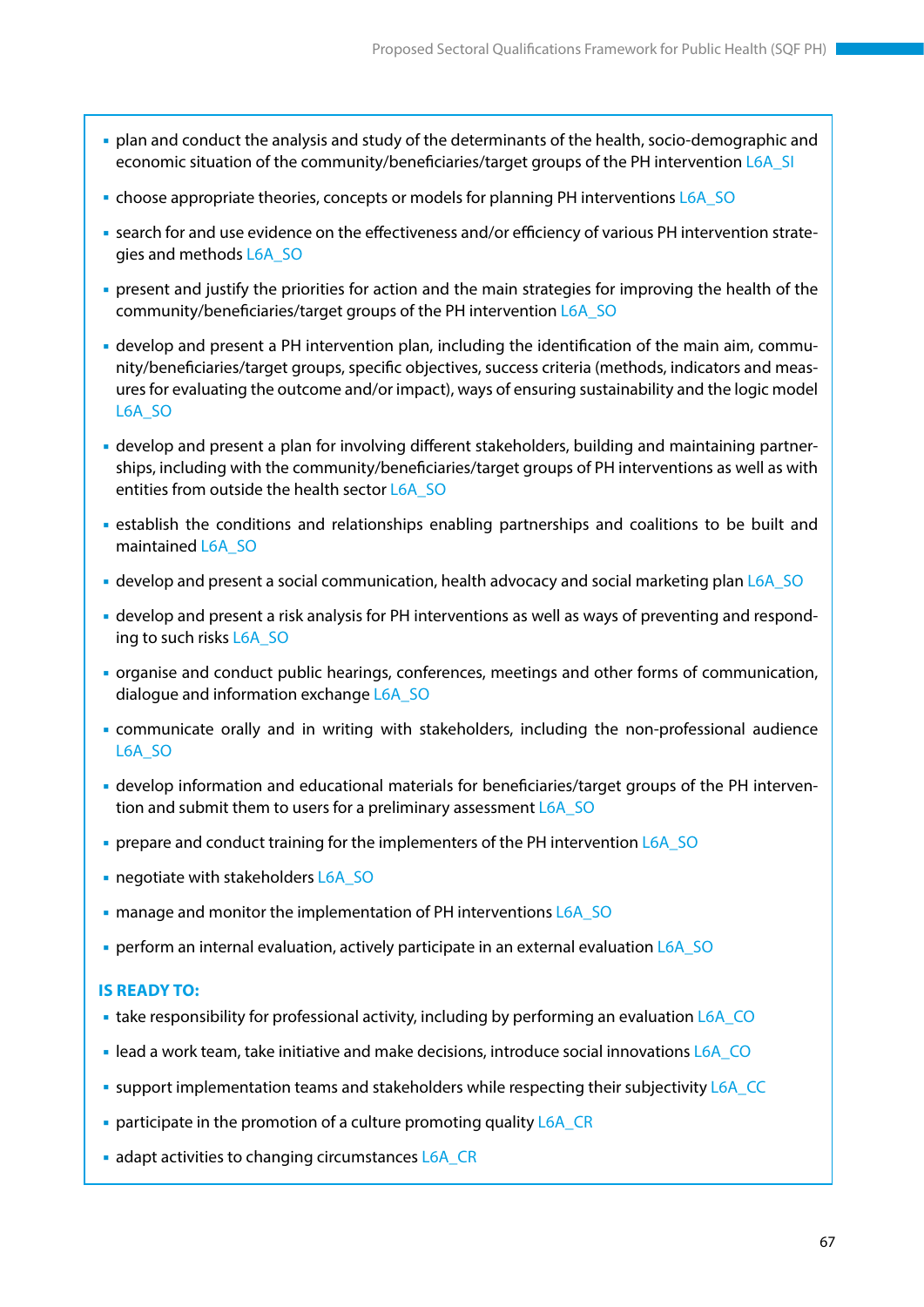#### **KNOWS AND UNDERSTANDS:**

- the relationship between the theoretical foundations and the practice of PH interventions with various disciplines L7A\_KT
- **development trends in PH L7A\_KT**
- the relationship between PH interventions and health policies with other sectors and public policies L7A KP
- the broad legal, organisational, economic and social context of PH interventions L7A\_KP
- the specific character of international institutions implementing PH activities L7A\_KO
- International Health Regulations 2005, EU Early Warning and Response System (EWRS) and international networks working on public health activities L7A\_KO

#### **IS ABLE TO:**

- monitor PH implementation potential and developments in the field in the national and international context L7A\_SI
- forecast human resource needs and plan human resource development L7A\_ SI
- conduct a health impact assessment of a plan/policy L7A\_SO
- participate in international systems of information exchange and the management of health incidents and threats L7A\_SO
- **n** modify existing theories, concepts, PH action models L7A\_SM
- direct the development of professional competences in PH, including acting as the director of a specialisation in PH L7A\_SL
- actively participate in transmitting professional knowledge by attending conferences and writing publications L7A\_SL

- **Promote the mission and building of a professional ethos in PH L7A\_CO**
- think critically, systemically and originally in relation to PH activities L7A\_CC
- take the initiative, make decisions in high-risk situations and assume responsibility for the effects of PH interventions L7A\_CR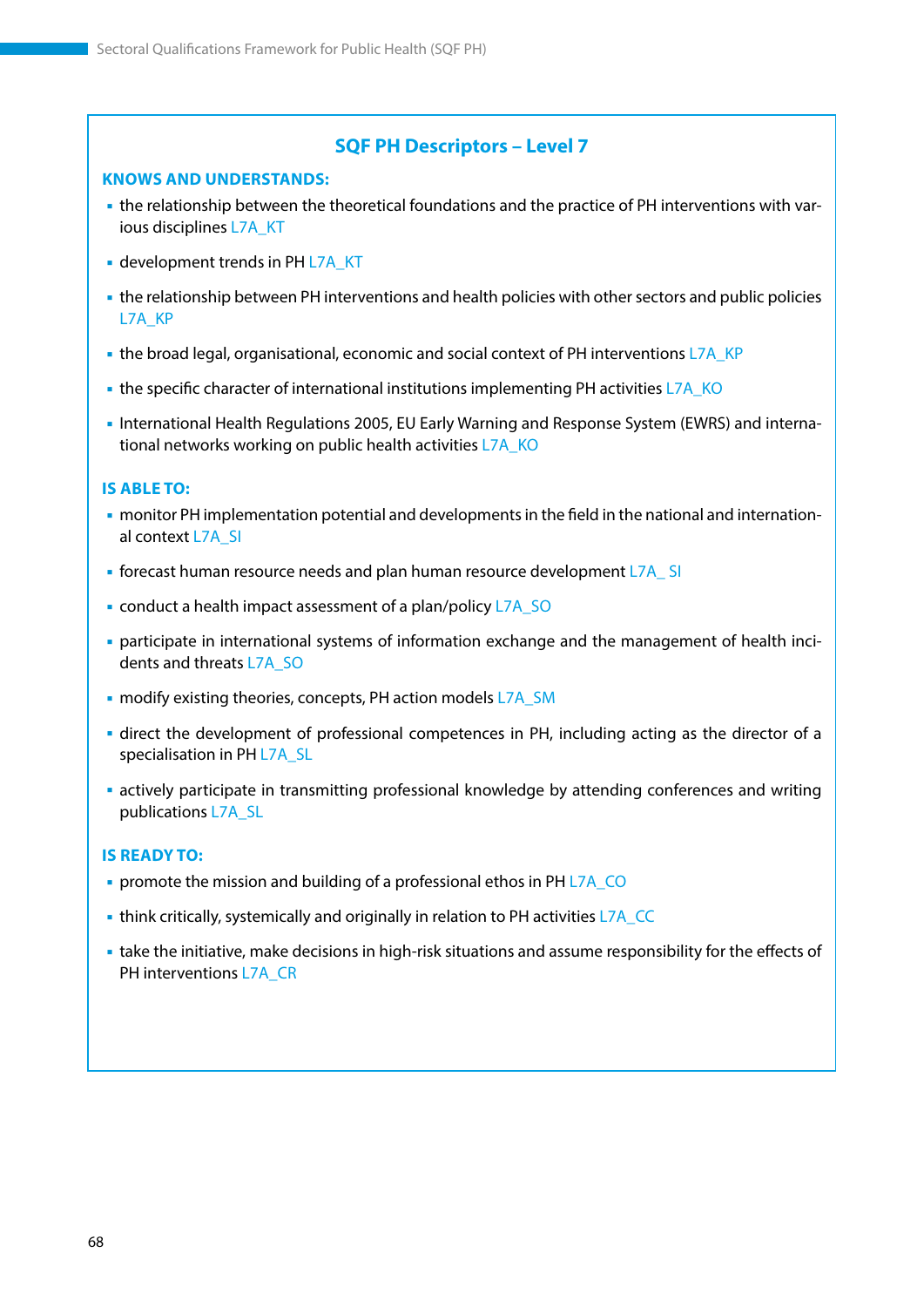#### **KNOWS AND UNDERSTANDS:**

- the latest public health developments, facts, trends, policies, programmes and methods used worldwide L8A KT
- the latest national and world developments, theories and practices from the various fields of science used in PH L8A\_KO
- the principles and methods of knowledge translation, including among researchers, practitioners, politicians and policy makers L8A\_KO

#### **IS ABLE TO:**

- **forecast PH developments and trends L8A SI**
- develop a strategic plan for the development of PH at the national, regional or local level L8A\_SO
- develop new theories, concepts, models of action in PH L8A\_SM
- **develop new methods and tools to assess the implementation potential of PH L8A** SM
- develop programmes of pre- and post-graduate education, training and teaching materials, including the PH specialisation L8A\_SL
- **develop lists of competences, performance standards in PH L8A\_SL**
- develop plans for knowledge translation, perform the tasks of an information (knowledge) broker for the purposes of evidence-based public health and evidence-based policies L8A\_SL

- **Example 13 and maintain international professional contacts L8A\_CC**
- participate in international PH interventions and networks relating to PH activities L8A\_CC
- shape a culture of scientific and practical quality in PH L8A\_CR